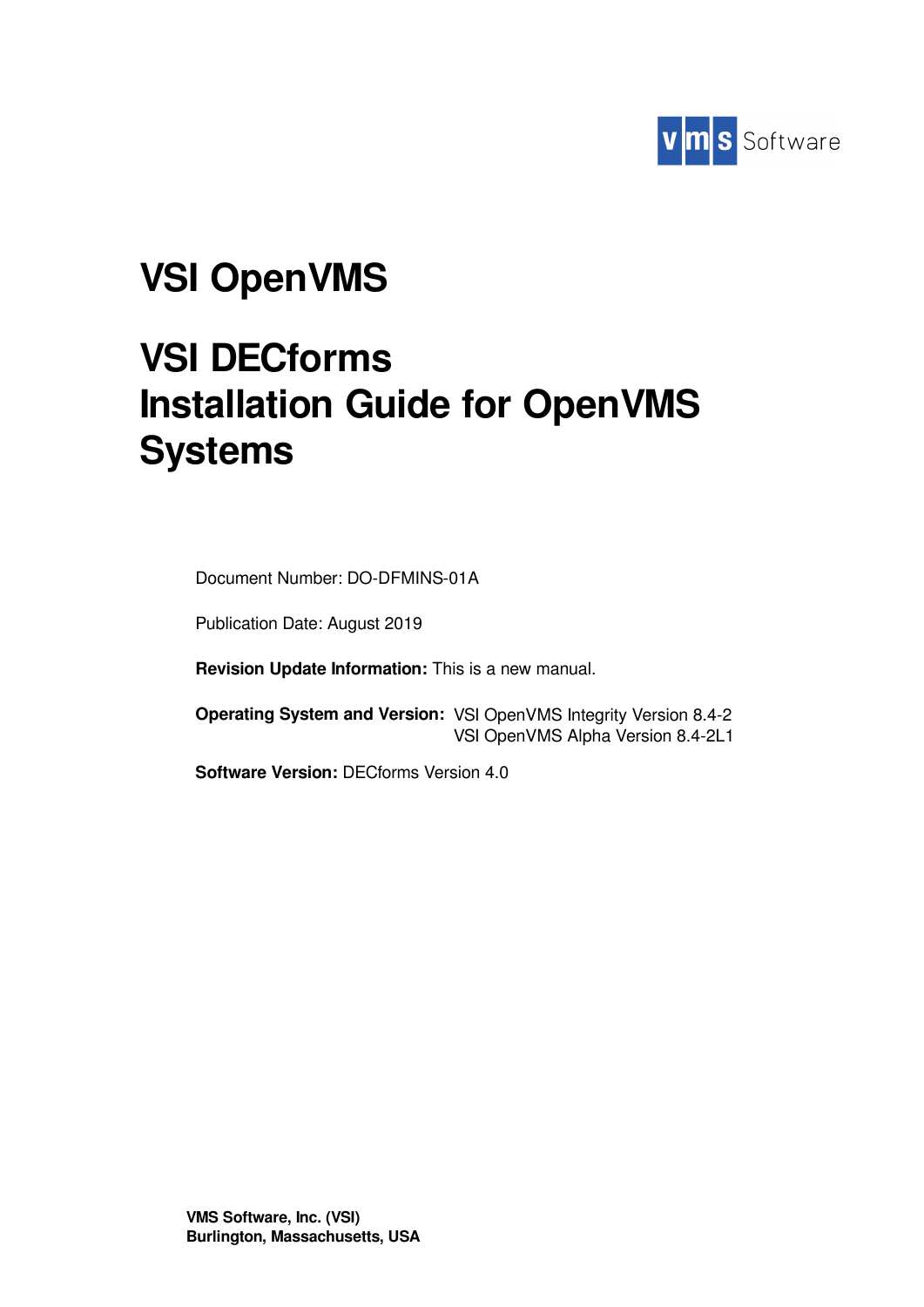### **VSI DECforms Installation Guide for OpenVMS Systems**



Copyright © 2019 VMS Software, Inc. (VSI), Burlington, Massachusetts, USA

### **Legal Notice**

Confidential computer software. Valid license from VSI required for possession, use or copying. Consistent with FAR 12.211 and 12.212, Commercial Computer Software, Computer Software Documentation, and Technical Data for Commercial Items are licensed to the U.S. Government under vendor's standard commercial license.

The information contained herein is subject to change without notice. The only warranties for VSI products and services are set forth in the express warranty statements accompanying such products and services. Nothing herein should be construed as constituting an additional warranty. VSI shall not be liable for technical or editorial errors or omissions contained herein.

HPE, HPE Integrity, HPE Alpha, and HPE Proliant are trademarks or registered trademarks of Hewlett Packard Enterprise.

Intel, Itanium and IA-64 are trademarks or registered trademarks of Intel Corporation or its subsidiaries in the United States and other countries.

Motif is a registered trademark of The Open Group.

Oracle is a registered trademark of Oracle and/or its affiliates.

PostScript is a registered trademark of Adobe Systems, Incorporated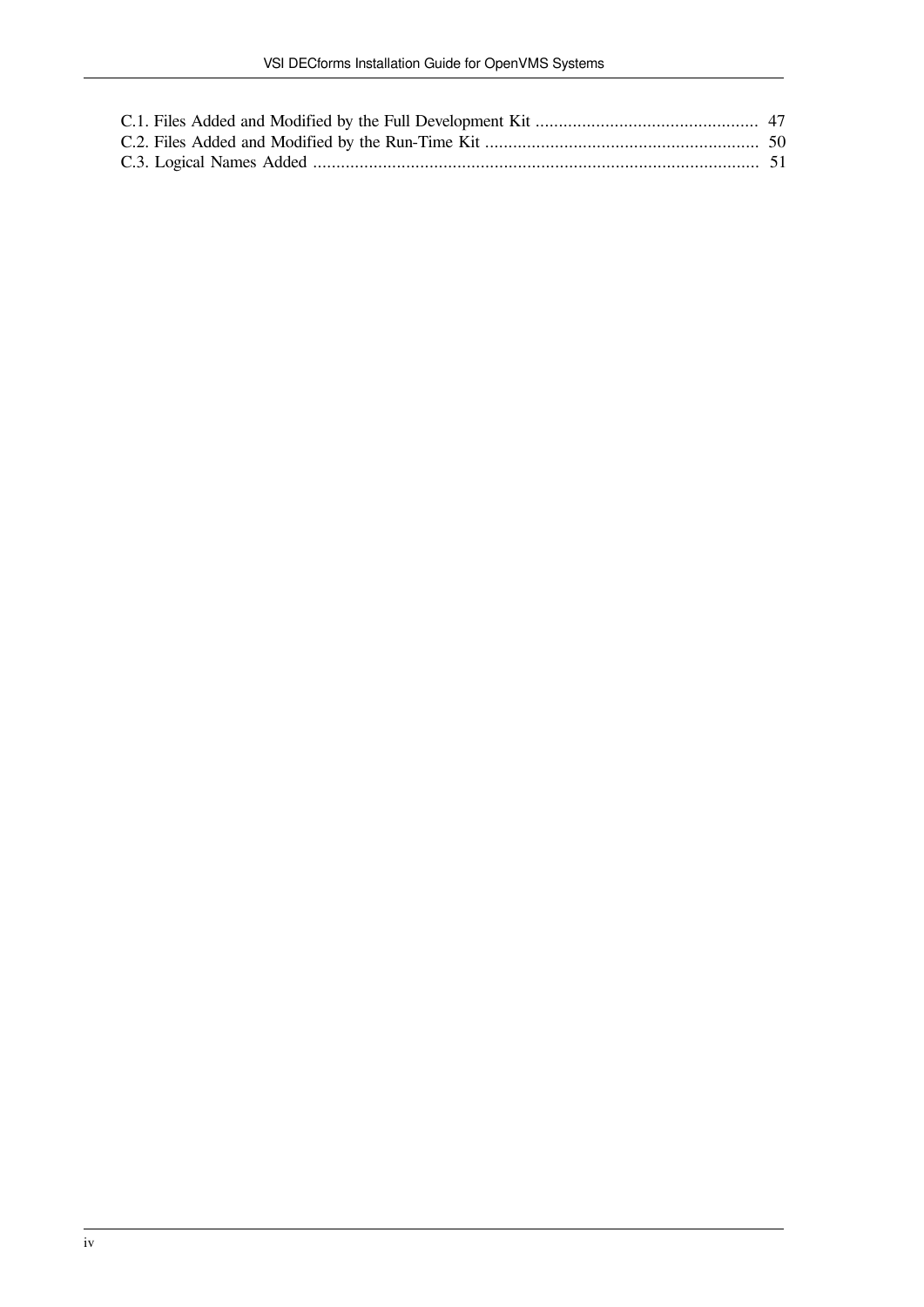<span id="page-4-0"></span>

This manual describes how to install VSI DECforms Version 4.0 and how to verify the installation.

This manual refers to some VSI products by their abbreviated names:

- VSI DECforms software is referred to as DECforms.
- DEC Language-Sensitive Editor software is referred to as DEC LSE.

## <span id="page-4-1"></span>**1. About VSI**

VMS Software, Inc. (VSI) is an independent software company licensed by Hewlett Packard Enterprise to develop and support the OpenVMS operating system.

VSI seeks to continue the legendary development prowess and customer-first priorities that are so closely associated with the OpenVMS operating system and its original author, Digital Equipment Corporation.

## <span id="page-4-2"></span>**2. Intended Audience**

This manual is for those who install and maintain DECforms software. You should read this manual before installing DECforms.

## <span id="page-4-3"></span>**3. Document Structure**

This manual has three chapters and three appendixes.

| Chapter 1  | Describes the preparations and requirements for<br>installing DECforms.                                                                    |
|------------|--------------------------------------------------------------------------------------------------------------------------------------------|
| Chapter 2  | Describes the installation procedure.                                                                                                      |
| Chapter 3  | Describes the tasks you should do after installing<br>DECforms.                                                                            |
| Appendix A | Reproduces typical installation sessions on Alpha<br>systems.                                                                              |
| Appendix B | Reproduces typical installation sessions on I64<br>systems.                                                                                |
| Appendix C | Lists the files that are installed or modified and the<br>logical names that are defined or modified during<br>the installation procedure. |

## <span id="page-4-4"></span>**4. Related Documents**

See the online help, the online release notes, and the following documents for more information about DECforms:

• *VVSI DECforms Guide to Commands and Utilities*—Describes the DECforms FORMS commands and utilities.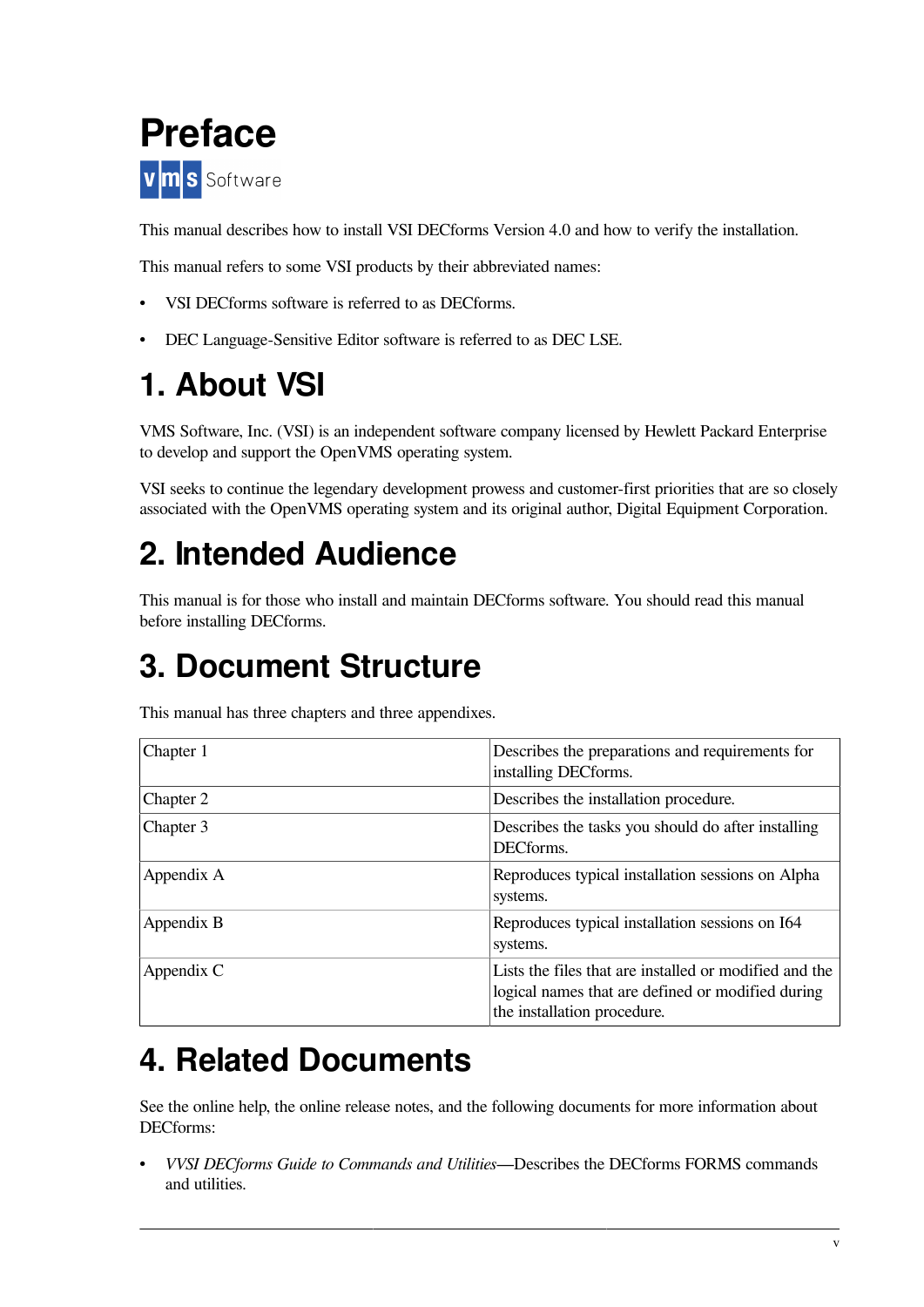- *VSI DECforms IFDL Reference Manual*—Describes the syntax of the DECforms Independent Form Description Language.
- *VSI DECforms Style Guide for Character-Cell Devices*—Describes how to develop user interfaces with a Motif style for DECforms applications for character-cell terminals.
- *VSI DECforms Programmer's Reference Manual*—Describes how DECforms software operates at run time and how to call the DECforms requests from an application program.
- *VSI DECforms Guide to Developing an Application*—Part I explains for the beginning DECforms programmer how to create a DECforms application, including both the form and the program. Part II contains additional guidelines and examples for more experienced DECforms programmers.
- *VSI DECforms Guide to Demonstration Forms and Applications*—Describes how to use various demonstration forms and applications. This guide is contained in online files named forms \$demo\_guide.txt and forms\$demo\_guide.ps in the FORMS\$EXAMPLES directory on *OpenVMS* systems. If you cannot find this document, ask your system manager to install it in the appropriate directory.

For information about displaying these forms, see the *VSI DECforms Guide to Developing an Application*.

• *VSI DECforms Guide to Converting FMS Applications*—Describes how to convert a VAX FMS or DEC FMS application to a DECforms application.

For further information on other topics covered in this guide, see the following:

- DEC LSE documentation for information on how to use DEC LSE
- Oracle CDD documentation set for information on CDD definitions
- *ISO IS 11730:1994* for information on the standard of which DECforms is an implementation (see the Acknowledgment section)

For additional information on installing DECforms, see the OpenVMS operating system documentation for these topics:

- VMSINSTAL procedure
- Install Utility (INSTALL)
- System management and operations

## <span id="page-5-0"></span>**5. VSI Encourages Your Comments**

You may send comments or suggestions regarding this manual or any VSI document by sending electronic mail to the following Internet address: <docinfo@vmssoftware.com>. Users who have OpenVMS support contracts through VSI can contact <support@vmssoftware.com> for help with this product.

## <span id="page-5-1"></span>**6. Conventions**

The following conventions are used in this manual: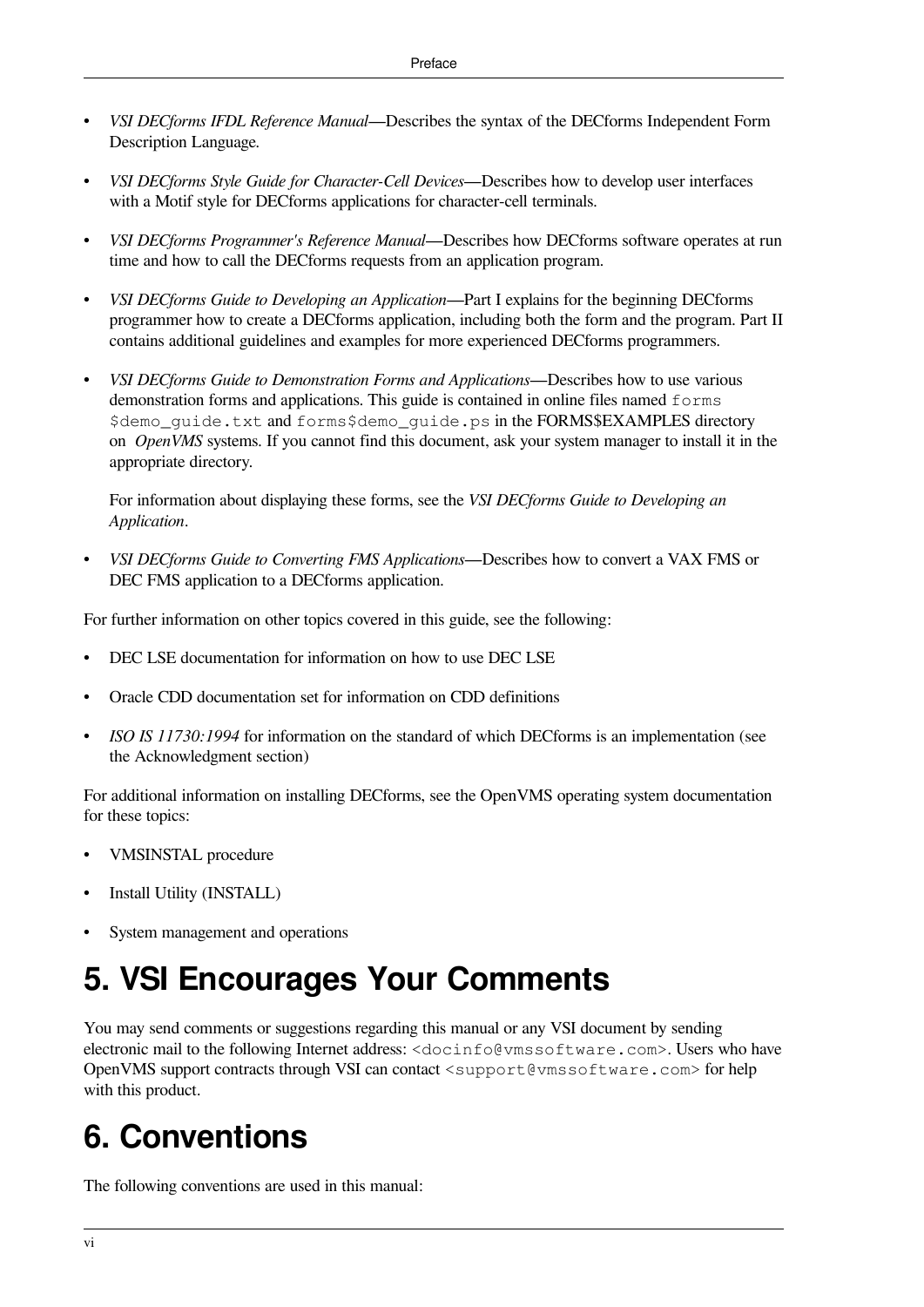| <b>Convention</b>        | <b>Meaning</b>                                                                                                                                                                                                                                                                                                                   |
|--------------------------|----------------------------------------------------------------------------------------------------------------------------------------------------------------------------------------------------------------------------------------------------------------------------------------------------------------------------------|
| Ctrl/ $x$                | A sequence such as $Ctrl/x$ indicates that you must hold down the key labeled Ctrl<br>while you press another key or a pointing device button.                                                                                                                                                                                   |
| PF1 $x$                  | A sequence such as $PF1 x$ indicates that you must first press and release the key<br>labeled PF1 and then press and release another key or a pointing device button.                                                                                                                                                            |
| <b>Return</b>            | In examples, a key name enclosed in a box indicates that you press a key on the<br>keyboard. (In text, a key name is not enclosed in a box.)                                                                                                                                                                                     |
|                          | A horizontal ellipsis in examples indicates one of the following possibilities:                                                                                                                                                                                                                                                  |
|                          | Additional optional arguments in a statement have been omitted.<br>٠                                                                                                                                                                                                                                                             |
|                          | The preceding item or items can be repeated one or more times.<br>٠                                                                                                                                                                                                                                                              |
|                          | Additional parameters, values, or other information can be entered.<br>٠                                                                                                                                                                                                                                                         |
|                          | A vertical ellipsis indicates the omission of items from a code example or<br>command format; the items are omitted because they are not important to the                                                                                                                                                                        |
|                          | topic being discussed.                                                                                                                                                                                                                                                                                                           |
|                          |                                                                                                                                                                                                                                                                                                                                  |
| $\left( \ \right)$       | In command format descriptions, parentheses indicate that you must enclose the<br>options in parentheses if you choose more than one.                                                                                                                                                                                            |
| $\overline{1}$           | In command format descriptions, brackets indicate optional choices. You can<br>choose one or more items or no items. Do not type the brackets on the command<br>line. However, you must include the brackets in the syntax for OpenVMS directory<br>specifications and for a substring specification in an assignment statement. |
| [ I]                     | In command format descriptions, vertical bars separate choices within brackets or<br>braces. Within brackets, the choices are options; within braces, at least one choice<br>is required. Do not type the vertical bars on the command line.                                                                                     |
| $\{\ \}$                 | In command format descriptions, braces indicate required choices; you must<br>choose at least one of the items listed. Do not type the braces on the command<br>line.                                                                                                                                                            |
| bold text                | This typeface represents the introduction of a new term. It also represents the<br>name of an argument, an attribute, or a reason.                                                                                                                                                                                               |
| <i>italic</i> text       | Italic text indicates important information, complete titles of manuals, or variables.<br>Variables include information that varies in system output (Internal error number),<br>in command lines (/PRODUCER= name), and in command parameters in text<br>(where <i>dd</i> represents the predefined code for the device type).  |
| <b>UPPERCASE</b><br>TEXT | Uppercase text indicates a command, the name of a routine, the name of a file, or<br>the abbreviation for a system privilege.                                                                                                                                                                                                    |
| Monospace                | Monospace type indicates code examples and interactive screen displays.                                                                                                                                                                                                                                                          |
| type                     | In the C programming language, monospace type in text identifies the following<br>elements: keywords, the names of independently compiled external functions and<br>files, syntax summaries, and references to variables or identifiers introduced in an<br>example.                                                             |
|                          | A hyphen at the end of a command format description, command line, or code line<br>indicates that the command or statement continues on the following line.                                                                                                                                                                      |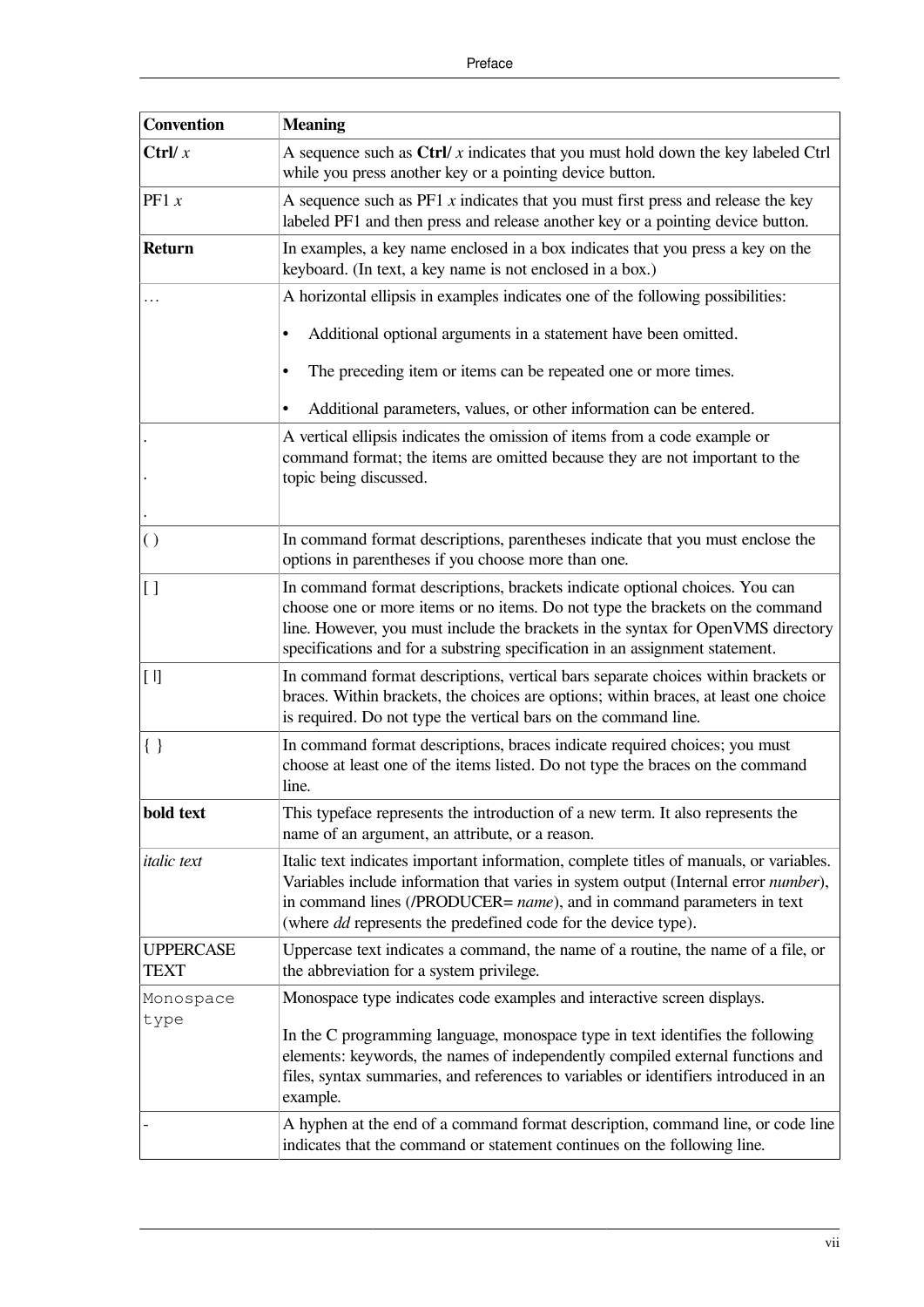| Convention | <b>Meaning</b>                                                                   |
|------------|----------------------------------------------------------------------------------|
| numbers    | All numbers in text are assumed to be decimal unless otherwise noted. Nondecimal |
|            | radixes—binary, octal, or hexadecimal—are explicitly indicated.                  |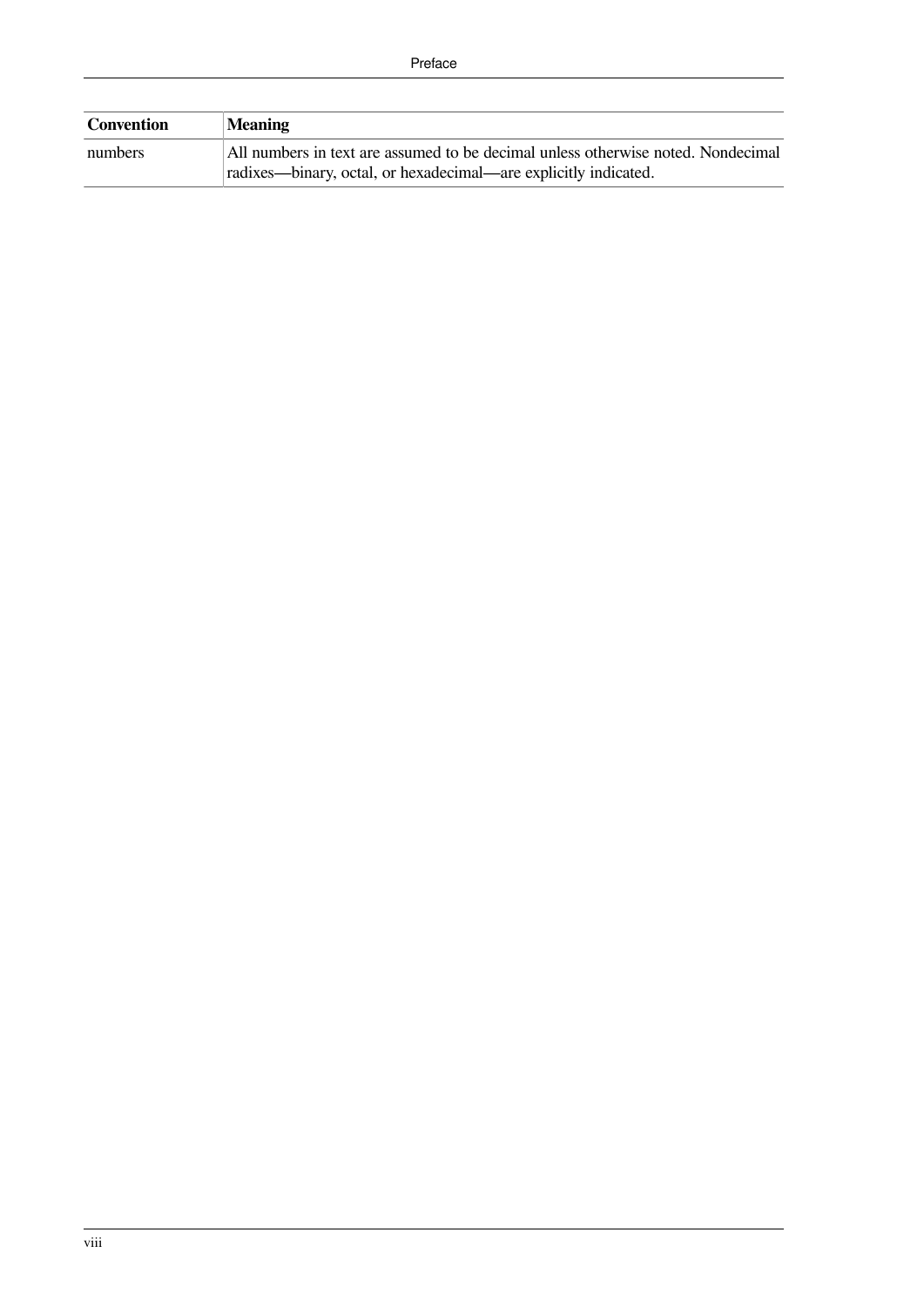# <span id="page-8-0"></span>**Chapter 1. Preparing to Install DECforms Software**

This chapter discusses the preparations and requirements for installing VSI DECforms software.

Your bill of materials (BOM) and indented bills report (BIL) specify the number of media in your kit and the contents of your kit. Make sure you compare your kit with this information. If your kit is damaged or incomplete, contact your VSI representative.

DECforms provides online release notes. You can read or print the release notes before you begin the DECforms installation.

### **Recommendation**

VSI Computer Corporation strongly recommends that you read the release notes before you proceed with the installation. For more information about the release notes that ship with your kit, see [Section](#page-12-1) 2.1.

## <span id="page-8-1"></span>**1.1. Required Operating System Components**

To install DECforms, you must have certain operating system components. The components you need depend on whether you are installing the DECforms full development kit or the run-time kit.

The DECforms full development kit contains the DECforms run-time system and development utilities. To install this kit, you must have installed the following OpenVMS classes:

- OpenVMS required save set
- Programming support (for STARLET.OLB and IMAGELIB.OLB)
- Utilities (for HELPLIB.OLB)

The DECforms run-time kit contains only the DECforms run-time system. To install the DECforms runtime kit, you must have installed the OpenVMS required save set class.

## <span id="page-8-2"></span>**1.2. Required and Optional Software**

This section discusses the software that must already be installed on your system before installing DECforms. The section also includes information about optional software that you can use with DECforms.

To install DECforms, you must have installed on your system:

- OpenVMS operating system supported:
	- OpenVMS Alpha Version 7.3-2 without support for Oracle CDD/Repository Version 7.2 or later
	- OpenVMS Alpha Version 8.2 with support for Oracle CDD/Repository Version 7.2 or later
	- OpenVMS I64 Version 8.2 without support for Oracle CDD/Repository Version 7.2 or later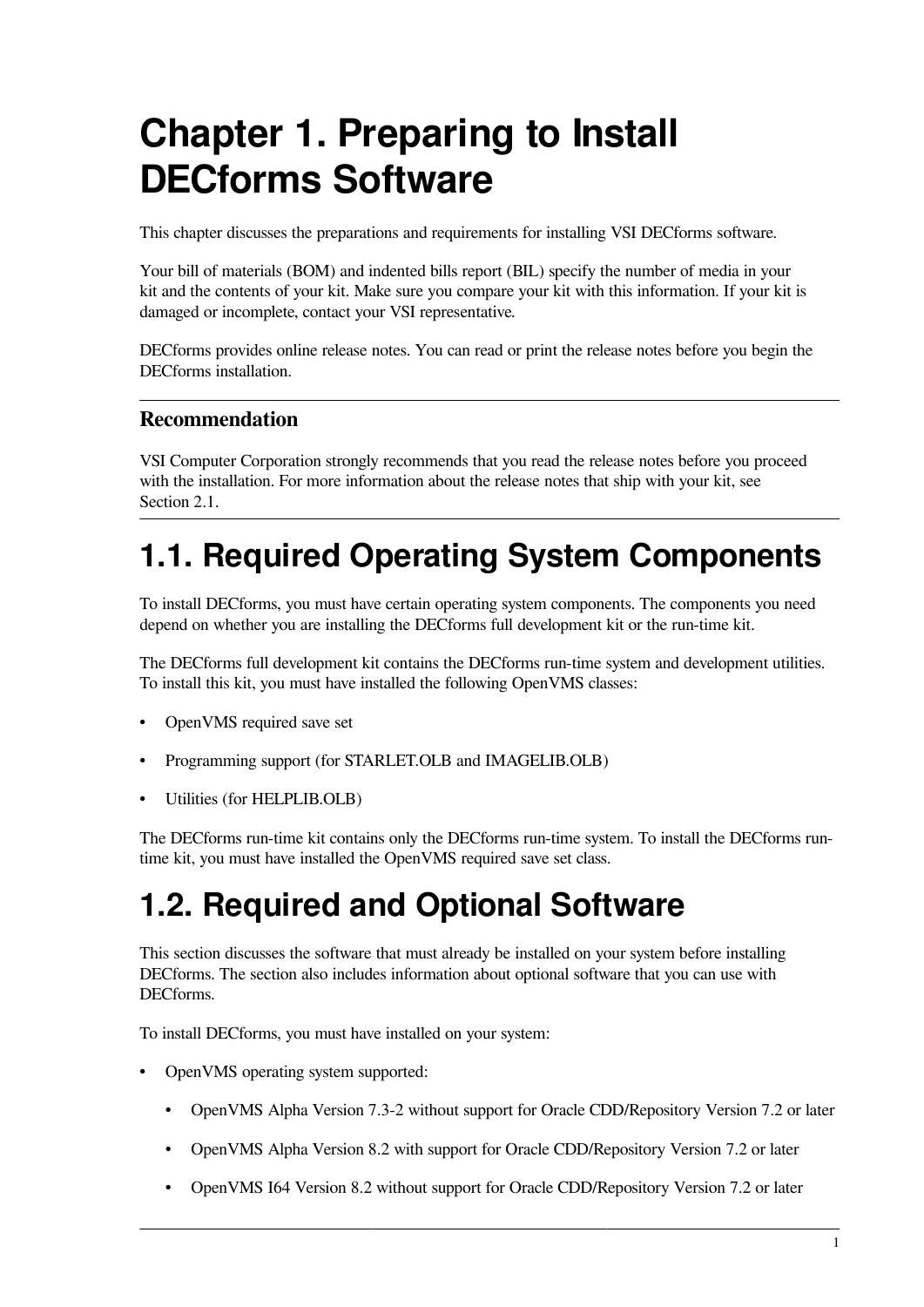- OpenVMS I64 Version 8.2-1 with support for Oracle CDD/Repository Version 7.2 or later
- Oracle CDD/Repository Version 7.2 or later, if you intend to store definitions in Oracle CDD/ Repository software
- DEC LSE Version 2.3 or later if you intend to use the DEC Language-Sensitive Editor (DEC LSE) templates for the DECforms Independent Form Description Language (IFDL)

For a complete list of the products that are compatible with this version of DECforms, see the Software Product Description.

### **Note**

DECforms Version 4.0 software can be used with VSI ACMS Version 5.0 or later.

## <span id="page-9-0"></span>**1.3. Required Hardware**

DECforms supports HP VT100-, VT200-, VT300-, VT400-, VT500-series terminals, and PCs that use the Windows NT operating system.

## <span id="page-9-1"></span>**1.4. License Registration**

You must register the DECforms software license with the OpenVMS License Management Facility (LMF). The LMF is available with Version 5.0 of the OpenVMS operating system.

The Product Authorization Key (PAK) that is shipped with DECforms contains the license registration information you need. The PAK is a paper certificate that contains information about the license you have purchased to run a particular piece of software.

During the installation, you are asked whether you have registered the DECforms license and loaded the appropriate authorization keys. It is therefore best to register your DECforms license *before* you do the installation.

If you have not registered the DECforms license and loaded the appropriate authorization keys,you can complete the installation; however, you cannot run either the DECforms software or its Installation Verification Procedure(IVP). Once you register the license and load an authorization key, you can run the IVP and use DECforms.

To register a license under Version 5.5 or later of the OpenVMS operating system,log in to the system manager's account, SYSTEM. You then can register a license in one of the following ways:

- Run the SYS\$UPDATE:VMSLICENSE.COM procedure. When the procedure prompts you for information, enter data from your PAK.
- Enter the LICENSE REGISTER command with the appropriate qualifiers that correspond to information on the PAK.

If you are installing DECforms on an OpenVMS Cluster system,you must register your license on each licensed node in the OpenVMS Cluster system.

For complete information on using LMF, see the section in the OpenVMS documentation set on the License Management Facility.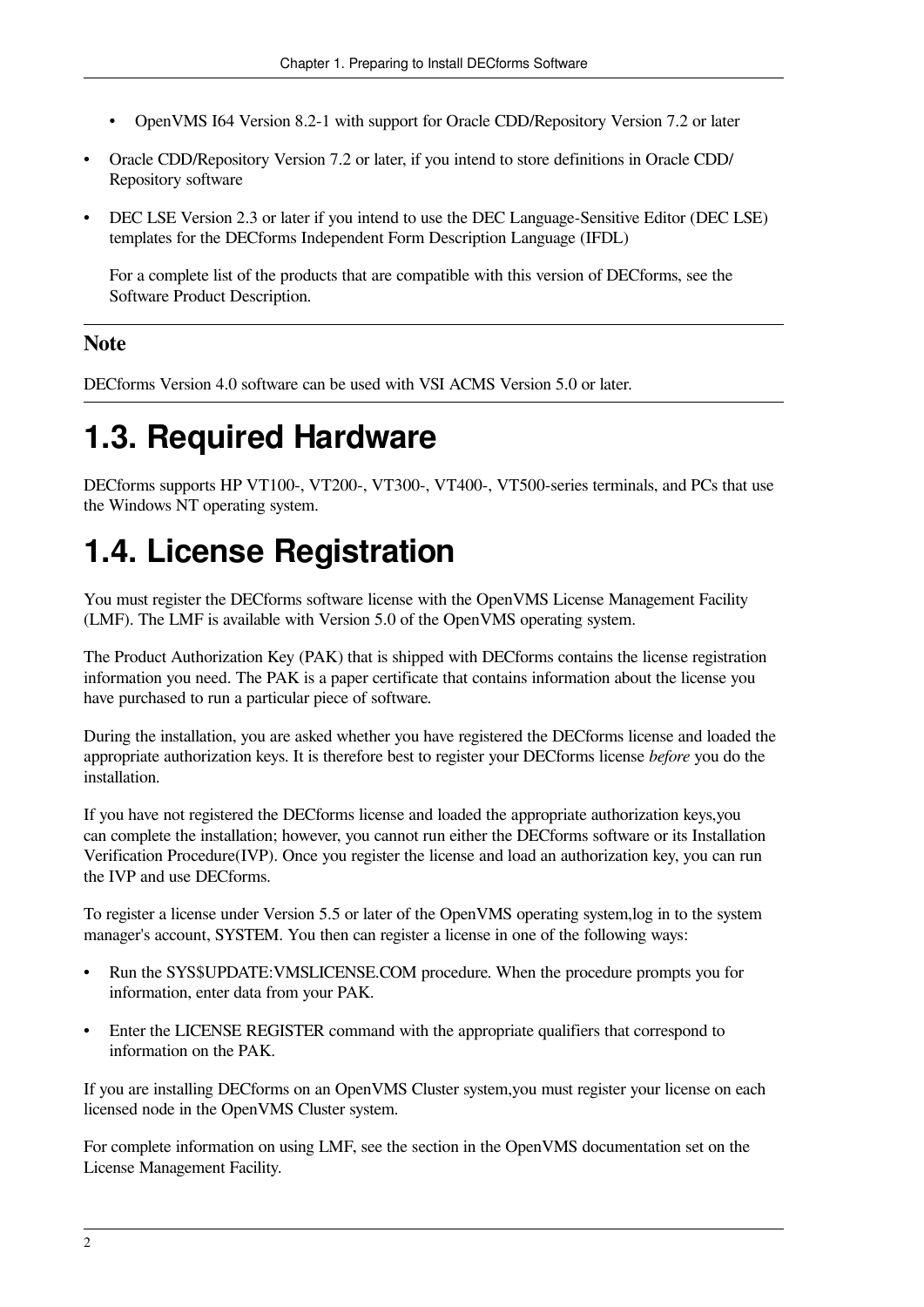## <span id="page-10-0"></span>**1.5. Installation Requirements**

The following sections discuss various requirements for installing DECforms.

### <span id="page-10-1"></span>**1.5.1. Time**

Installing DECforms and running the IVP requires approximately 5to 35 minutes, depending on your system configuration and the distribution media you are using.

### <span id="page-10-2"></span>**1.5.2. Privileges**

To install DECforms, you must be logged into an account that has SETPRV or the following privileges:

- CMKRNL
- WORLD
- SYSPRV

VMSINSTAL turns off BYPASS privilege at the start of the installation.

### <span id="page-10-3"></span>**1.5.3. Disk Space**

Installing DECforms requires a certain amount of free storage space before and after the installation, as shown in [Table](#page-10-5) 1.1.

<span id="page-10-5"></span>**Table 1.1. Disk Space Requirements**

| <b>DECforms Kit</b>        | <b>Blocks During Installation</b> | <b>Blocks After Installation</b>                                                                   |
|----------------------------|-----------------------------------|----------------------------------------------------------------------------------------------------|
| Alpha Run-Time Kit         | 5,300                             | 5000                                                                                               |
| Alpha Full Development Kit | 41,000                            | $ 40,000$ (with sample and demo-<br>applications) 21,000 (without<br>sample and demo applications) |
| 164 Run-Time Kit           | 25,000                            | 23,000                                                                                             |
| 164 Full Development Kit   | 80,000                            | 75,000 (with sample and demo-<br>applications) 60,000 (without<br>sample and demo applications)    |

To determine the number of free disk blocks on the system disk, enter the following command:

<span id="page-10-4"></span>\$ *SHOW DEVICE SYS\$SYSDEVICE*

### **1.5.4. VMSINSTAL Requirements**

When you run VMSINSTAL, it checks whether:

- You are logged in to a privileged account.
- You have adequate quotas for installation.
- DECnet is up and running.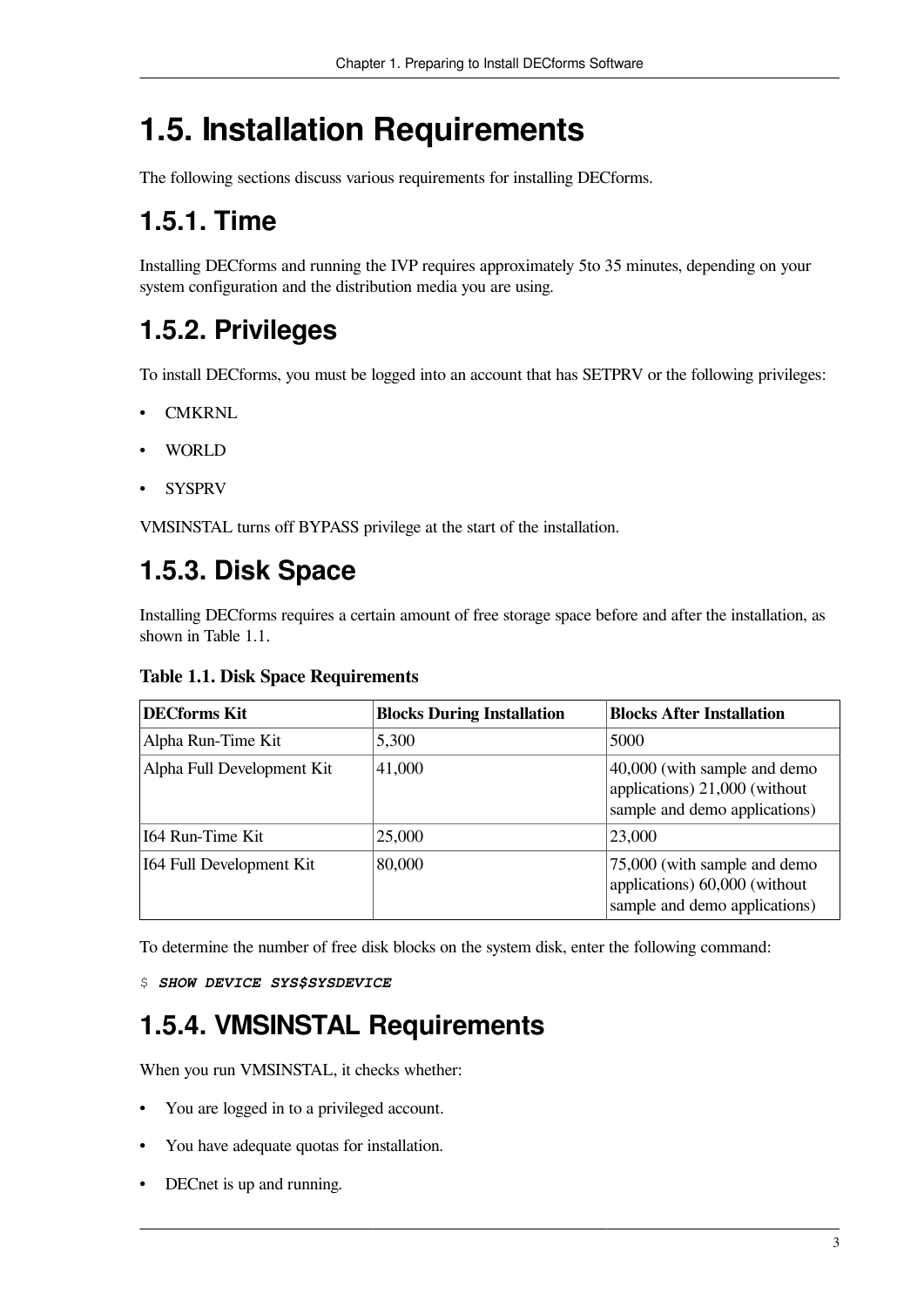• Any users are logged in to the system.

If VMSINSTAL detects any problems during the installation, it notifies you and asks whether you want to continue the installation. In some instances, you can enter YES to continue. To stop the installation and correct the situation, enter NO or press Return. Correct the problem and restart the installation.

For more information about VMSINSTAL, see the *VSI OpenVMS System Management Utilities Reference Manual*.

### <span id="page-11-0"></span>**1.5.5. Backing Up Your System Disk**

At the beginning of the installation, VMSINSTAL asks whether you have backed up your system disk. VSI recommends that you back up your system disk before installing any software.

Use the backup procedures that have been established at your site. For details on backing up your disk, see the section on the Backup Utility in the OpenVMS documentation set.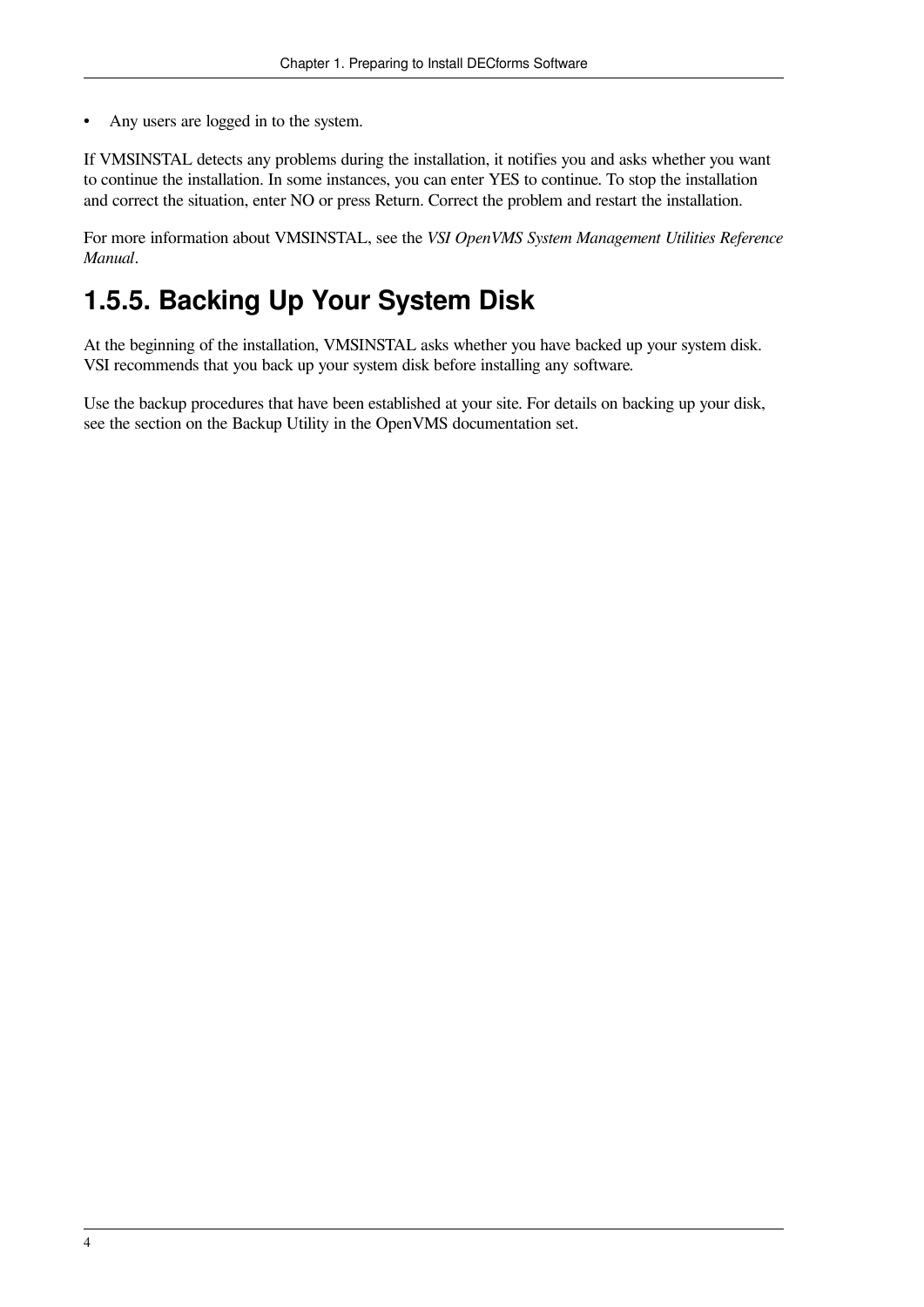# <span id="page-12-0"></span>**Chapter 2. Installing DECforms Software**

This chapter describes how to install VSI DECforms software. [Section](#page-13-1) 2.5 contains a step-by-step description of the installation procedure.

## <span id="page-12-1"></span>**2.1. Accessing the Online Release Notes**

You should review the Release Notes that DECforms provides;they might contain information about changes in the installation procedures. If you specify OPTIONS N when you run VMSINSTAL, the installation procedure asks you whether you want to display or print the release notes. VSI recommends that you print the release notes.

After you install DECforms, you can find the OpenVMS Alpha release notes located in

### \$ *SYS\$HELP:FORMSA040.RELEASE\_NOTES*

The release notes for OpenVMS I64 are located in

\$ *SYS\$HELP:FORMSI040.RELEASE\_NOTES*

## <span id="page-12-2"></span>**2.2. Determining the Files and Logical Names Added to the System**

The DECforms installation procedure adds a number of files toyour system. It also modifies some files and defines some logical names. [Appendix](#page-54-0) C lists the changes that the DECforms installation procedure makes to your system.

## <span id="page-12-3"></span>**2.3. Running the Installation Verification Procedure**

The IVP for DECforms verifies the installation. DECforms provides two IVPs, one for the full development kit and one for the run-time kit.

When you are installing the DECforms kit, the installation procedure asks whether you want to run the IVP as part of the installation. If you respond YES, VMSINSTAL runs the appropriate IVP. You should run the IVP to verify that DECforms is installed correctly.

Should you need to run the IVP at any time after installation, enter the following command on a VT100-, VT200-, VT300-, VT400-, or VT500-series terminal or on a corresponding workstation terminal emulator:

### **Run-Time Kit IVP**

\$ *@SYS\$TEST:FORMS\$RT\_IVP.COM*

### **Full Development Kit IVP**

\$ *@SYS\$TEST:FORMS\$IVP.COM*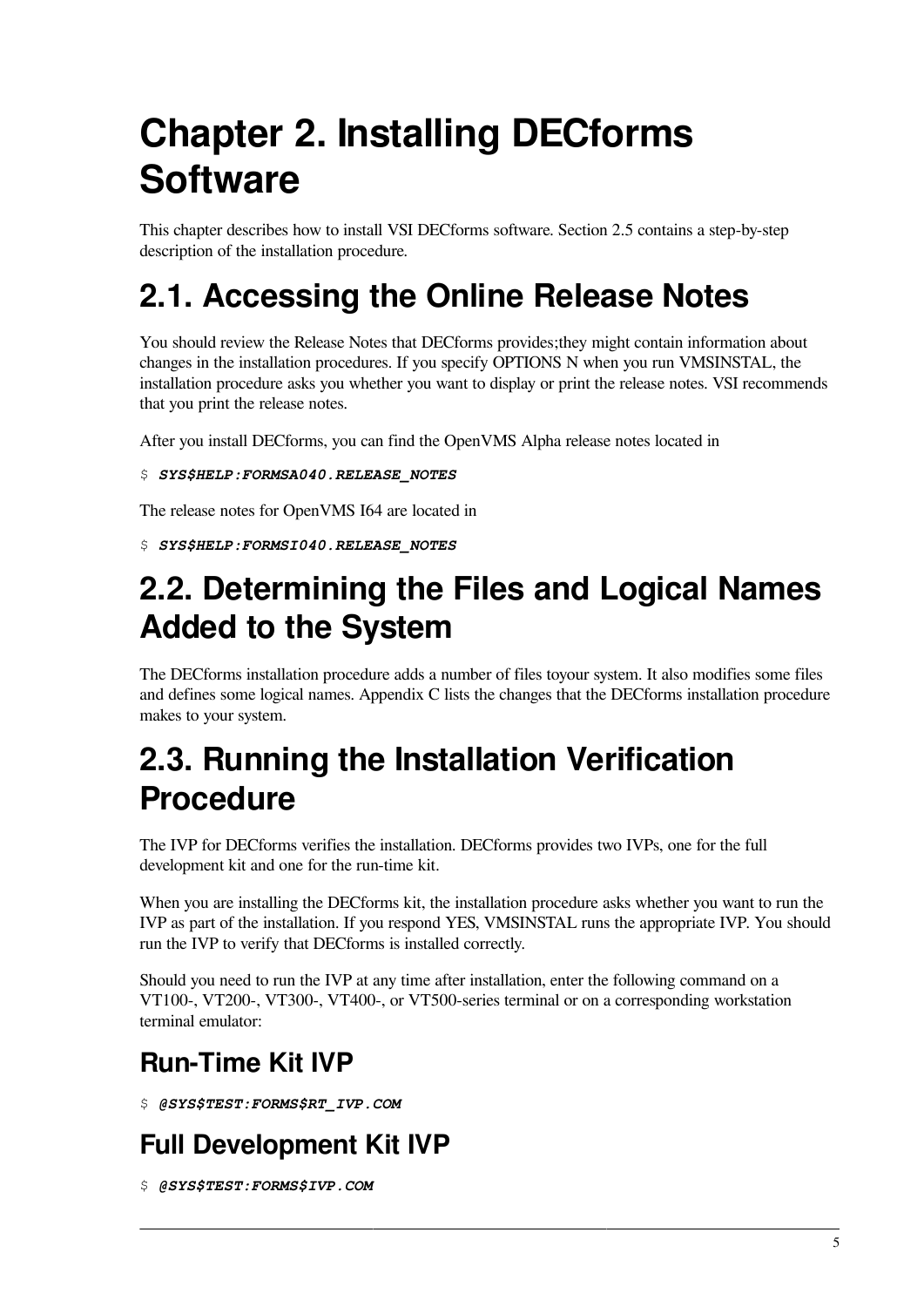## <span id="page-13-0"></span>**2.4. Aborting the Installation**

To abort the installation procedure at any time, press Ctrl/Y. The installation procedure deletes all files that it has created and exits. You can start the installation again.

## <span id="page-13-1"></span>**2.5. Running the Installation Procedure**

The DECforms installation procedure consists of a series of questions and informational messages. The following sections explain how to run the VMSINSTAL procedure and answer the installation questions. These sections also explain the informational messages displayed by the procedure.

## <span id="page-13-2"></span>**2.5.1. Running VMSINSTAL**

To start the installation, run the VMSINSTAL command procedure from a privileged account, such as the SYSTEM account. VMSINSTAL is in the SYS\$UPDATE directory.

To set default to the SYS\$UPDATE directory, enter the following command:

```
$ SET DEFAULT SYS$UPDATE
```
To run VMSINSTAL, enter a command with the following syntax:

@VMSINSTAL [product-name device-name options-list]

If you omit the parameters from the command line, VMSINSTAL asks you for this information later.

The following list defines the elements of the VMSINSTAL procedure.

### **product-name**

The installation name for the product. For the DECforms full development kit running on Alpha, use the installation name FORMSA040. For the DECforms full development kit running on I64,use the installation name FORMSI040.

For the DECforms run-time kit running on Alpha, use the installation name FORMSRTA040. For the DECforms run-time kit running on I64,use the installation name FORMSRTI040.

### **device-name**

The name of the device on which you plan to mount the media or the directory where you copied the save sets. For example, MTA0: is the device name for a tape drive; DKA0: [MYDIRECTORY] the name for a disk drive. You do not need to use the console drive for this installation. If you do use the console drive,once the installation is complete, you should replace any media you removed.

### **options-list**

The word OPTIONS followed by one or more of the available options designators, including the following:

Display or print release notes (N)

Indicates you want to see the installation question on release notes. If you do not include the OPTIONS N parameter, VMSINSTAL *does not* ask you about the release notes. You should review the release notes before proceeding with the installation in case they contain additional information about the installation.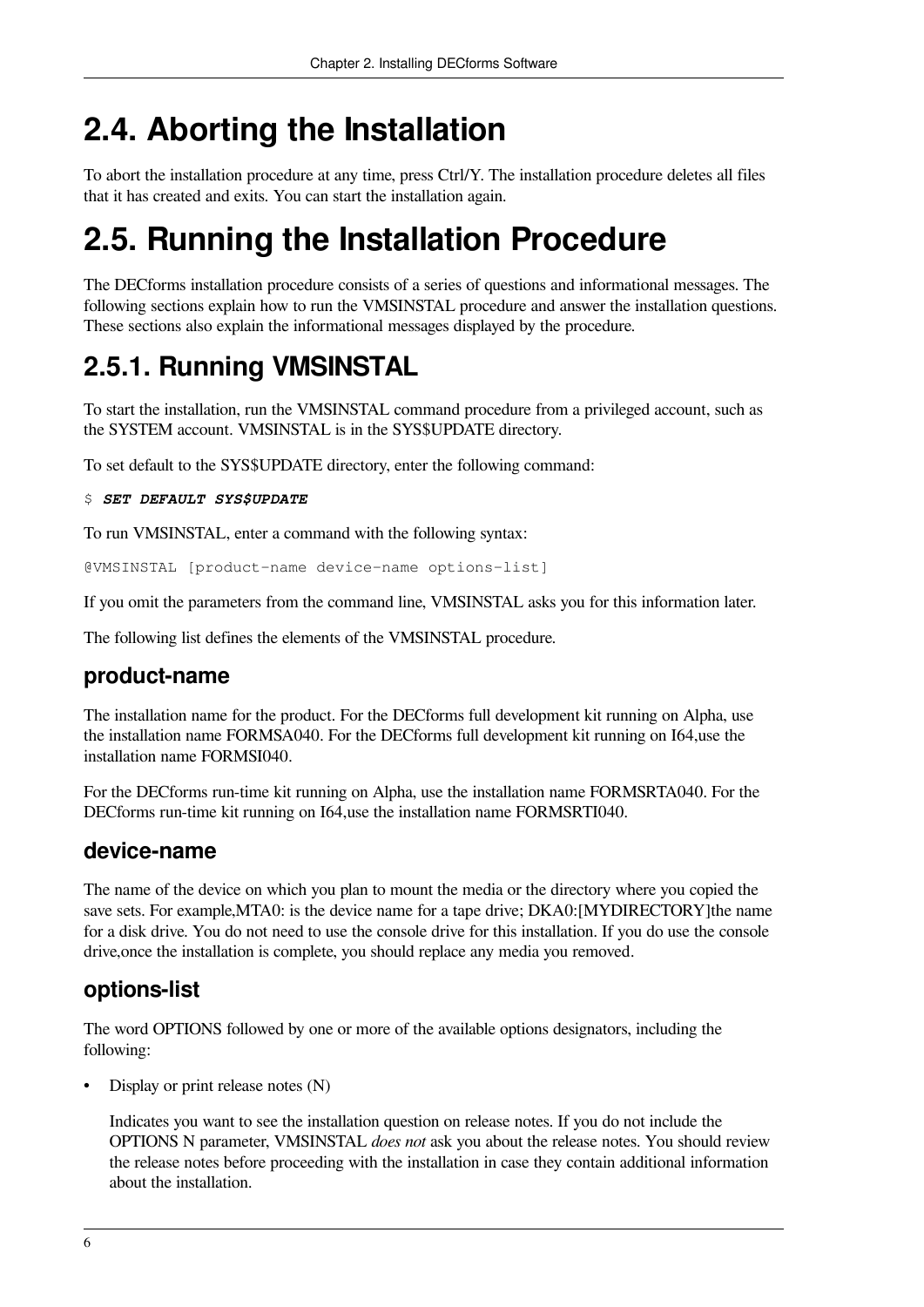If you are restarting the installation and have already reviewed the release notes, you do not need to specify OPTIONS N.

• Alternate root option (R)

Lets you install the product to a system root other than that of the running system.

To specify more than one option, separate the options with commas(OPTIONS N,R).

VMSINSTAL has several other options; for more information, see the *VSI OpenVMS System Management Utilities Reference Manual* section on software installation.

The following example shows the command that runs VMSINSTAL to install DECforms from tape drive MTA0: and the system response. This example uses the OPTIONS N parameter to print or display release notes.

```
$ @VMSINSTAL FORMSI040 MTA0: OPTIONS N
```
OpenVMS Software Product Installation Procedure V8.2-1

It is 30-NOV-2005 at 16:46. Enter a question mark (?) at any time for help.

### <span id="page-14-0"></span>**2.5.2. Answering Installation Questions**

This section discusses the questions that appear during the installation. Except where noted, the questions are the same for both the full development kit and the run-time kit options. For sample installation procedures, see [Appendix](#page-40-0) B.

An asterisk (\*) marks the beginning of each question. Some questions show the default response in brackets,for example [YES]. To choose the default response, press Return.

### 1. **Display system status.**

```
%VMSINSTAL-W-ACTIVE, The following processes are still active:
 .
 .
 .
* Do you want to continue anyway [NO]?
```
VMSINSTAL displays a list of active processes. The procedure asks whether you want to continue the installation.

NO is the default response to the question. To stop the installation, press Return. Once all active processes are stopped, restart the installation procedure.

#### 2. **Confirm system backup.**

\* Are you satisfied with the backup of your system disk [YES]?

Always back up your system disk before doing an installation. VMSINSTAL asks whether you are satisfied with your system backup. If you are satisfied with the backup of your system disk, press Return. Otherwise,enter NO to stop the installation. After you back up your system disk, you can restart the installation.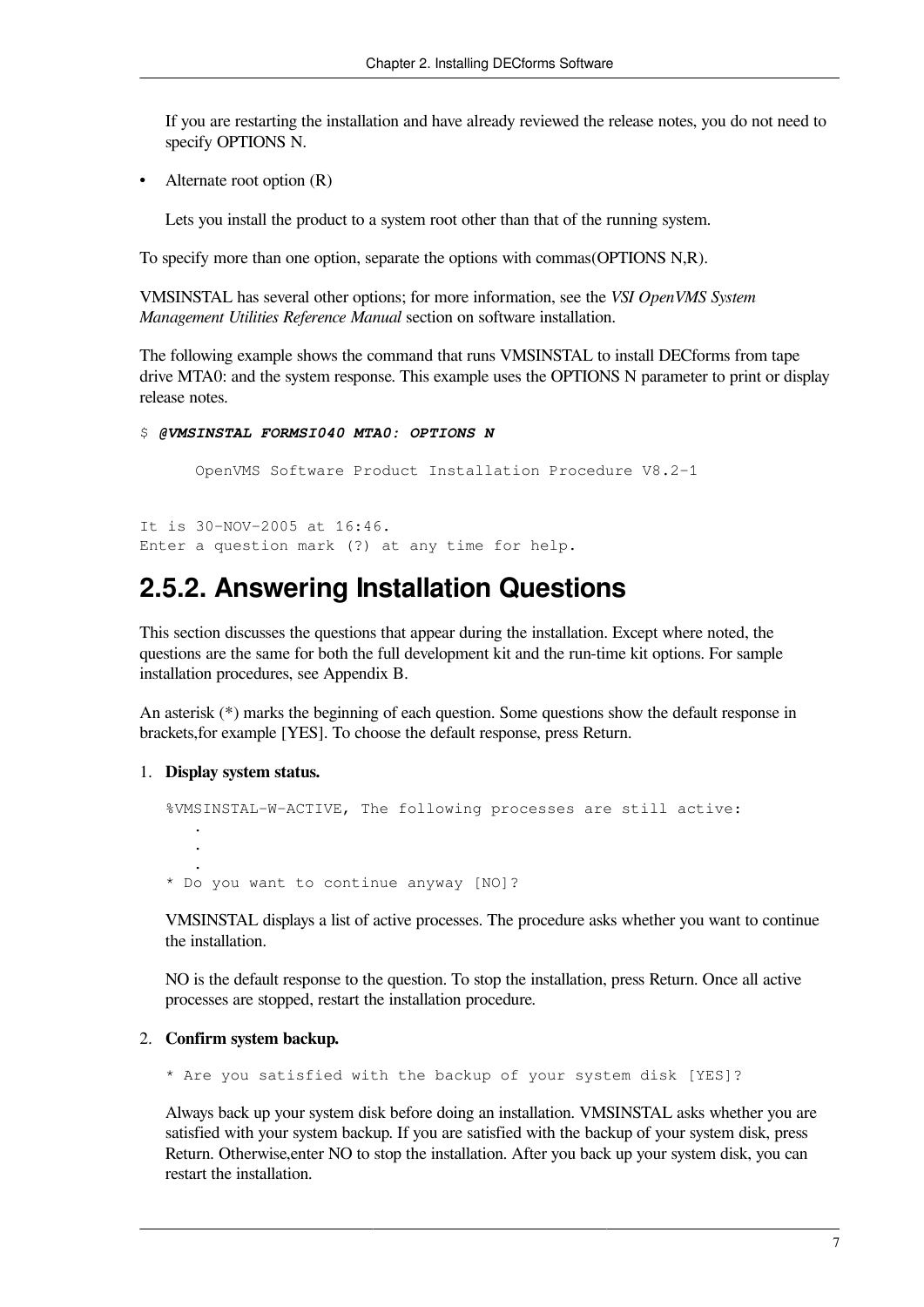#### 3. **Mount the media.**

```
Please mount the first volume of the set on MTA0:.
* Are you ready?
```
#### *YES*

```
%MOUNT-I-MOUNTED, FORMS MOUNTED ON _$$MTA0: 
The following products will be processed:
  FORMSI V4.0
     Beginning installation of FORMSI V4.0 at 15:46
```
%VMSINSTAL-I-RESTORE, Restoring product saveset A...

Mount the first distribution volume on the device that you specified when you ran VMSIN STAL. If you are installing from a directory on a disk, you will be asked the following:

\* Where will the distribution volumes be mounted:

Then VMSINSTAL asks whether you are ready to continue the installation.

If you respond YES to indicate that you are ready, VMSINSTAL displays a message that the media containing DECforms has been mounted on the specified device and that the installation has begun.

If you entered the wrong device name when you ran VMSINSTAL and need to restart the installation, enter NO in response to the "Are you ready?" question. To stop the installation for other reasons, press Ctrl/Y.

#### 4. **Select a Release Notes option.**

```
Release notes included with this kit are always copied to SYS$HELP.
Additional Release Notes Options:
```

```
 1. Display release notes
 2. Print release notes
 3. Both 1 and 2
 4. None of the above
```
\* Select option [2]:

If you specified OPTIONS N when you ran VMSINSTAL, you have four options for reviewing the release notes.

Option 1 displays the release notes immediately on the console terminal. To terminate the display at any time,press Ctrl/C.

Option 2 prompts you for the name of the print queue that you want to use:

```
* Queue name [SYS$PRINT]:
```
Press Return to print the release notes on SYS\$PRINT or enter a queue name and press Return. Option 2 is the default.

Option 3 both displays and prints the release notes.

Option 4 lets you select none of the above. However, VSI does not recommend this.

### 5. **Continue the installation.**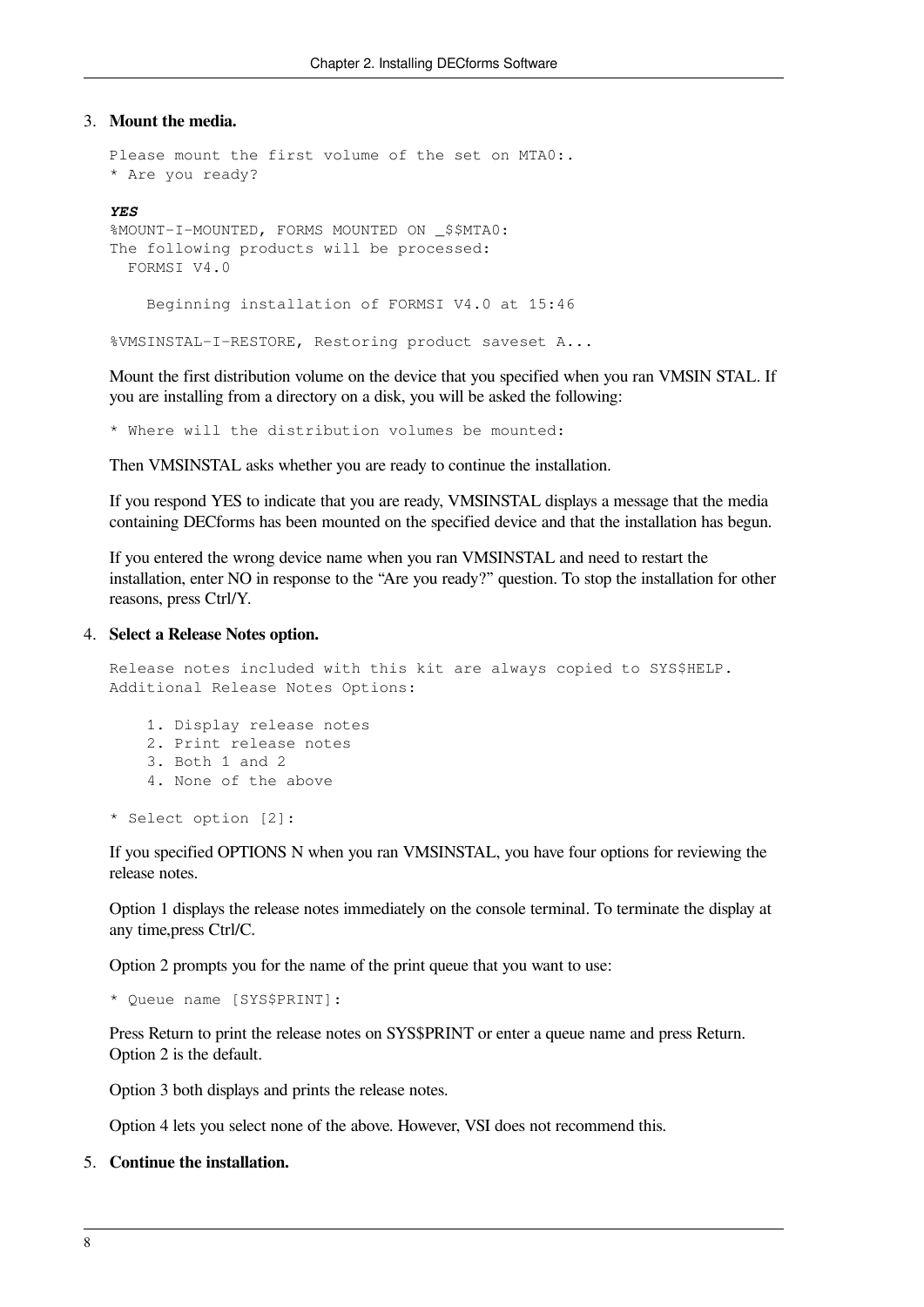```
* Do you want to continue the installation [N]?: Y
%VMSINSTAL-I-RELMOVED, Product's Release Notes have been moved to SYS
$HELP.
```
The installation procedure asks whether you want to continue the installation. To continue, enter YES. Otherwise, press Return. In either case, the release notes are copied to the SYS\$HELP:FORMSA040.RELEASE\_NOTES file on Alpha systems to the file SYS \$HELP:FORMSI040.RELEASE\_NOTESon I64 systems. The software version number is represented in this file name by the *nnn* designation (040 for Version 4.0).

### **Note**

The name of the release notes file installed by VMSINSTAL consists of the current product name and version number. Do not delete previous versions of DECforms Release Notes.

### 6. **Install the main kit.**

\* Do you wish to install the main kit (16000 blocks) [YES]?

If you are installing the full development kit, the procedure asks whether you want to install the main kit. (The procedure omits this question if you are installing the run-time kit.) The main kit contains all DECforms software except the sample and demo application programs and support for DEC LSE.

#### 7. **Respond to license registration queries.**

```
 Product: FORMS
 Producer: HP
 Version: 4.0
 Release Date: 11-JAN-2006
```
\* Does this product have an authorization key registered and loaded? Y

The installation procedure displays license information about your product and asks whether you have registered the license for DECforms. If you have registered the license for DECforms, answer YES. If you have not registered the license, you must answer NO.

If you answer NO, the installation continues; however, if you did not register your DECforms license before you started the installation procedure, you cannot run the IVP during the installation. You should run the IVP after you install DECforms and register and load its PAK.

[Section](#page-9-1) 1.4 describes registering your DECforms license and [Section](#page-12-3) 2.3 describes verifying the installation of DECforms.

#### 8. **Choose an Installation Verification Procedure (IVP)option.**

\* Do you want to run the IVP after the installation [YES]?

The installation procedure asks whether you want to run the IVP. The IVP for DECforms verifies a successful installation. VSI recommends that you run the IVP.

#### 9. **Install optional DECforms software.**

```
* Do you wish to install Sample Application Programs (3000 blocks)
 [YES]?
```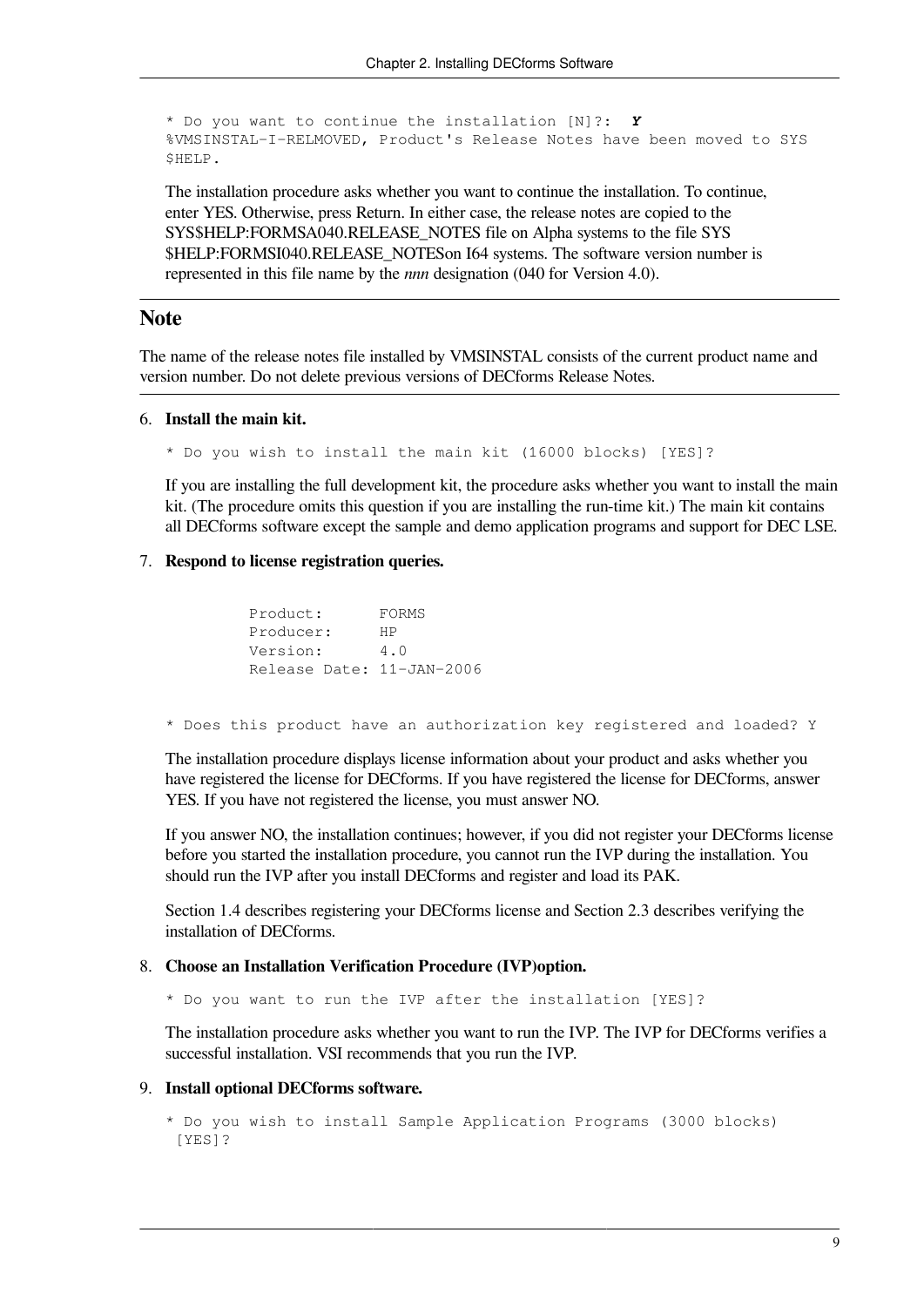- \* Do you wish to install the demonstration package (12000 blocks) [YES]?
- \* Do you wish to install LSEDIT support (250 blocks) [YES]?
- \* Do you wish to install modifiable message file procedures (600 blocks) [YES]? \* Do you wish to register DECforms for Oracle TRACE support (50 blocks) [YES]?

These five installation questions ask whether you want to install the following (if you are installing the run-time kit, the procedure omits all but the Oracle TRACE query):

- Sample application programs that demonstrate using DECforms.
- Demonstration programs that also demonstrate using DECforms.
- LSEDIT support that includes DEC LSE templates for the DECforms Independent Form Description Language (IFDL).

For systems running Version 2.3 of DEC LSE software, the following messages may appear when you install DEC LSE support:

```
%TPU-W-NOTPUVAR, section file missing variable LSE$$HIGLIGHT required
 by editor.
%FORMS-I-INSLSEEND, installation of LSE support completed
```
The warning message does not affect the DECforms installation or DEC LSE support.

- Modifiable message file procedures that allow you to translate DECforms run-time messages from English to the language of your choice. DECFORMS\_MESSAGE.TXT explains how to use these procedures. The file is located in SYS\$COMMON: [SYSHLP.EXAMPLES.FORMS.MESSAGES].
- Oracle TRACE support that includes a binary definition of DECforms Oracle TRACE events.

#### 10. **Purge files.**

\* Do you want to purge files replaced by this installation [YES]?

You can purge files from previous versions of DECforms that this installation supersedes. Purging is recommended.

To keep files from the previous version, enter NO.

### <span id="page-17-0"></span>**2.5.3. Informational Messages**

The installation procedure displays a number of informational messages that report on the progress of the installation. There are no further questions. If the installation has been successful, VMSINSTAL moves the new or modified files to their target directories, updates help files, purges appropriate files, and updates DCL tables, if necessary. The procedure displays the following message:

%VMSINSTAL-I-MOVEFILES, Files will now be moved to their target directories...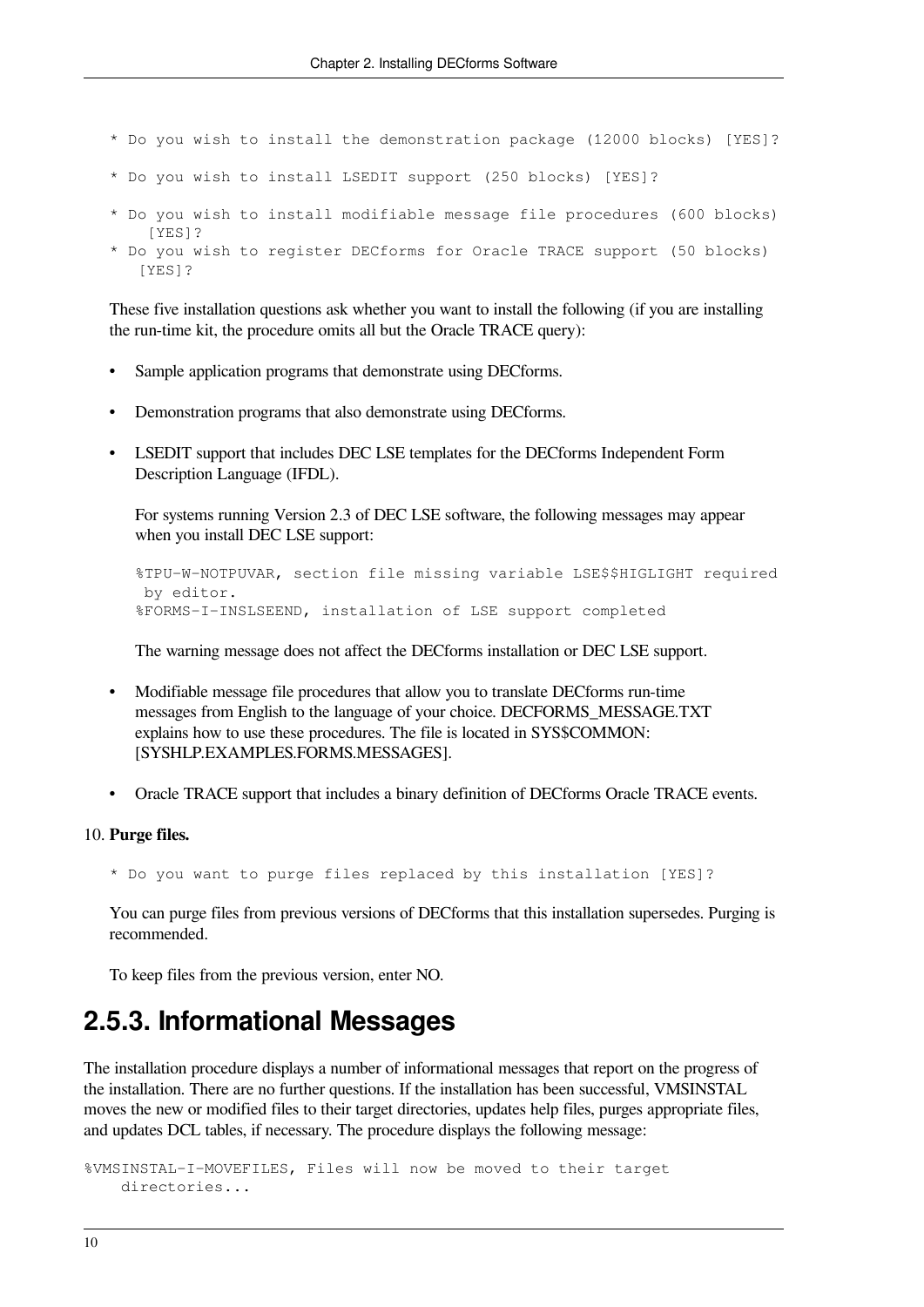### <span id="page-18-0"></span>2.5.4. Running the Installation Verification Procedure

If you chose to run the IVP, VMSINSTAL runs it now. The procedure displays the following messages for the full development kit:

```
Starting DECforms V4.0 Installation Verification Procedure.
DECforms V4.0
```
The Installation Verification Procedure Copyright 2005 Hewlett-Packard Development Company, L.P. \*\*\*\*\*\*\*\*\*\*\*\*\*\*\*\*\*\*\*\*\*\*\*\*\*\*\*\*\*\*\*\* DECforms V4.0 Installation Verification Procedure beginning. DECforms V4.0 Installation Verification Procedure completed successfully. The Installation Verification Procedure has completed successfully. Refer to the Installation Guide for further verification procedures.

The procedure displays the following messages for the run-time kit:

```
Starting Installation Verification Procedure (IVP)
       for DECforms V4.0 run-time Manager
DECforms Interactive Installation Verification Procedure Starting.
      [IVP panel displayed here]
DECforms Interactive Installation Verification Procedure Complete.
The Installation Verification Procedure has completed successfully.
Refer to the Installation Guide for further verification procedures
```
<span id="page-18-1"></span>For information on running the IVP after you have installed DECforms, see Section 2.3.

### 2.5.5. Completing the Installation Procedure

The following messages indicate that the installation is complete:

Installation of FORMS040 V4.0 completed at 17:02

Enter the products to be processed from the next distribution volume set. \* Products: ^Z

VMSINSTAL procedure done at 17:02

VMSINSTAL deletes or changes entries in the process symbol tables during the installation. Therefore, to continue to use the system manager's account and these symbols, log out and log in again.

## <span id="page-18-2"></span>**2.6. Error Recovery**

If errors occur during the installation or when the IVP is running, VMSINSTAL displays failure messages. If the installation fails, the procedure displays the following message:

%VMSINSTAL-E-INSFAIL, The installation of DECforms V4.0 has failed.

If the IVP fails, the procedure displays the following messages:

The DECforms V4.0 Installation Verification Procedure failed.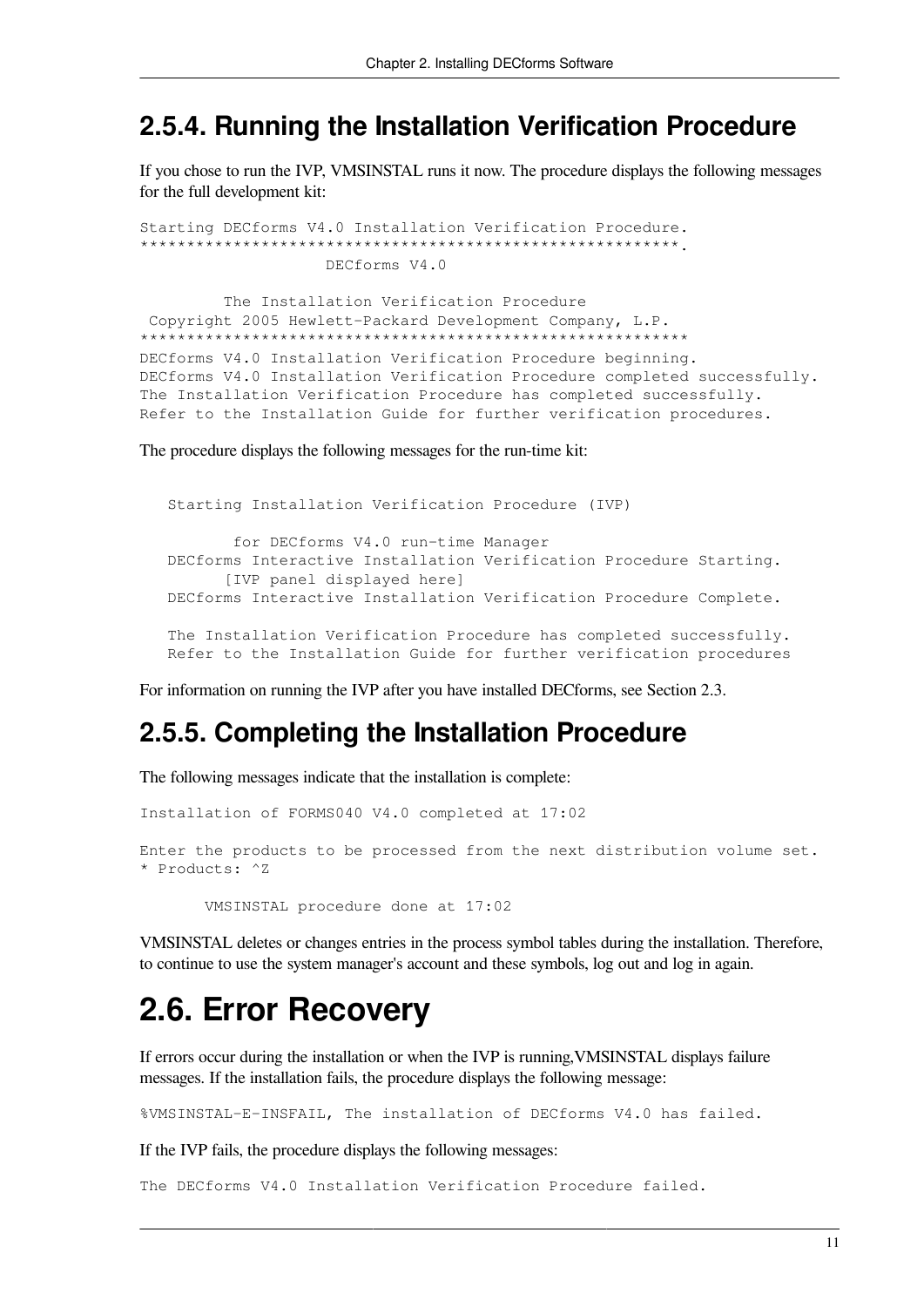```
%VMSINSTAL-E-IVPFAIL, The IVP for 
DECforms V4.0 has failed.
```
Errors might occur during the installation if any of the following conditions exists:

- The version of the operating system is incorrect.
- A required software version is incorrect.
- Quotas are insufficient.
- System parameter values are insufficient.
- The OpenVMS Help library is being used.
- The product license has not been registered and loaded.

For descriptions of the error messages generated by these conditions, see the OpenVMS documentation on system messages and recovery procedures. Take the appropriate action as described in the message. (You might need to change a system parameter or increase an authorized quota value.)

For information on installation requirements, see [Chapter](#page-8-0) 1.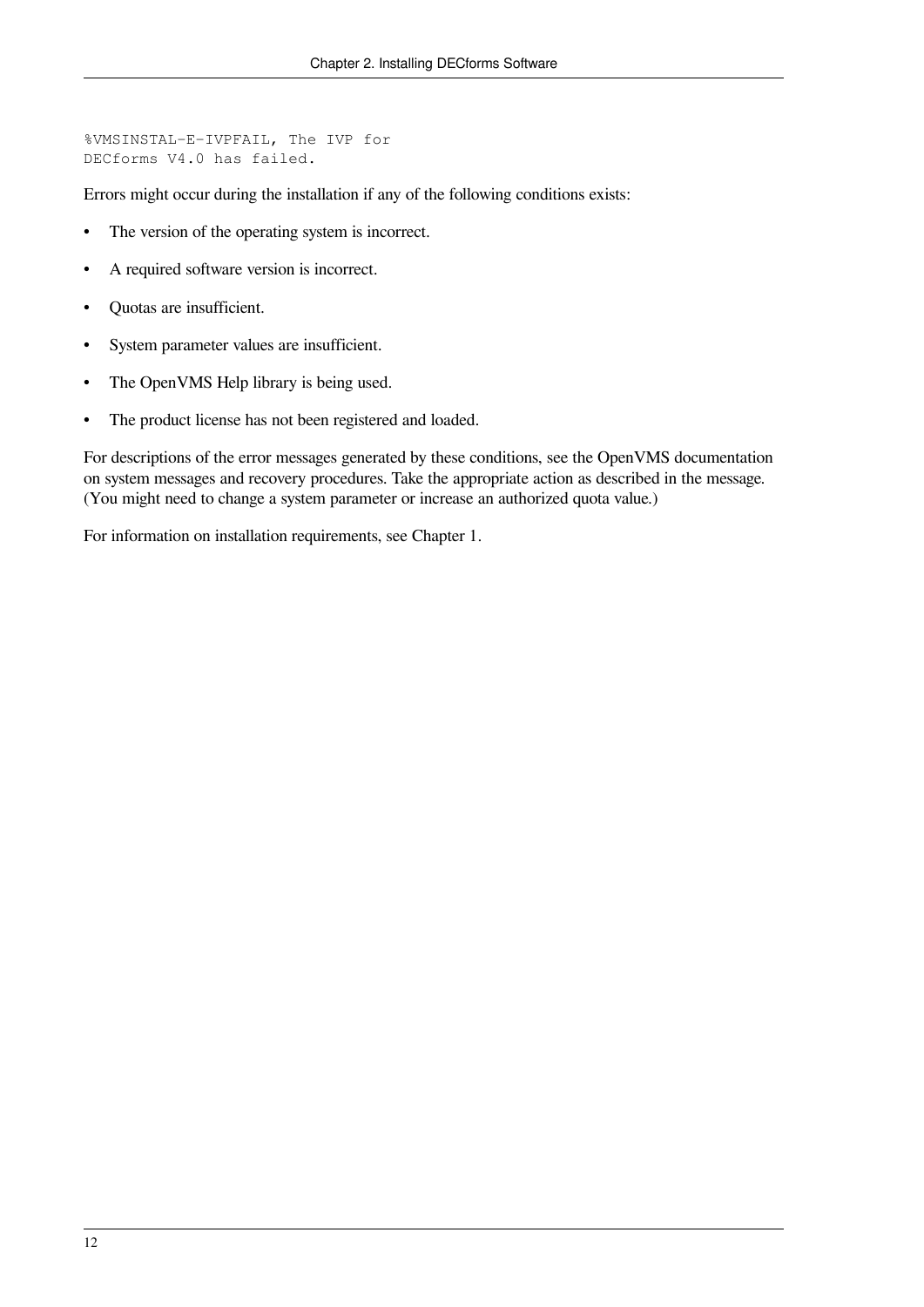# <span id="page-20-0"></span>**Chapter 3. After Installing DECforms Software**

After installing DECforms software, you might need to do the following tasks:

- Edit the system startup file to include the DECforms startup procedure.
- Access the Hebrew run-time message file.
- Set user account privileges and quotas.
- Set system parameters.
- Make DECforms available on each licensed node in your OpenVMS Cluster system (if you are installing DECforms on an OpenVMS Cluster).
- Install the form development utilities.

This chapter explains how to do these tasks.

## <span id="page-20-1"></span>**3.1. Editing the System Startup File**

You can provide for automatic startup of DECforms when your system is rebooted, and define output formats for dates and times other than the standard OpenVMS format, by editing the system startup file, SYS\$STARTUP:SYSTARTUP\_VMS.COM.

To cause automatic startup of DECforms, insert the following line in the system startup file:

\$ @SYS\$STARTUP:FORMS\$STARTUP.COM

Include this line with command lines that start up other products. The command lines should follow the network startup command line, as follows:

\$ @SYS\$MANAGER:STARTNET.COM . . . \$ @SYS\$STARTUP:FORMS\$STARTUP.COM

To have access to date and time formats other than the default standard formats, run a procedure named LIB\$DT\_STARTUP.COM in your system startup file. If you want this command procedure to define the spellings of non-English date and time elements, you must define the SYS\$LANGUAGES logical name before you run the LIB\$DT\_STARTUP command procedure. The English spellings of date and time elements remain available.

For example, to cause French and German spellings of date and time elements and alternate date and time formats, add the following commands to SYSTARTUP\_VMS.COM:

\$ DEFINE SYS\$LANGUAGES FRENCH, GERMAN\$ @SYS\$MANAGER:LIB\$DT\_STARTUP.COM

You can add the definition of SYS\$LANGUAGES and the command to run LIB\$DT\_STARTUP.COM directly after the DECforms startup command line.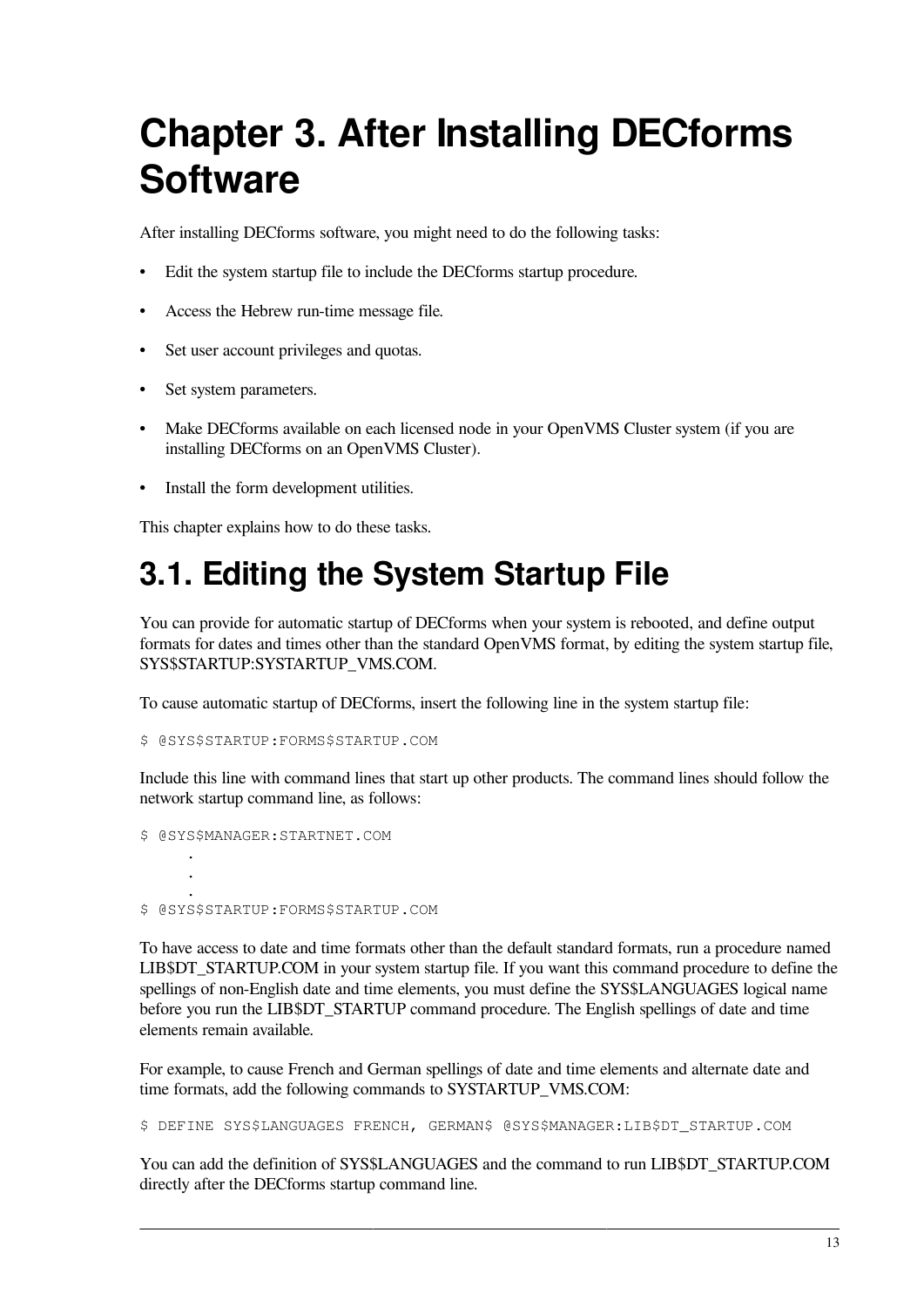For more information on the SYS\$LANGUAGES logical name and the LIB\$DT\_STARTUP command procedure, see the OpenVMS documentation on date and time formatting routines.

## <span id="page-21-0"></span>**3.2. Hebrew Installation Notes**

The DECforms installation process places the Hebrew run-time message file in:

### SYS\$MESSAGE:FORMS\$MSGMGRSHR\_HEBREW.EXE

The English run-time message file is found in:

#### SYS\$MESSAGE:FORMS\$MSGMGRSHR.EXE

DECforms uses the English message file by default. To use the Hebrew messages, the system manager should replace the English file with the Hebrew file, and then reinstall the image by performing @SYS \$STARTUP:FORMS\$STARTUP.

The user also can use the logical name FORMS\$MSGMGRSHR to point to the desired languagespecific message file.

## <span id="page-21-1"></span>**3.3. User Account Requirements**

To use DECforms, user accounts on your system must have the TMPMBX and NETMBX privileges. The accounts also must have the quotas shown in [Table](#page-21-2) 3.1.

### <span id="page-21-2"></span>**Table 3.1. Minimum User Account Quotas for Developing DECforms Applications**

| <b>Account Quota</b> | <b>Minimum Value</b> |
|----------------------|----------------------|
| <b>BYTLM</b>         | 16384                |
| PRCLM                |                      |

User account privileges and quotas are stored in the file SYSUAF.DAT.

To verify and change user account privileges and quotas, use the Authorize Utility as follows:

1. Set your directory to SYS\$SYSTEM and run the Authorize Utility:

```
$ SET DEFAULT SYS$SYSTEM
$ RUN AUTHORIZE
IJAF
```
2. To check a particular account, at the Authorize Utility prompt (UAF>) enter the SHOW command with an account name. For example:

UAF> *SHOW SMITH*

3. To change a privilege or quota, enter the MODIFY command in the following syntax:

MODIFY account-name /PRIVILEGES=privilege-name/quota-name=nnnn

The following example adds the NETMBX privilege, modifies the BYTLM quota for the SMITH account, and exits the utility:

UAF> *MODIFY SMITH /PRIVILEGES=NETMBX /BYTLM=16384*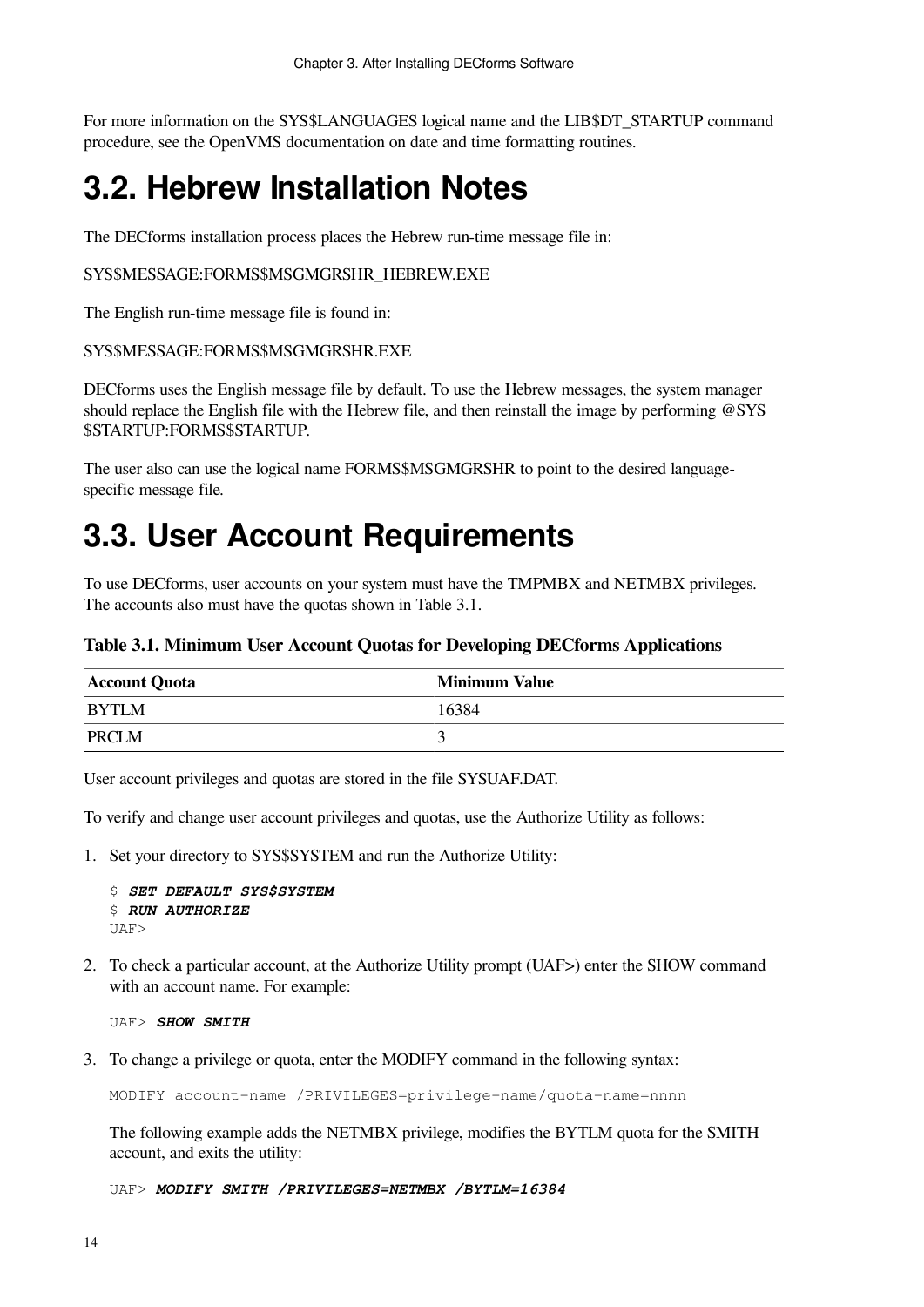### UAF> *EXIT*

After you exit the utility, the OpenVMS operating system displays messages indicating whether changes were made. Once you have made the changes, users must log out and log in again for the new privileges and quotas to take effect.

For more information on modifying account privileges and quotas, see the *VSI OpenVMS System Management Utilities Reference Manual*.

## <span id="page-22-0"></span>**3.4. System Parameters**

[Table](#page-22-2) 3.2 shows the minimum values to which certain system parameters should be set when users develop DECforms applications on your system.

<span id="page-22-2"></span>**Table 3.2. Minimum System Parameter Values for Developing DECforms Applications**

| <b>System Parameter</b> | Minimum Value |
|-------------------------|---------------|
| <b>PQL_MBYTLM</b>       | 16384         |
| <b>PQL_MPRCLM</b>       |               |
| MAXBUF <sup>1</sup>     | 4096          |

<sup>1</sup>This value applies to both the full development kit and the run-time kit.

To change system parameters, do the following:

1. Edit the file SYS\$SYSTEM: MODPAR AMS DAT.

To change the value of a parameter that is listed in the MODPARAMS.DAT file, use an editor to locate the line containing that parameter. Delete the current value associated with that parameter and enter the new value.

To add a new value, add a line to the MODPARAMS.DAT file. Make sure you include both the name of the parameter and its value in the new line. For example, to include a setting for the PQL\_MBYTLM and PQL\_MPRCLM parameters,add the following lines to the MODPARAMS.DAT file:

PQL\_MBYTLM=16384PQL\_MPRCLM=3

2. Run the AUTOGEN procedure to recalculate your system parameters.

After you have modified the MODPARAMS.DAT file and exited the editor, enter the following command:

\$ *@SYS\$UPDATE:AUTOGEN GETDATA REBOOT*

AUTOGEN does an automatic system shutdown and reboots once it has finished. Rebooting your system activates the new parameter values. For more information about using AUTOGEN, see the instructions on modifying system parameters in the OpenVMS documentation on system management and operations.

## <span id="page-22-1"></span>**3.5. Cluster Considerations**

After you install DECforms on an OpenVMS Cluster system, you must do the following tasks on each licensed node in the OpenVMS Cluster system: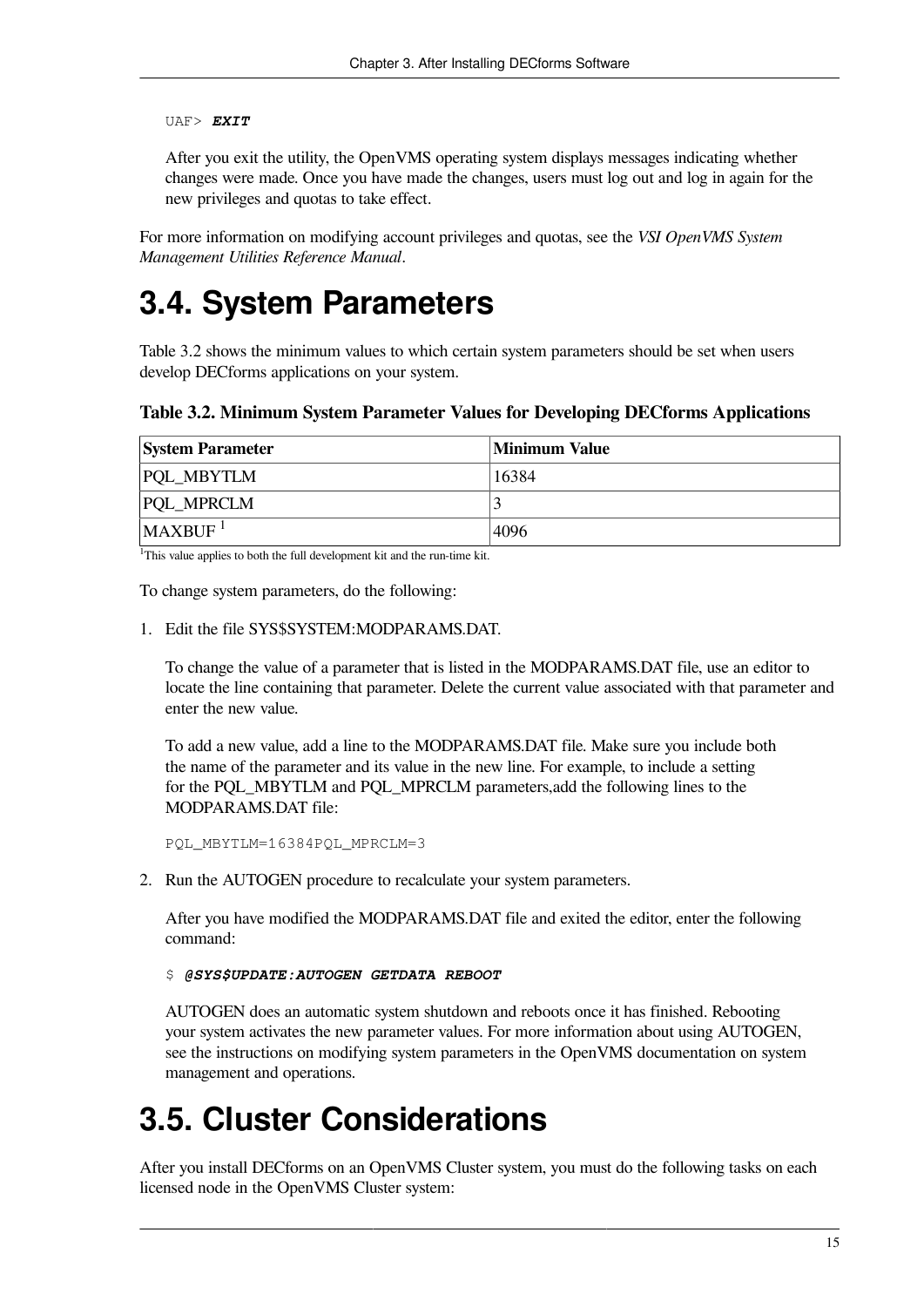- Run the DECforms startup command procedure.
- Install DCLTABLES.EXE.
- Register the license for DECforms.
- Run the full development kit IVP (if you are installing the full development kit) and the run-time kit IVP.

To run the startup command procedure, log into a node in the OpenVMS Cluster system and enter the following command:

### \$ *@SYS\$STARTUP:FORMS\$STARTUP.COM*

To install DCLTABLES.EXE, enter the following command:

### \$ *INSTALL REPLACE SYS\$SHARE:DCLTABLES.EXE/OPEN/SHARE/HEADER*

To register the DECforms license on a node, see [Section](#page-9-1) 1.4. To run the full development kit and runtime kit IVPs, see [Section](#page-12-3) 2.3.

## <span id="page-23-0"></span>**3.6. Installing the Form Development Utilities as Shared Images**

DECforms provides the following form development utilities:

- Form Development Environment (FDE)
- Character-cell Panel Editor (CCPED)
- IFDL Translator
- Back Translator
- **Extract Utility**
- **Test Utility**
- FMS Converter (Supported only on Alpha)

If you use these form development utilities extensively on your system, you can install them as shared images to reduce the system overhead and memory requirements.

To install the form development utilities as shared images, do the following:

1. Determine the number of available global pages and global sections on your system.

To install the form development utilities as shared images, you must increase the number of global pages by 6000 and the number of global sections by 30. These are increases over what is required during installation. Install the utilities just after you start your system. The available space in the global page table is less likely to be fragmented.

- 2. To install the form development utilities as shared images on a currently running system, enter the following command:
	- \$ *@SYS\$STARTUP:FORMS\$STARTUP.COM DEVELOP*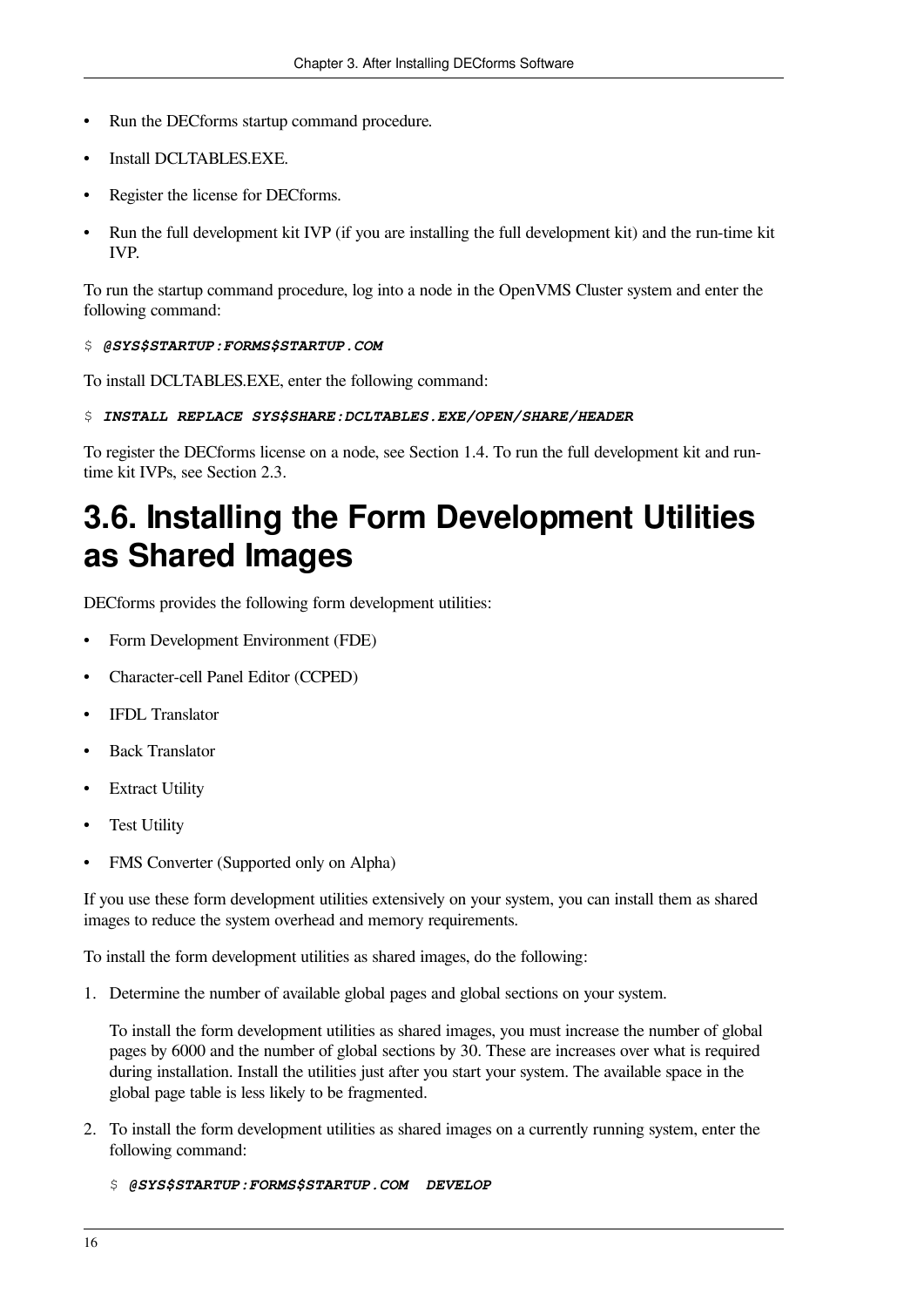To install the utilities as shared images each time your system is rebooted, add the DEVELOP parameter to the line you added to the system startup file, SYS \$STARTUP:SYSTARTUP\_VMS.COM (see [Section](#page-20-1) 3.1), as follows:

```
$ @SYS$MANAGER:STARTNET.COM
 .
 .
 .
$ @SYS$STARTUP:FORMS$STARTUP.COM DEVELOP
```
To install selected form utilities, use the OpenVMS Install Utility (INSTALL).For example, to install only the Character-cell Panel Editor as a shared image, enter the following commands:

```
$ INSTALL
INSTALL> ADD SYS$LIBRARY:FORMS$FSESHR.EXE /OPEN /SHARED /HEADER
INSTALL> ADD SYS$LIBRARY:FORMS$PEDSHR.EXE /OPEN /SHARED /HEADER
INSTALL> ADD SYS$MESSAGE:FORMS$MSGPRDSHR.EXE /OPEN /SHARED /HEADER 
INSTALL> ADD SYS$LIBRARY:FORMS$PEDVTEXEC.EXE /OPEN /SHARED /HEADER
INSTALL> EXIT
```
### **Note**

You must install FORMS\$FSESHR.EXE and FORMS\$MSGPRDSHR.EXE with the first form development utility that you install. Once you have installed these two images,you need not reinstall them to add other form development utilities.

## <span id="page-24-0"></span>**3.7. Determining and Reporting Problems**

If an error occurs while DECforms is being used and you believe that a problem with DECforms is causing the error, take one of the following actions:

- If you have a BASIC or DECsupport Software Agreement, call your Customer Support Center.
- If you have a Self-Maintenance Software Agreement, submit a Software Performance Report (SPR).
- If you purchased DECforms within the past 90 days and you think a software error is causing the error, submit an SPR.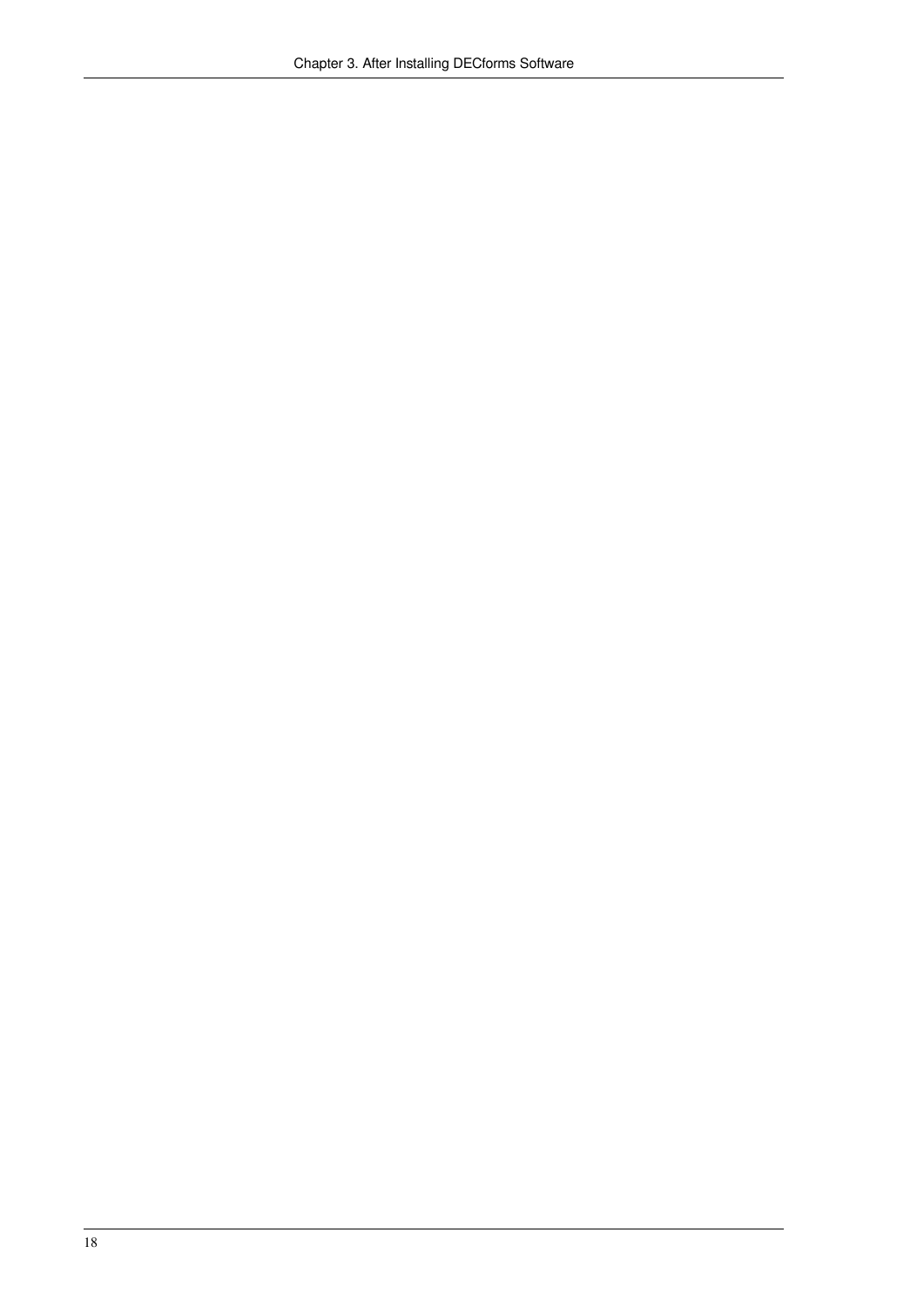# <span id="page-26-0"></span>**Appendix A. Alpha Systems Sample Installation**

This appendix contains a sample installation of VSI DECforms software. Depending on which layered products you have on your system, you might see additional messages and questions when you install VSI DECforms software.

The sample installation assumes the following:

- DECnet has been shut down. Although it is not necessary to shut down DECnet to perform a successful DECforms installation, VMSINSTAL checks to see if DECnet is shut down.
- No users are logged in to the system.
- The installation kit is in SYS\$UPDATE.
- OPTIONS N is specified during the full development kit installation to print the release notes, but not during the run-time kit installation.
- The Installation Verification Procedure (IVP) runs after each kit has been installed.

## <span id="page-26-1"></span>**A.1. Full Development Kit for English Variant of DECforms**

[Example](#page-26-2) A.1 contains a sample installation for the DECforms full development kit on an Alpha system.

### <span id="page-26-2"></span>**Example A.1. Alpha Sample Full Development Kit Installation**

```
$ @sys$update:vmsinstal FORMSA040
       OpenVMS Software Product Installation Procedure V8.2
It is 1-DEC-2005 at 16:05.
Enter a question mark (?) at any time for help.
%VMSINSTAL-W-ACTIVE, The following processes are still active:
      TCPIP$FTP_1
      FORMS
      BATCH_181* Do you want to continue anyway [NO]? yes
* Are you satisfied with the backup of your system disk [YES]?
* Where will the distribution volumes be mounted: MYDISK:[MYDIRECTORY]
* Enter installation options you wish to use (none):
The following products will be processed:
  FORMSA V4.0
       Beginning installation of FORMSA V4.0 at 16:06
%VMSINSTAL-I-RESTORE, Restoring product save set A ...
%VMSINSTAL-I-RELMOVED, Product's release notes have been moved to SYS$HELP.
    **********************************************************************
\star *
    * D E C f o r m s V 4 . 0 *
    * ==================================== *
\star *
```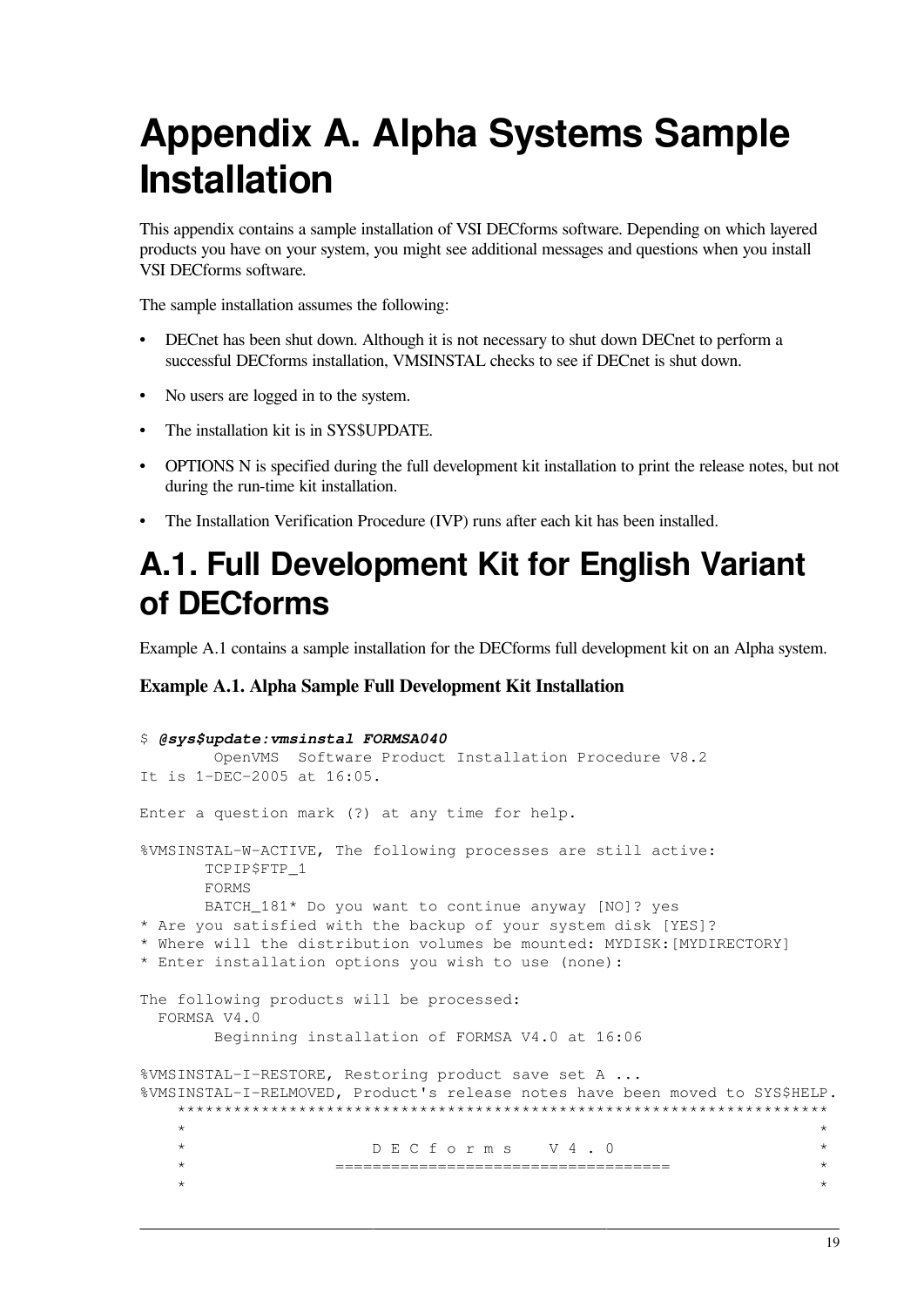$\star$ Full Development Kit  $\star$ Copyright 2005 Hewlett-Packard Development Company, L.P. The installation of this kit will supersede any prior version of DECforms that may be installed on this system. \*\*\*\*\*\*\*\*\*\*\*\*\*\* \* \* \* \* \* \* \* \* Do you wish to install the main kit (16000 blocks) [YES]? Product: FORMS Producer: HP Version:  $4.0$ Release Date: 11-JAN-2006 \* Does this product have an authorization key registered and loaded? yes This kit contains an Installation Verification Procedure (IVP) to verify the correct installation of DECforms. It can be run prior to the conclusion of this procedure by answering "YES" to the IVP prompt or invoked after the installation as follows: @SYS\$TEST:FORMS\$IVP.COM \* Do you want to run the IVP after the installation [YES]? \* Do you wish to install Sample Application Programs (3000 blocks) [YES]? \* Do you wish to install the demonstration package (12000 blocks) [YES]? \* Do you wish to install LSEDIT support (250 blocks) [YES]? \* Do you wish to install modifiable message file procedures (600 blocks) [YES] ? \* Do you wish to register DECforms for Oracle TRACE support (50 blocks) [YES]? \* Do you want to purge files replaced by this installation [YES]? The remainder of the installation is expected to take between 5 and 35 minutes. No further questions will be asked during this installation. %FORMSA-I-MAINKITBEGIN, Restoring main kit. %VMSINSTAL-I-RESTORE, Restoring product save set B ... %FORMSA-I-MAINKITEND, Main kit restored. %FORMSA-I-SMPKITSTART, Restoring Sample Application package. %VMSINSTAL-I-RESTORE, Restoring product save set C ... %FORMSA-I-SMPKITEND, Sample Application package restored. %FORMSA-I-DEMKITSTART, Restoring Demonstration Package. %VMSINSTAL-I-RESTORE, Restoring product save set D ... %FORMSA-I-DEMKITEND, Demonstration Package restored. Oracle TRACE has not been installed. Now storing the FORMS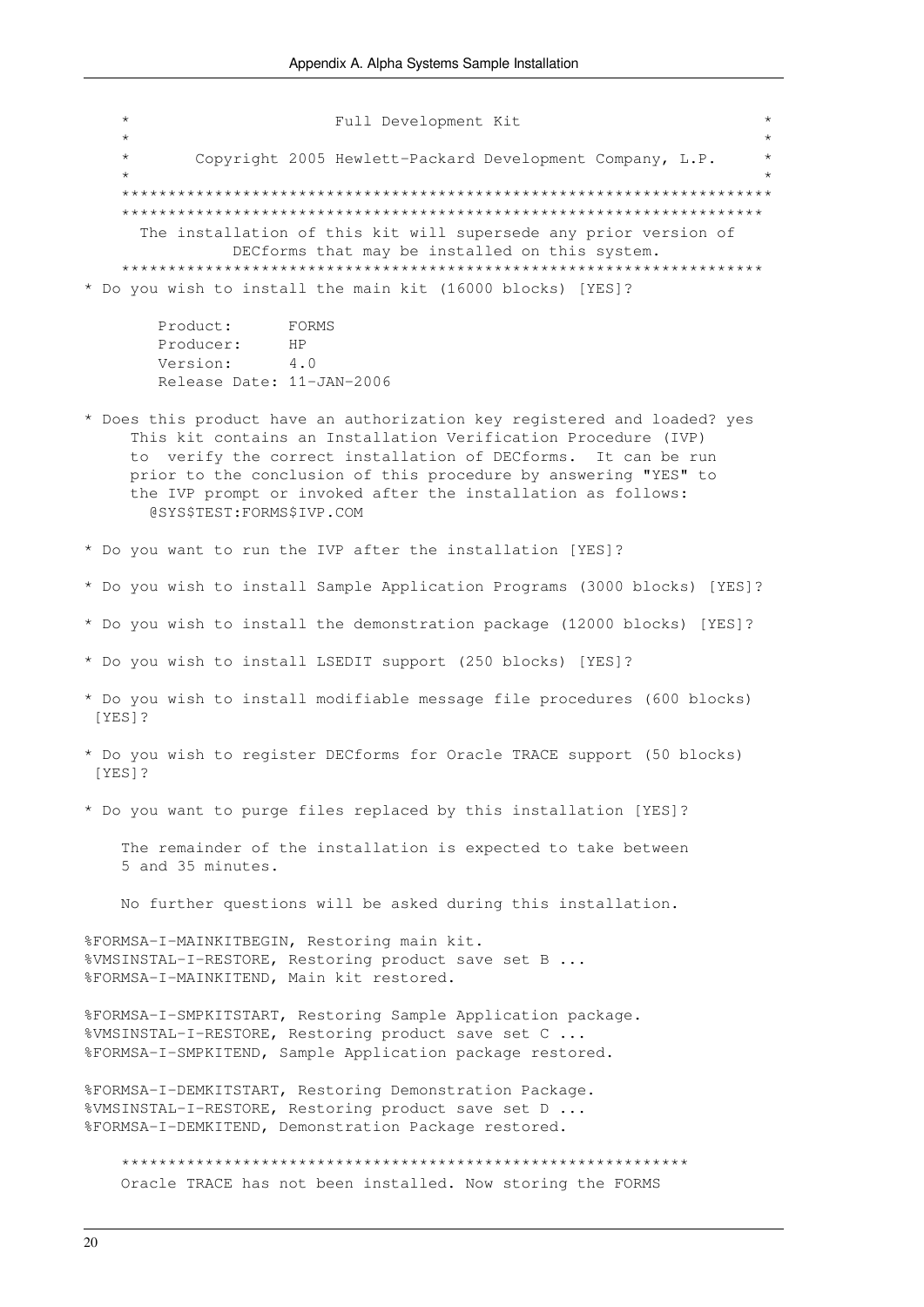facility definition into sys\$share:epc\$facility.tlb. After installing Oracle TRACE, the facility definition may be placed in the Oracle TRACE administration database Please refer to the Oracle TRACE User's guide for instructions on how to insert binary facility definitions into the Oracle TRACE administration database. \*\*\*\*\*\*\*\*\*\*\*\*\*\*\*\*\*\*\*\*\*\*\*\*\*\*\*\*\*\*\*\*\*\*\*\*\*\*\*\*\*\*\*\*\*\*\*\*\*\*\*\*\*\*\*\*\*\*\*\*\* %FORMSA-I-TRACEADDED, DECforms Oracle TRACE definition successfully added to the Oracle TRACE Registrar. %FORMSA-I-INSMAINSTART, Beginning installation of main kit. %VMSINSTAL-I-SYSDIR, This product creates system disk directory VMI\$ROOT: [SYSTEST.FORMS]. %CREATE-I-EXISTS, VMI\$ROOT:[SYSTEST.FORMS] already exists %FORMSA-I-INSMAINEND, Installation of main kit complete. %VMSINSTAL-I-SYSDIR, This product creates system disk directory VMI\$ROOT: [SYSHLP.EXAMPLES.FORMS]. %CREATE-I-EXISTS, VMI\$ROOT:[SYSHLP.EXAMPLES.FORMS] already exists %FORMSA-I-INSSMPSTART, Beginning installation of Sample Application. %FORMSA-I-INSSMPEND, Installation of Sample Application complete. %FORMSA-I-INSDEMSTART, Beginning installation of Demonstration Package. %FORMSA-I-INSDEMEND, Installation of Demonstration Package completed.. %FORMSA-I-INSLSESTART, Beginning installation of LSEDIT support. %TPU-S-SAVEENV, environment written to LIBRTY\$DKB200: [SYS0.SYSUPD.FORMSA040]LSE1 %FORMSA-I-INSLSEEND, Installation of LSEDIT support completed. %FORMSA-I-INSDEMSTART, Beginning installation of message support. %VMSINSTAL-I-SYSDIR, This product creates system disk directory VMI\$ROOT: [SYSHLP.EXAMPLES.FORMS.MESSAGES]. %CREATE-I-EXISTS, VMI\$ROOT:[SYSHLP.EXAMPLES.FORMS.MESSAGES] already exists %FORMSA-I-INSDEMEND, Installation of message support completed. All files installed have names beginning with the product facility code (FORMS\$). The following system areas are updated by this installation: [SYSEXE] - added FORMS\$\*.EXE [SYSLIB] - added FORMS\$\*.EXE files - added language definition files [SYSHLP] - added Forms component help files [SYSMSG] - added message files [SYS\$STARTUP] - added FORMS\$STARTUP.COM [DECW\$DEFAULTS] - added Forms development environment initialization files. [SYSTEST] - added IVP procedures .<br>[SYSTEST.FORMS] - added IVP files [SYSHLP.EXAMPLES.FORMS] - added sample application files [SYSHLP.EXAMPLES.FORMS] - added Demonstration Package [SYSHLP.EXAMPLES.FORMS.MESSAGES] - added modifiable message file procedures These files are modified: [SYSLIB]STARLET.OLB for FORMS\$MGR\_OBJECT\_TABLES\*.OBJ [SYSLIB]IMAGELIB.OLB for FORMS\$MANAGER.EXE [SYSLIB]DCLTABLES.EXE for FORMS\$DCL\_COMMAND\_TABLE.CLD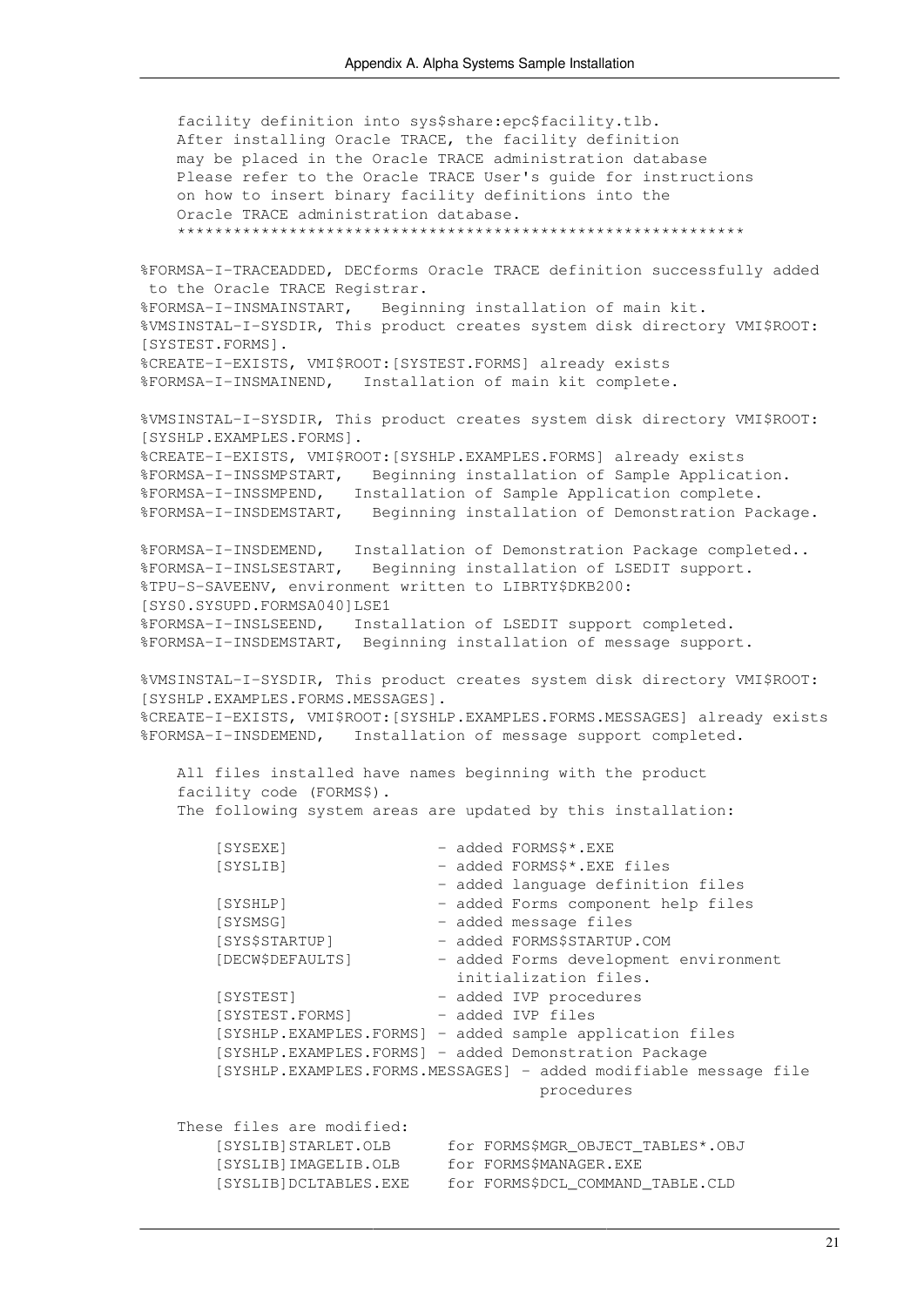[SYSHLP]HELPLIB.LIB for Forms help [SYSLIB]LSE\$SYSTEM\_ENVIRONMENT.ENV for Forms IFDL environment [SYSLIB]EPC\$FACILITY. TLB for Forms OracleTRACE facility definition.

The final part of the installation process will now occur. Upon completion of this installation, please be sure to edit the system startup file in order to run FORMS\$STARTUP.COM

Please read the release notes before using DECforms. They contain important information for this release.

They are located in SYS\$HELP: FORMSA040. RELEASE\_NOTES.

%VMSINSTAL-I-MOVEFILES, Files will now be moved to their target directories...

Starting DECforms V4.0 Installation Verification Procedure.

| $***$ |                                                          | $***$ |
|-------|----------------------------------------------------------|-------|
| $***$ | DECforms V4.0                                            | $***$ |
| $***$ |                                                          | $***$ |
| $***$ | Installation Verification Procedure                      | $***$ |
| $***$ |                                                          | $***$ |
| $***$ |                                                          | $***$ |
| $***$ | Copyright 2005 Hewlett-Packard Development Company, L.P. | $***$ |
| $***$ |                                                          | $***$ |
| $***$ |                                                          | $***$ |
|       |                                                          |       |

DECforms V4.0 Installation Verification Procedure beginning. DECforms V4.0 Installation Verification Procedure completed successfully.

The Installation Verification Procedure has completed successfully. Refer to the Installation Guide for further verification procedures

Installation of FORMSA V4.0 completed at 16:08

Adding history entry in VMI\$ROOT: [SYSUPD] VMSINSTAL.HISTORY

Creating installation data file: VMI\$ROOT: [SYSUPD]FORMSA040.VMI DATA

VMSINSTAL procedure done at 16:09

<span id="page-29-0"></span> $\tilde{S}$ 

## A.2. Run-Time Kit for English Variant of **DECforms**

<span id="page-29-1"></span>Example A.2 contains a sample installation for the DEC forms run-time kit.

#### Example A.2. Alpha Sample Run-Time Kit Installation for English Variant

```
$ @sys$update: vmsinstal FORMSRTA040
        OpenVMS Software Product Installation Procedure V8.2
```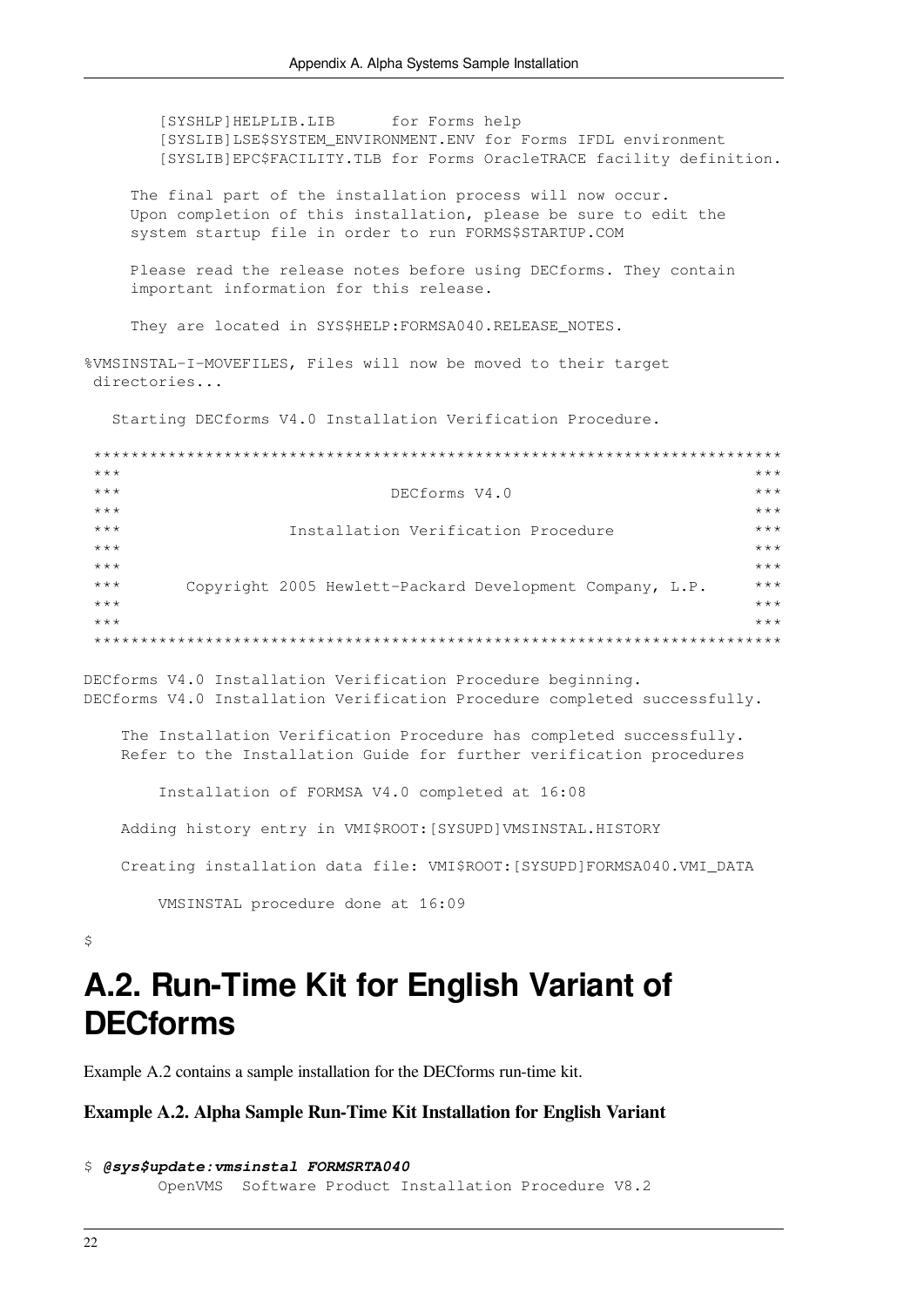It is 1-DEC-2005 at 16:14. Enter a question mark (?) at any time for help. %VMSINSTAL-W-ACTIVE, The following processes are still active: TCPIPSFTP 1 FORMS BATCH 181 \* Do you want to continue anyway [NO]? yes \* Are you satisfied with the backup of your system disk [YES]? \* Where will the distribution volumes be mounted: MYDISK: [MYDIRECTORY] \* Enter installation options you wish to use (none): The following products will be processed: FORMSRTA V4.0 Beginning installation of FORMSRTA V4.0 at 16:15 %VMSINSTAL-I-RESTORE, Restoring product save set A ... %VMSINSTAL-I-RELMOVED, Product's release notes have been moved to SYS\$HELP.  $\star$ HP DECforms V4.0  $\star$  $\star$ Runtime Kit Copyright 2005 Hewlett-Packard Development Company, L.P FORMS-RT Product: Producer:  $HP$ Version:  $\Delta$  0 Release Date: 11-JAN-2006 \* Does this product have an authorization key registered and loaded? yes This kit contains an Installation Verification Procedure (IVP) to verify the correct installation of DECforms. Because the IVP requires interactive operator input, it must be run using a VT100, VT200, VT300, VT400, or VT500 compatible video terminal. If you are using one of these terminal types, you may run the procedure immediately after installation by answering "YES" to the IVP prompt. Or you may choose to invoke it later using the following: @SYS\$TEST:FORMS\$RT IVP.COM

- \* Do you want to run the IVP after the installation [YES]?
- \* Do you wish to register DECforms for Oracle TRACE support (50 blocks)  $[YES]$ ?

Oracle TRACE has not been installed. Now storing the FORMS facility definition into sys\$share:epc\$facility.tlb.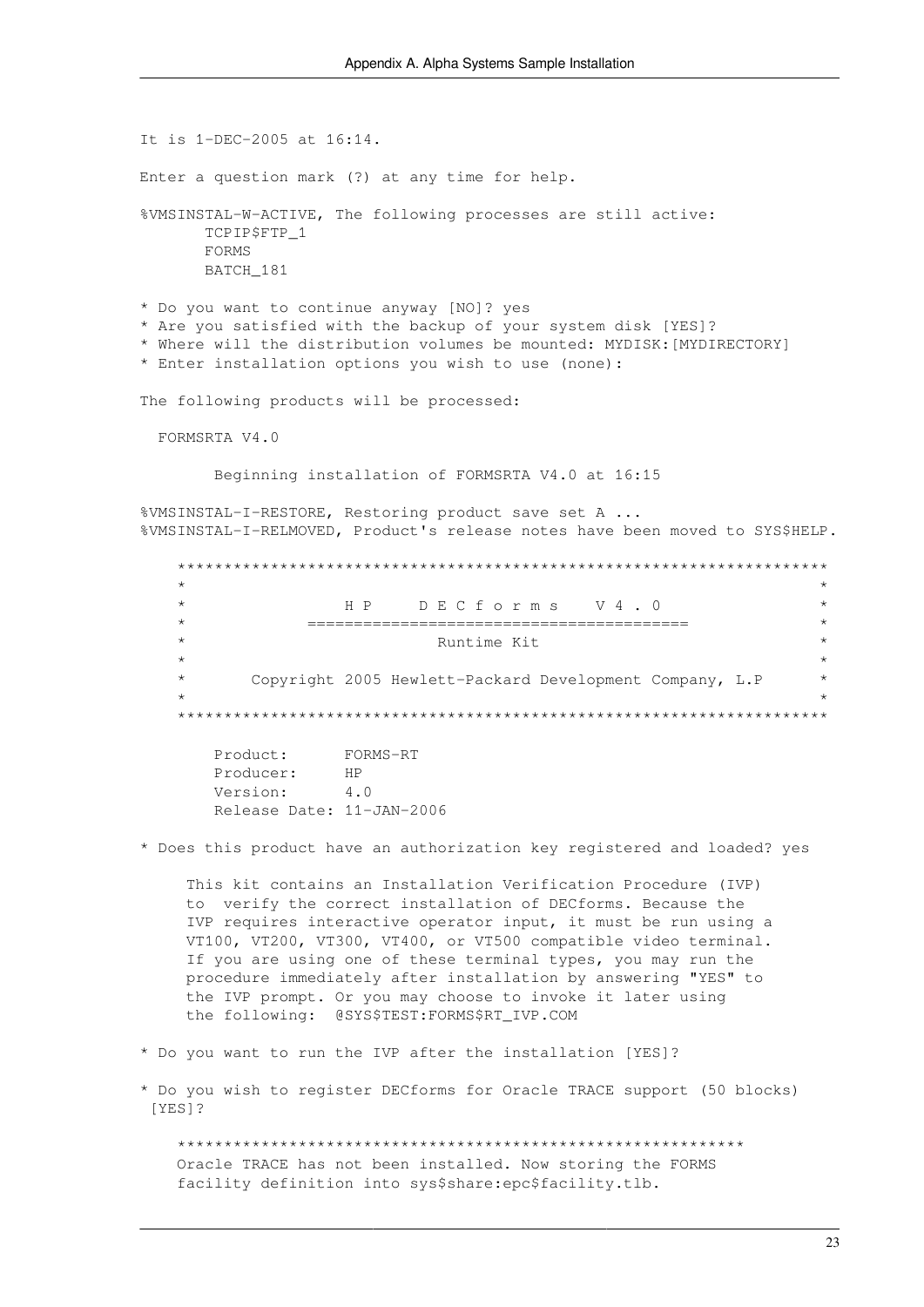After installing Oracle TRACE, the facility definition may be placed in the Oracle TRACE administration database Please refer to the Oracle TRACE User's guide for instructions on how to insert binary facility definitions into the Oracle TRACE administration database. \*\*\*\*\*\*\*\*\*\*\*\*\*\*\*\*\*\*\*\*\*\*\*\*\*\*\*\*\*\*\*\*\*\*\*\*\*\*\*\*\*\*\*\*\*\*\*\*\*\*\*\*\*\*\*\*\*\*\*\*\* %FORMSRTA-I-TRACEADDED, DECforms Oracle TRACE definition successfully added to. \* Do you want to purge files replaced by this installation [YES]? No further questions will be asked during this installation. %VMSINSTAL-I-SYSDIR, This product creates system disk directory VMI\$ROOT:[SYSTEST.FORMS]. %CREATE-I-EXISTS, VMI\$ROOT:[SYSTEST.FORMS] already exists The following files are added by this installation: SYS\$LIBRARY:FORMS\$MANAGER.EXE SYS\$LIBRARY:FORMS\$SDA.EXE SYS\$LIBRARY:FORMS\$MGRXMSHR.EXE SYS\$LIBRARY:FORMS\$MGRDDIFSHR.EXE SYS\$LIBRARY:FORMS\$CIOSHR.EXE SYS\$LIBRARY:FORMS\$PORTABLE\_API.EXE + DECforms Installation Verification Procedure  $+$ +------------------------------------------------------------------------------ + If you are reading this panel, it indicates that DECforms has successfully Enabled a form. Press Ctrl/Z or F10 to complete the Installation Verification Procedure. If you do not receive any failure messages, the Procedure has successfully disabled this form. +------------------------------------------------------------------------------  $\pm$ 

 The Installation Verification Procedure has completed successfully. Refer to the Installation Guide for further verification procedures

Installation of FORMSRTA V4.0 completed at 16:17

Adding history entry in VMI\$ROOT:[SYSUPD]VMSINSTAL.HISTORY

Creating installation data file: VMI\$ROOT:[SYSUPD]FORMSRTA040.VMI\_DATA

VMSINSTAL procedure done at 16:17

 $\mathsf{S}$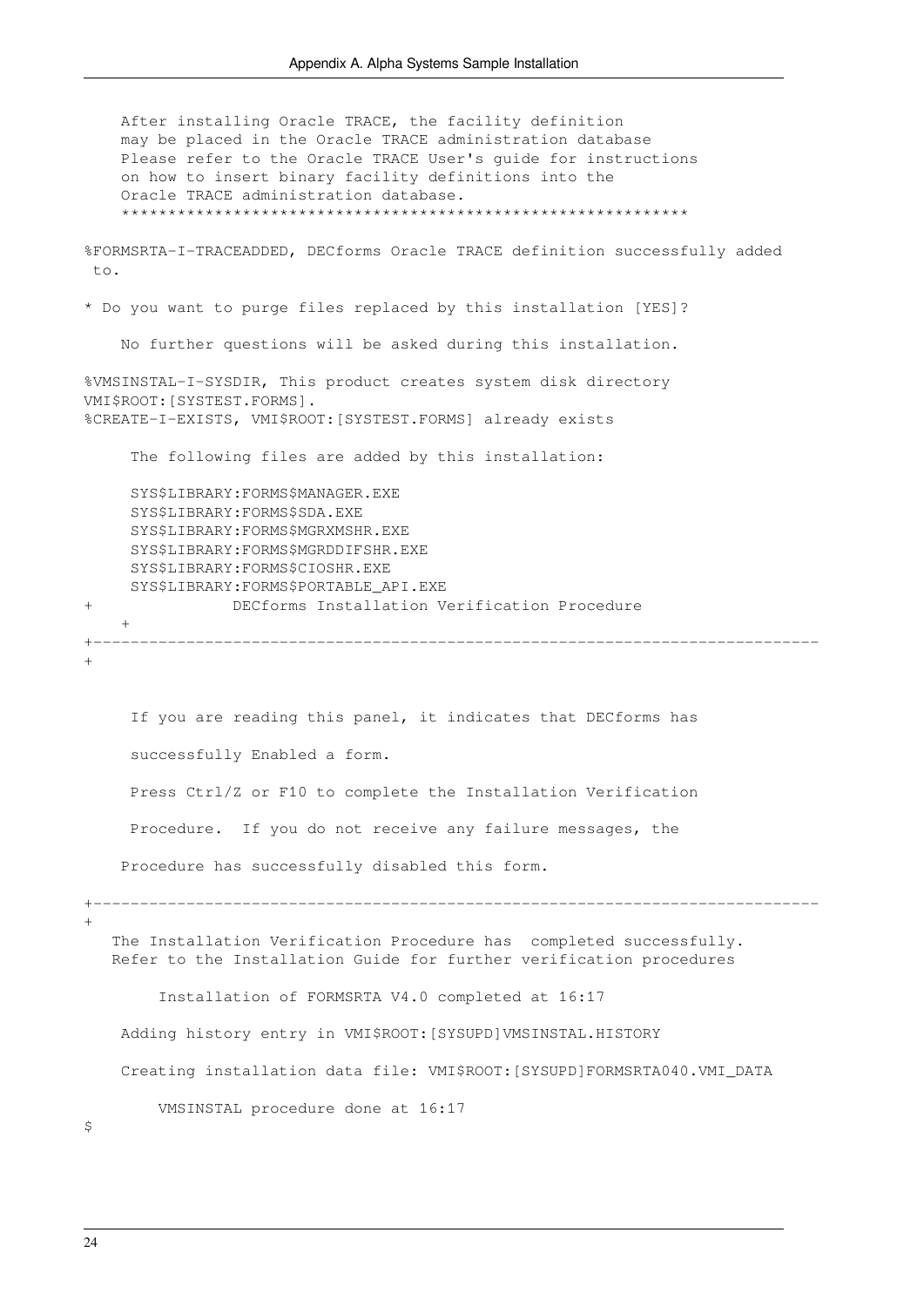## <span id="page-32-0"></span>A.3. Full Development Kit for Asian Variant of **DECforms**

<span id="page-32-1"></span>Example A.3 contains a sample installation for the DECforms full development kit on an Alpha system.

#### **Example A.3. Alpha Sample Full Development Kit Installation**

```
$ @sys$update: vmsinstal FORMSAAN040
      OpenVMS Software Product Installation Procedure V8.2
It is 5-DEC-2005 at 05:27.
Enter a question mark (?) at any time for help.
%VMSINSTAL-W-ACTIVE, The following processes are still active:
     TCPIP$FTP 1
     FORMS
     BATCH_24* Do you want to continue anyway [NO]? yes
* Are you satisfied with the backup of your system disk [YES]?
* Where will the distribution volumes be mounted: MYDISK: [MYDIRECTORY]
* Enter installation options you wish to use (none):
The following products will be processed:
 FORMSAAN V4.0
      Beginning installation of FORMSAAN V4.0 at 05:28
%VMSINSTAL-I-RESTORE, Restoring product save set A ...
%VMSINSTAL-I-RELMOVED, Product's release notes have been moved to SYS$HELP.
   \star\star\starDECforms V4.0
   \ddot{\phantom{0}}\downarrow======================================
                      Full Development Kit
         Copyright 2005 Hewlett-Packard Development Company, L.P.
   The installation of this kit will supersede any prior version of
    DECforms that may be installed on this system.
   * Do you wish to install the main kit (16600 blocks) [YES]?
   DECforms supports following additional languages.
   HANZI, HANYU, HANGUL, KANJI
   You can install ONE of additional language support.
```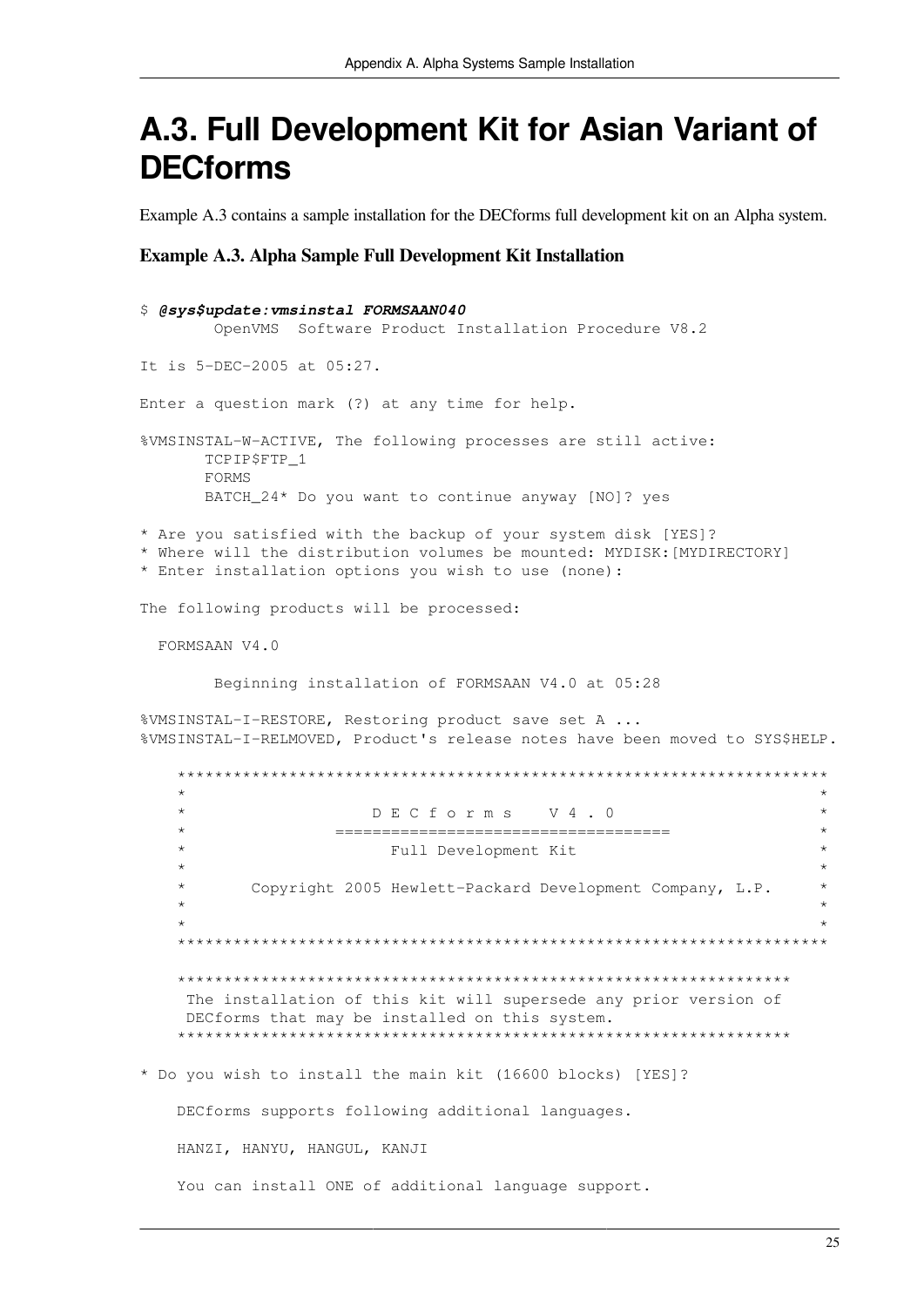However, to run DECforms with additional language support, make sure you have associate license, localized operating systems and terminals.

\* Do you wish to install additional language support (5000 blocks) [YES]?

- 1. HANZI Simplified Chinese support
- 2. HANYU Traditional Chinese support
- 3. HANGUL Korean support
- 4. KANJI Japanese support
- 0. NONE skip additional language support

\* Which language support do you wish to install ? [4]: 1 %FORMSAAN-I-SLCTLANG, Selected language is HANZI

> Product: FORMS-UI-HANZI Producer: HP Version: V4.0 Release Date: 11-JAN-2006

\* Does this product have an authorization key registered and loaded? yes

 This kit contains an Installation Verification Procedure (IVP) to verify the correct installation of DECforms. It can be run prior to the conclusion of this procedure by answering "YES" to the IVP prompt or invoked after the installation as follows: @SYS\$TEST:FORMS\$IVP.COM\* Do you want to run the IVP after the installation [YES]?

- \* Do you wish to install Sample Application Programs (3000 blocks) [YES]?
- \* Do you wish to install the demonstration package (12000 blocks) [YES]?
- \* Do you wish to install LSEDIT support (250 blocks) [YES]?
- \* Do you wish to install modifiable message file procedures (600 blocks) [YES]?
- \* Do you wish to register DECforms for Oracle TRACE support (50 blocks) [YES]?
- \* Do you want to purge files replaced by this installation [YES]?

 The remainder of the installation is expected to take between 5 and 35 minutes.

No further questions will be asked during this installation.

%FORMSAAN-I-MAINKITBEGIN, restoring main kit. %VMSINSTAL-I-RESTORE, Restoring product save set B ... %FORMSAAN-I-MAINKITEND, main kit restored.

%FORMSAAN-I-LANGKITBEGIN, restoring language kit. %VMSINSTAL-I-RESTORE, Restoring product save set C ... %FORMSAAN-I-LANGKITEND, language kit restored.

%FORMSAAN-I-SMPKITSTART, restoring Sample Application package. %VMSINSTAL-I-RESTORE, Restoring product save set H ...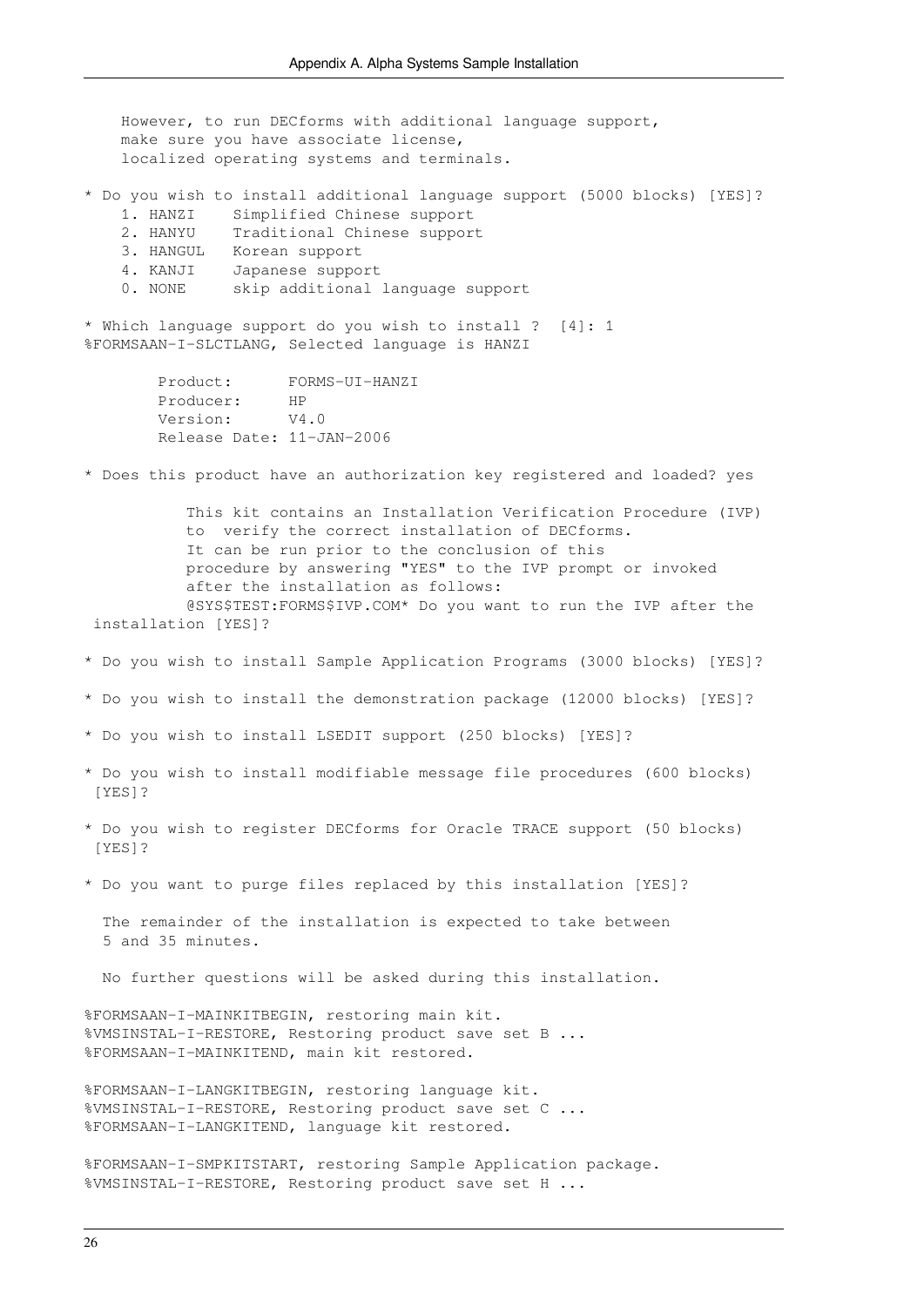%FORMSAAN-I-SMPKITEND, Sample Application package restored.

%FORMSAAN-I-DEMKITSTART, restoring Demonstration Package. %VMSINSTAL-I-RESTORE, Restoring product save set I ... %FORMSAAN-I-DEMKITEND, Demonstration Package restored.

Oracle TRACE has not been installed. Now storing the FORMS facility definition into sys\$share:epc\$facility.tlb. After installing Oracle TRACE, the facility definition may be placed in the Oracle TRACE administration database Please refer to the Oracle TRACE User's quide for instructions on how to insert binary facility definitions into the Oracle TRACE administration database. 

%FORMSAAN-I-TRACEADDED, DECforms Oracle TRACE definition successfully added to the Oracle TRACE registrar. %FORMSAAN-I-INSMAINSTART, beginning installation of main kit. %VMSINSTAL-I-SYSDIR, This product creates system disk directory VMI\$ROOT: [SYSTEST.FORMS]. %CREATE-I-EXISTS, VMI\$ROOT: [SYSTEST.FORMS] already exists %FORMSAAN-I-INSMAINEND, installation of main kit complete.

%FORMSAAN-I-INSLANGSTART, beginning installation of language kit. %FORMSAAN-I-HELP DIR MISSING, The directory for language specific HELP file  $i<sub>s</sub>$ -FORMSAAN-I-HELP\_DIR\_MISSING, missing on your system.

-FORMSAAN-I-HELP DIR MISSING, The help files will not be provided. %FORMSAAN-I-CONTINUE, The installation procedure is continuing...

This installation defines your selected language as system wide. If you wish to change the language, please edit SYS\$STARTUP: FORMS\$STARTUP.COM, modify the following line to your language and execute the procedure.

\$ DEFINE/SYSTEM/EXEC/NOLOG FORMS\$SYS LANGUAGE "HANZI"

%FORMSAAN-I-INSLANGEND, installation of language kit complete.

%VMSINSTAL-I-SYSDIR, This product creates system disk directory VMI\$ROOT: [SYSHL P.EXAMPLES.FORMS]. %CREATE-I-EXISTS, VMI\$ROOT: [SYSHLP.EXAMPLES.FORMS] already exists %FORMSAAN-I-INSSMPSTART, beginning installation of Sample Application. %FORMSAAN-I-INSSMPEND, installation of Sample Application complete. %FORMSAAN-I-INSDEMSTART, beginning installation of Demonstration Package. %FORMSAAN-I-INSDEMEND, installation of Demonstration Package completed.. %FORMSAAN-I-INSLSESTART, beginning installation of LSEDIT support. %TPU-S-SAVEENV, environment written to LIBRTY\$DKB200: [SYS0.SYSUPD.FORMSAAN040]LS ESSYSTEM ENVIRONMENT.ENV:1 %FORMSAAN-I-INSLSEEND, installation of LSEDIT support completed. %FORMSAAN-I-INSDEMSTART, beginning installation of message support. %VMSINSTAL-I-SYSDIR, This product creates system disk directory VMI\$ROOT: [SYSHLP.EXAMPLES.FORMS.MESSAGES]. %CREATE-I-EXISTS, VMI\$ROOT: [SYSHLP.EXAMPLES.FORMS.MESSAGES] already exists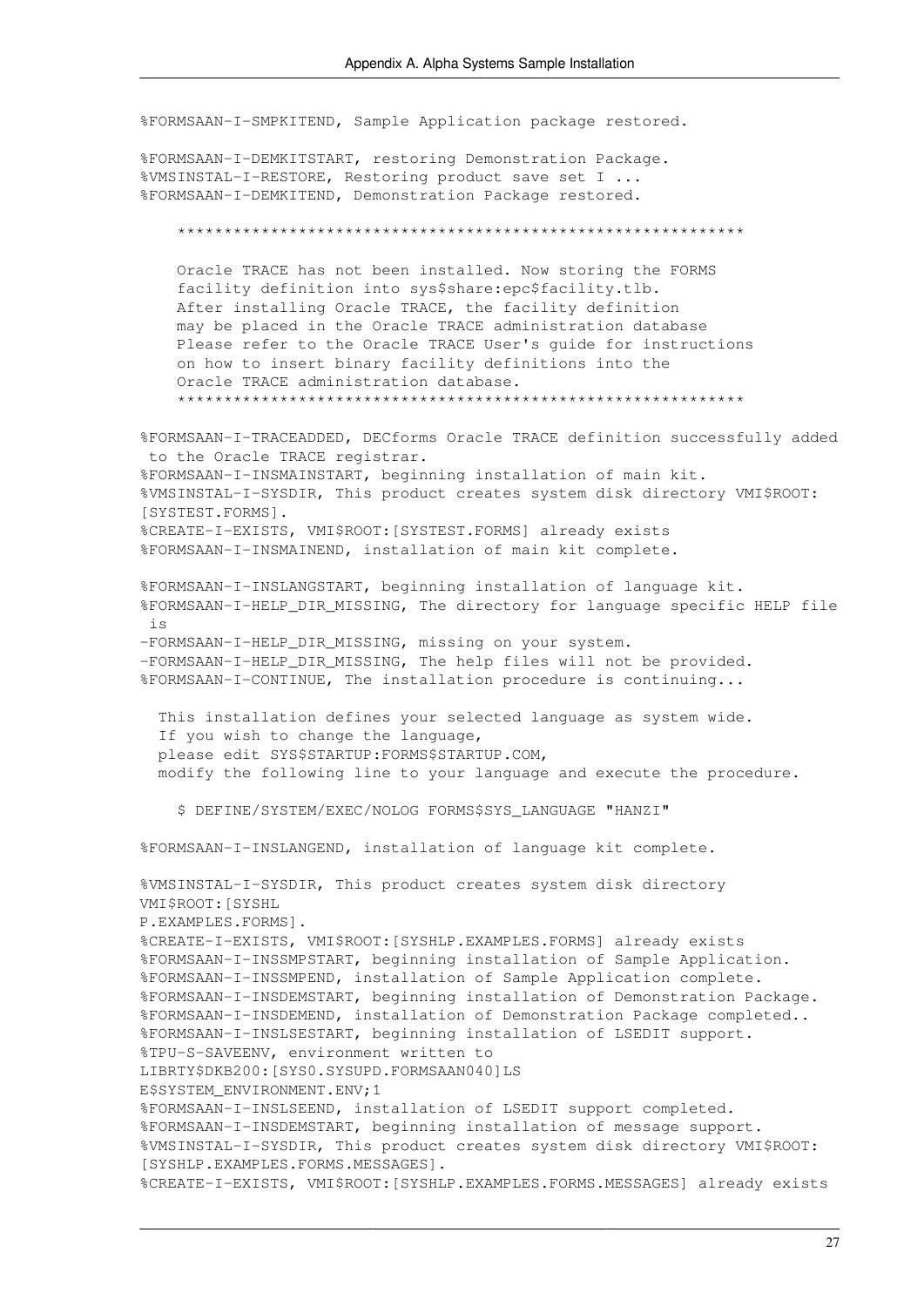%FORMSAAN-I-INSDEMEND, installation of message support completed.

 All files installed have names beginning with the product facility code (FORMS\$). The following system areas are updated by this installation: [SYSEXE] - added FORMS\$\*.EXE [SYSLIB] - added FORMS\$\*.EXE files - added language definition files [SYSHLP] - added Forms component help files [SYSMSG] - added message files [SYS\$STARTUP] - added FORMS\$STARTUP.COM [DECW\$DEFAULTS] - added Forms development environment initialization files [SYSTEST] - added IVP procedures [SYSTEST.FORMS] - added IVP files [SYSHLP.EXAMPLES.FORMS] - added sample application files [SYSHLP.EXAMPLES.FORMS] - added Demonstration Package [SYSHLP.EXAMPLES.FORMS.MESSAGES] - added modifiable message file procedures

These files are modified:

 [SYSLIB]STARLET.OLB for FORMS\$MGR\_OBJECT\_TABLES\*.OBJ [SYSLIB]IMAGELIB.OLB for FORMS\$MANAGER.EXE [SYSLIB]DCLTABLES.EXE for FORMS\$DCL\_COMMAND\_TABLE.CLD [SYSHLP]HELPLIB.LIB for Forms help [SYSLIB]LSE\$SYSTEM\_ENVIRONMENT.ENV for Forms IFDL environment [SYSLIB]EPC\$FACILITY.TLB for Forms OracleTRACE facility definition.

 The final part of the installation process will now occur. Upon completion of this installation, please be sure to edit the system startup file in order to run FORMS\$STARTUP.COM

Please read the release notes before using DECforms. These contain important information for this release.

These are in SYS\$HELP: FORMSAAN040.RELEASE NOTES.

%VMSINSTAL-I-MOVEFILES, Files will now be moved to their target directories...

Starting DECforms V4.0 Installation Verification Procedure.

| $***$ |                                                          | $***$ |
|-------|----------------------------------------------------------|-------|
| $***$ | DECforms V4.0                                            | $***$ |
| $***$ |                                                          | $***$ |
| $***$ | Installation Verification Procedure                      | $***$ |
| $***$ |                                                          | $***$ |
| $***$ |                                                          | $***$ |
| $***$ | Copyright 2005 Hewlett-Packard Development Company, L.P. | $***$ |
| $***$ |                                                          | $***$ |
| $***$ |                                                          | $***$ |
|       |                                                          |       |

DECforms V4.0 Installation Verification Procedure beginning. DECforms V4.0 Installation Verification Procedure completed successfully.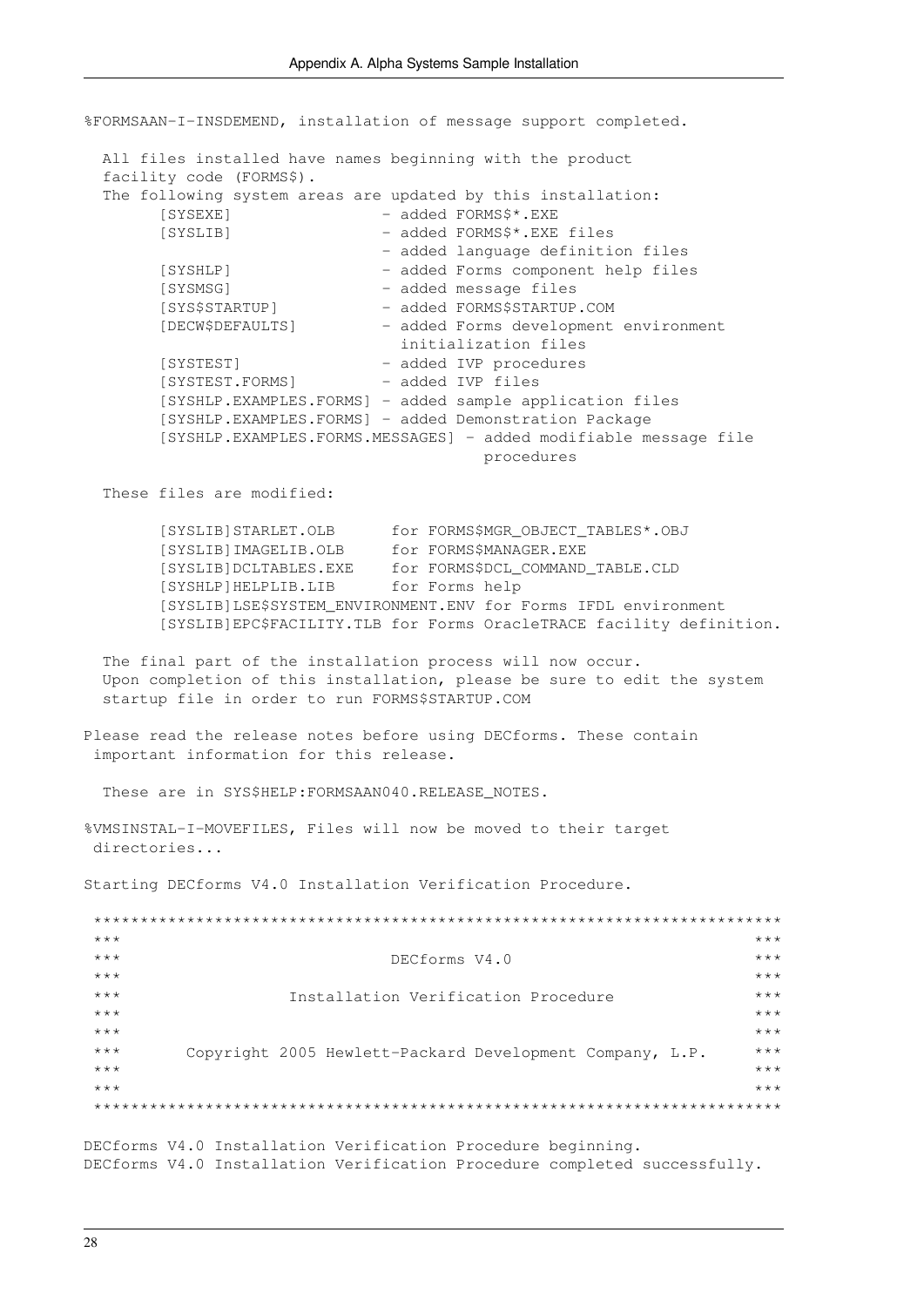The Installation Verification Procedure has completed successfully. Refer to the Installation Guide for further verification procedures

Installation of FORMSAAN V4.0 completed at 05:31

Adding history entry in VMI\$ROOT: [SYSUPD]VMSINSTAL.HISTORY

Creating installation data file: VMI\$ROOT: [SYSUPD]FORMSAAN040.VMI\_DATA

VMSINSTAL procedure done at 05:31\$

### <span id="page-36-0"></span>A.4. Run-Time Kit for Asian Variant of **DECforms**

<span id="page-36-1"></span>Example A.4 contains a sample installation for the DEC forms full development kit on an Alpha system.

**Example A.4. Alpha Sample Full Development Kit Installation** 

```
$ @sys$update: vmsinstal FORMSRTAAN040
      OpenVMS Software Product Installation Procedure V8.2
It is 5-DEC-2005 at 05:37.
Enter a question mark (?) at any time for help.
%VMSINSTAL-W-ACTIVE, The following processes are still active:
     TCPIP$FTP 1
     FORMS
     BATCH 24
* Do you want to continue anyway [NO]? yes
* Are you satisfied with the backup of your system disk [YES]?
* Where will the distribution volumes be mounted: MYDISK: [MYDIRECTORY]
* Enter installation options you wish to use (none):
The following products will be processed:
 FORMSRTAAN V4.0
      Beginning installation of FORMSRTAAN V4.0 at 05:37
%VMSINSTAL-I-RESTORE, Restoring product save set A ...
%VMSINSTAL-I-RELMOVED, Product's release notes have been moved to SYS$HELP.
   \starHP DECforms V4.0
   \star\starRuntime Kit
         Copyright 2005 Hewlett-Packard Development Company, L.P.
                                                             \starDECforms supports following additional languages.
```
29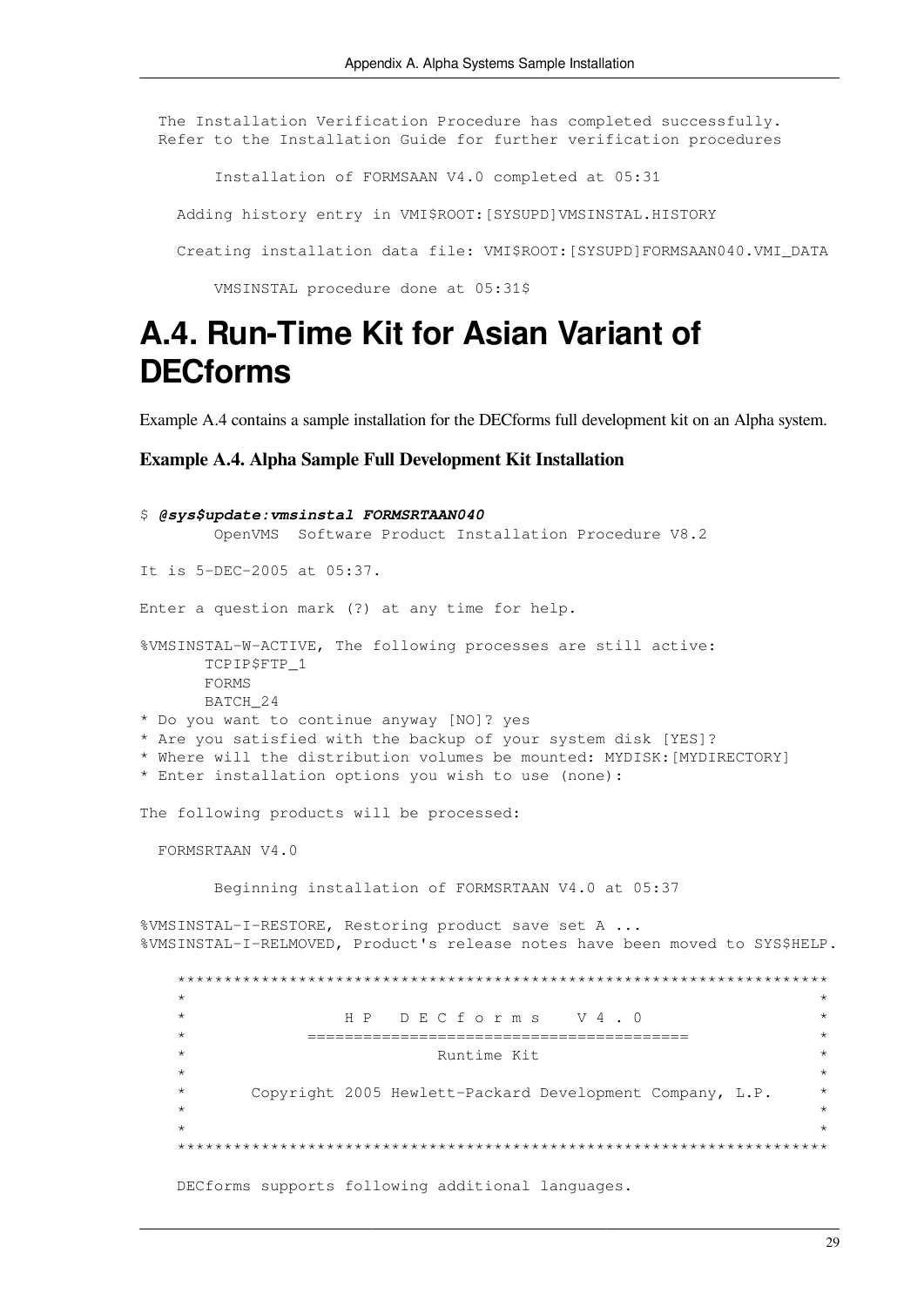HANZI, HANYU, HANGUL, KANJI

 You can install ONE of additional language support. However, to run DECforms with additional language support, make sure you have associate license, localized operating systems and terminals.

\* Do you wish to install additional language support (200 blocks) [YES]?

- 1. HANZI Simplified Chinese support
- 2. HANYU Traditional Chinese support
- 3. HANGUL Korean support
- 4. KANJI Japanese support
- 0. NONE skip additional language support

\* Which language support do you wish to install ? [4]: 1 %FORMSRTAAN-I-SLCTLANG, Selected language is HANZI

> Product: FORMS-RT-UI-HANZI Producer: HP Version: V4.0 Release Date: 11-JAN-2006

\* Does this product have an authorization key registered and loaded? yes

 This kit contains an Installation Verification Procedure (IVP) to verify the correct installation of DECforms. Because the IVP requires interactive operator input, it must be run using a VT100, VT200, VT300, VT400, or VT500 compatible video terminal. If you are using one of these terminal types, you may run the procedure immediately after installation by answering "YES" to the IVP prompt. Or you may choose to invoke it later using the following: @SYS\$TEST:FORMS\$RT\_IVP.COM

\* Do you want to run the IVP after the installation [YES]?

\* Do you wish to register DECforms for Oracle TRACE support ( blocks) [YES]?

\*\*\*\*\*\*\*\*\*\*\*\*\*\*\*\*\*\*\*\*\*\*\*\*\*\*\*\*\*\*\*\*\*\*\*\*\*\*\*\*\*\*\*\*\*\*\*\*\*\*\*\*\*\*\*\*\*\*\*\*\*

 Oracle TRACE has not been installed. Now storing the FORMS facility definition into sys\$share:epc\$facility.tlb. After installing Oracle TRACE, the facility definition may be placed in the Oracle TRACE administration database Please refer to the Oracle TRACE User's guide for instructions on how to insert binary facility definitions into the Oracle TRACE administration database.

\*\*\*\*\*\*\*\*\*\*\*\*\*\*\*\*\*\*\*\*\*\*\*\*\*\*\*\*\*\*\*\*\*\*\*\*\*\*\*\*\*\*\*\*\*\*\*\*\*\*\*\*\*\*\*\*\*\*\*\*\*

%FORMSRTAAN-I-TRACEADDED, DECforms Oracle TRACE definition successfully added

to the Oracle TRACE registrar.

\* Do you want to purge files replaced by this installation [YES]?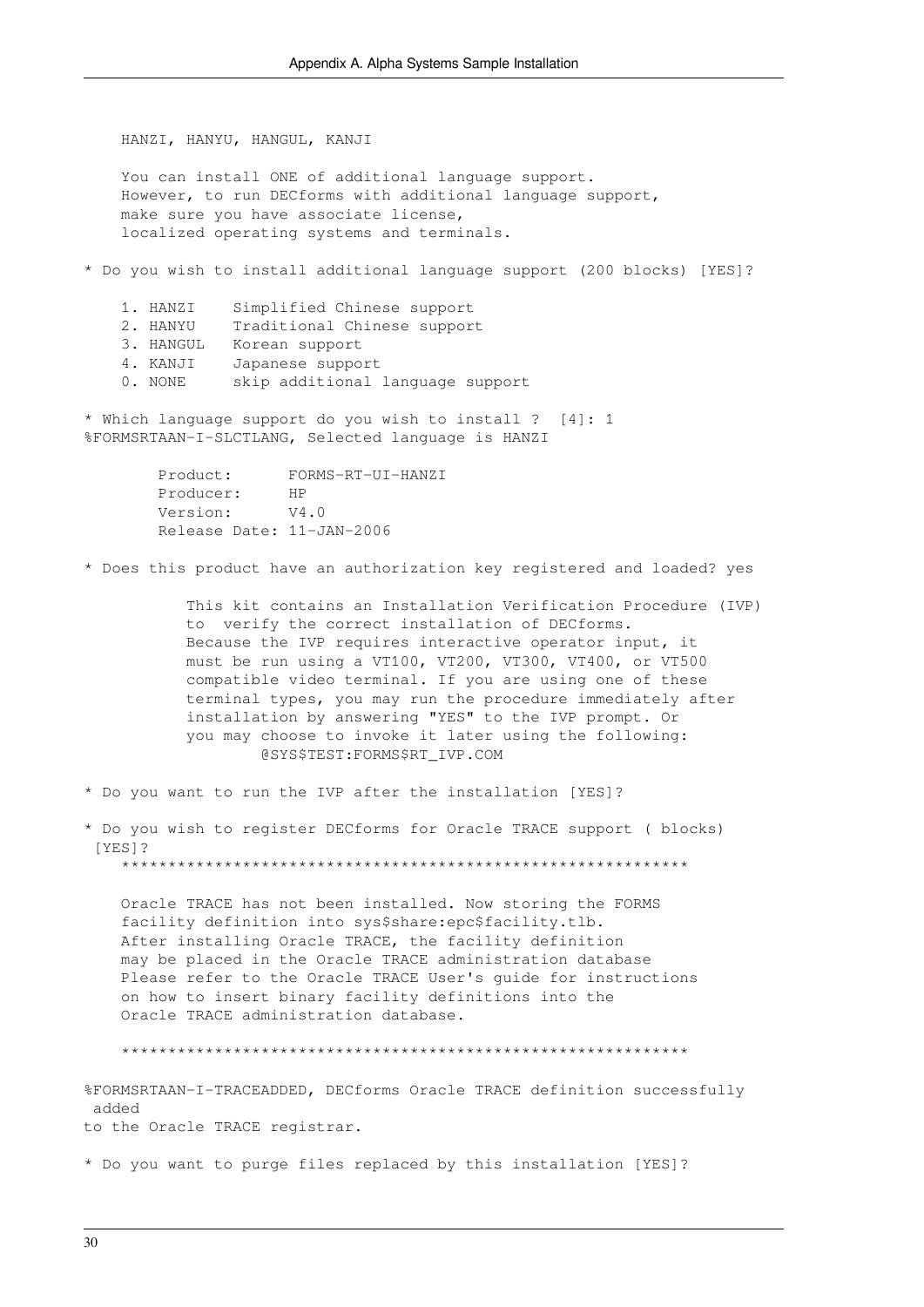No further questions will be asked during this installation.

 This installation defines your selected language as system wide. If you wish to change the language, please edit SYS\$STARTUP:FORMS\$STARTUP.COM, modify the following line to your language and execute the procedure.

\$ DEFINE/SYSTEM/EXEC/NOLOG FORMS\$SYS\_LANGUAGE "HANZI"

%VMSINSTAL-I-SYSDIR, This product creates system disk directory VMI\$ROOT: [SYSTEST.FORMS]. %CREATE-I-EXISTS, VMI\$ROOT:[SYSTEST.FORMS] already exists

The following files are added by this installation:

 SYS\$LIBRARY:FORMS\$MANAGER.EXE SYS\$LIBRARY:FORMS\$MGRACCSHR.EXE SYS\$LIBRARY:FORMS\$MGRXMSHR.EXE SYS\$LIBRARY:FORMS\$MGRDDIFSHR.EXE SYS\$LIBRARY:FORMS\$CIOSHR.EXE SYS\$LIBRARY:FORMS\$PORTABLE\_API.EXE SYS\$LIBRARY:FORMS\$HANZISHR.EXE SYS\$MESSAGE:FORMS\$MSGMGRSHR.EXE SYS\$MESSAGE:FORMS\$MSGMGRSHR\_HEBREW.EXE SYS\$MESSAGE:FORMS\$MSGMGRSHR\_HANZI.EXE SYS\$STARTUP:FORMS\$STARTUP.COM SYS\$TEST:FORMS\$RT\_IVP.COM SYS\$COMMON:[SYSTEST.FORMS]FORMS\$RT\_IVP.EXE

The following files have been updated:

```
 SYS$LIBRARY:STARLET.OLB (inserted FORMS$MGR_OBJECT_TABLES*.OBJ)
            SYS$LIBRARY:IMAGELIB.OLB (inserted FORMS$MANAGER.EXE)
%VMSINSTAL-I-MOVEFILES, Files will now be moved to their target
 directories...
Starting Installation Verification Procedure (IVP)
```
for DECforms V4.0 run-time Manager

+ DECforms Installation Verification Procedure  $+$ +----------------------------------------------------------------------------- + If you are reading this panel, it indicates that DECforms has successfully Enabled a form. Press Ctrl/Z or F10 to complete the Installation Verification Procedure. If you do not receive any failure messages, the Procedure has successfully disabled this form. +------------------------------------------------------------------------------  $+$ 

The Installation Verification Procedure has completed successfully.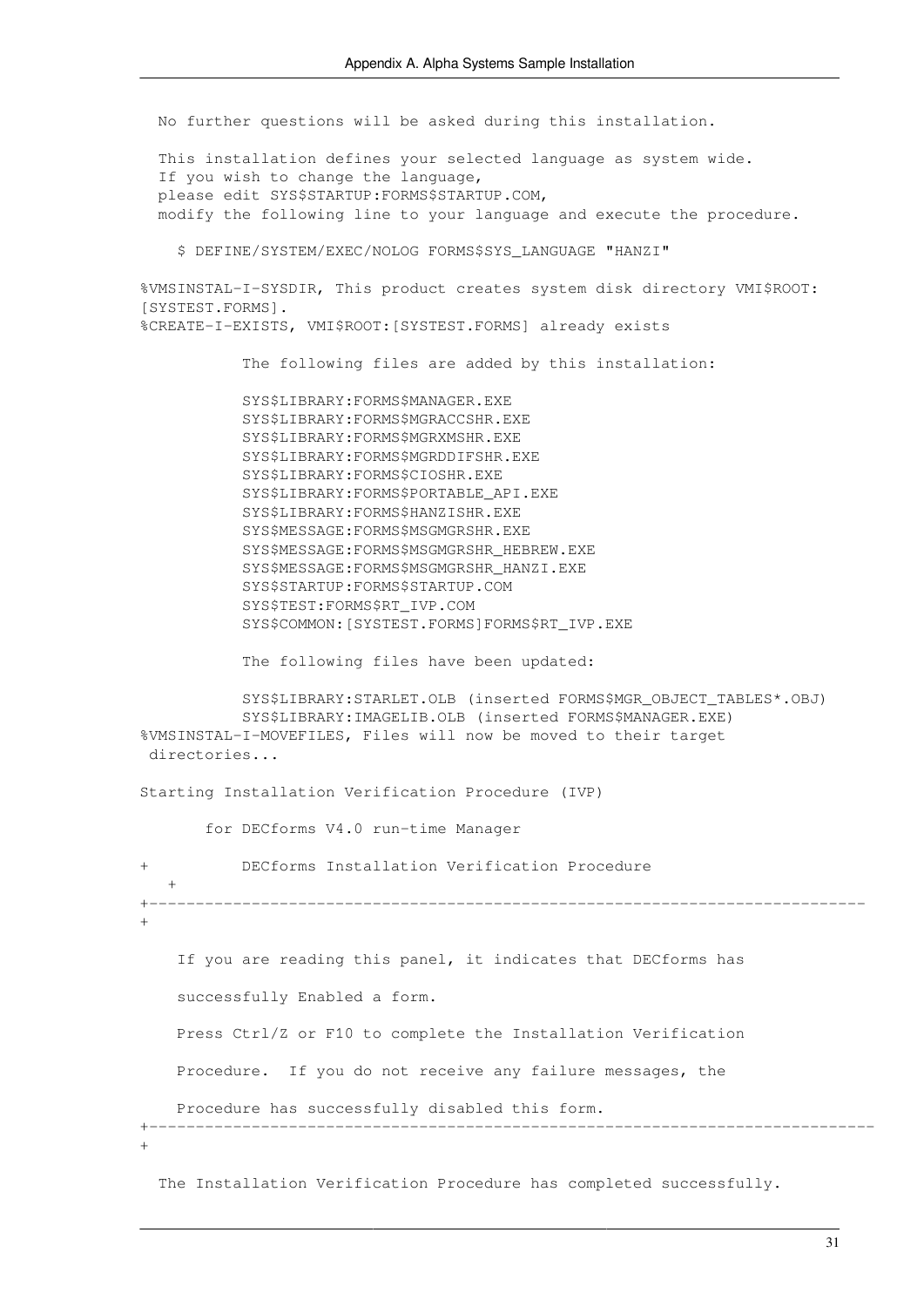Refer to the Installation Guide for further verification procedures

Installation of FORMSRTAAN V4.0 completed at 05:38

Adding history entry in VMI\$ROOT:[SYSUPD]VMSINSTAL.HISTORY

 Creating installation data file: VMI\$ROOT: [SYSUPD]FORMSRTAAN040.VMI\_DATA

VMSINSTAL procedure done at 05:38

 $\varsigma$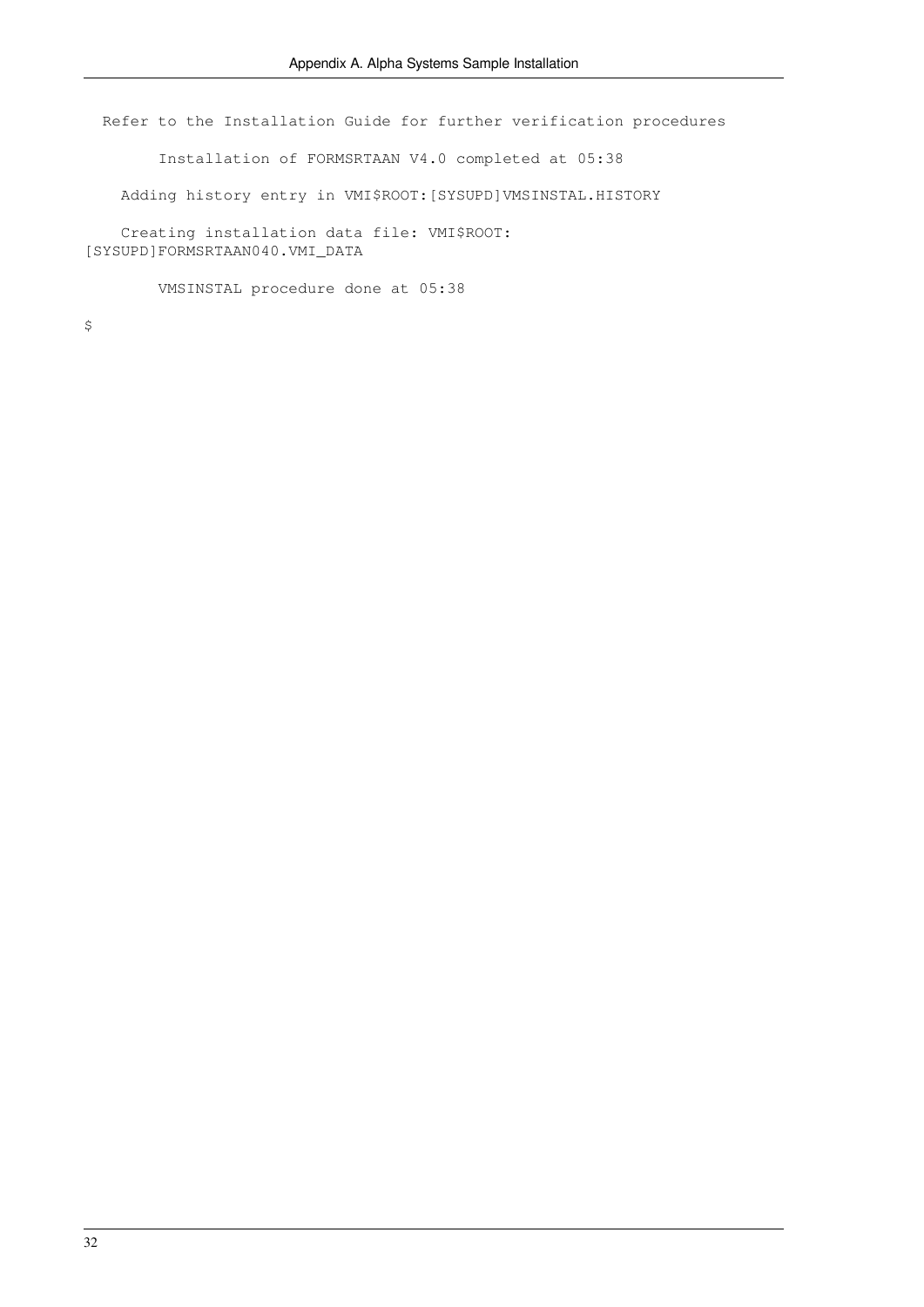# <span id="page-40-0"></span>**Appendix B. I64 Systems Sample Installation**

This appendix contains a sample installation of VSI DECforms software. Depending on which layered products you have on your system, you might see additional messages and questions when you install VSI DECforms software.

The sample installation assumes the following:

- DECnet has been shut down. Although it is not necessary to shut down DECnet to perform a successful DECforms installation, VMSINSTAL checks to see if DECnet is shut down.
- No users are logged in to the system.
- The installation kit is in SYS\$UPDATE.
- OPTIONS N is specified during the full development kit installation to print the release notes, but not during the run-time kit installation.
- The Installation Verification Procedure (IVP) runs after each kit has been installed.

## <span id="page-40-1"></span>**B.1. Full Development Kit for English Variant of DECforms**

[Example](#page-40-2) B.1 contains a sample installation for the full development kit of the English variant of DECforms.

### <span id="page-40-2"></span>**Example B.1. I64 Sample Full Development Kit Installation**

```
$ @sys$update:vmsinstal FORMSI040
         OpenVMS Software Product Installation Procedure V8.2-1
It is 1-DEC-2005 at 13:01.
Enter a question mark (?) at any time for help.
%VMSINSTAL-W-ACTIVE, The following processes are still active:
        TCPIP$FTP_1
        BLD$UPDATECHK
* Do you want to continue anyway [NO]? yes
* Are you satisfied with the backup of your system disk [YES]?
* Where will the distribution volumes be mounted: MYDISK:[MYDIRECTORY] 
* Enter installation options you wish to use (none):
The following products will be processed:
   FORMSI V4.0
         Beginning installation of FORMSI V4.0 at 13:02
%VMSINSTAL-I-RESTORE, Restoring product save set A ...
%VMSINSTAL-I-RELMOVED, Product's release notes have been moved to SYS$HELP.
```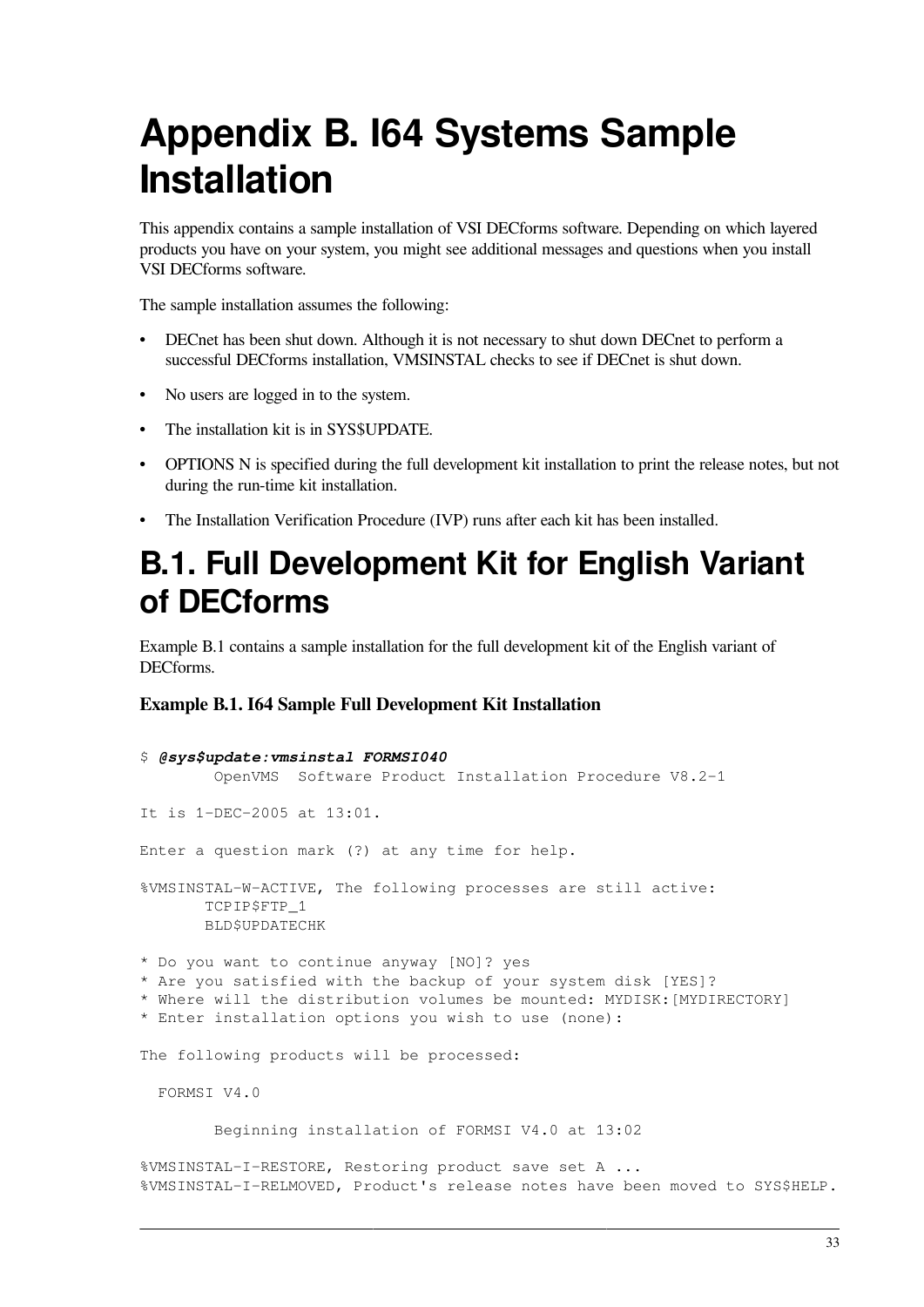$\star$ DECforms V4.0  $\star$ =====================================  $\star$ Full Development Kit Copyright 2005 Hewlett-Packard Development Company, L.P. The installation of this kit will supersede any prior version of DECforms that may be installed on this system. \* Do you wish to install the main kit (16000 blocks) [YES]? Product: FORMS Producer: HP  $4.0$ Version: Release Date: 11-JAN-2006 \* Does this product have an authorization key registered and loaded? yes This kit contains an Installation Verification Procedure (IVP) to verify the correct installation of DECforms. It can be run prior to the conclusion of this procedure by answering "YES" to the IVP prompt or invoked after the installation as follows: @SYS\$TEST:FORMS\$IVP.COM\* Do you want to run the IVP after the installation [YES]? \* Do you wish to install Sample Application Programs (3000 blocks) [YES]? \* Do you wish to install the demonstration package (12000 blocks) [YES]? \* Do you wish to install LSEDIT support (250 blocks) [YES]? \* Do you wish to install modifiable message file procedures (600 blocks) [YES]? \* Do you wish to register DECforms for Oracle TRACE support (50 blocks) [YES]? \* Do you want to purge files replaced by this installation [YES]? The remainder of the installation is expected to take between 5 and 35 minutes. No further questions will be asked during this installation. %FORMSI-I-MAINKITBEGIN, Restoring main kit. %VMSINSTAL-I-RESTORE, Restoring product save set B ... %FORMSI-I-MAINKITEND, Main kit restored. %FORMSI-I-SMPKITSTART, Restoring Sample Application package. %VMSINSTAL-I-RESTORE, Restoring product save set C ...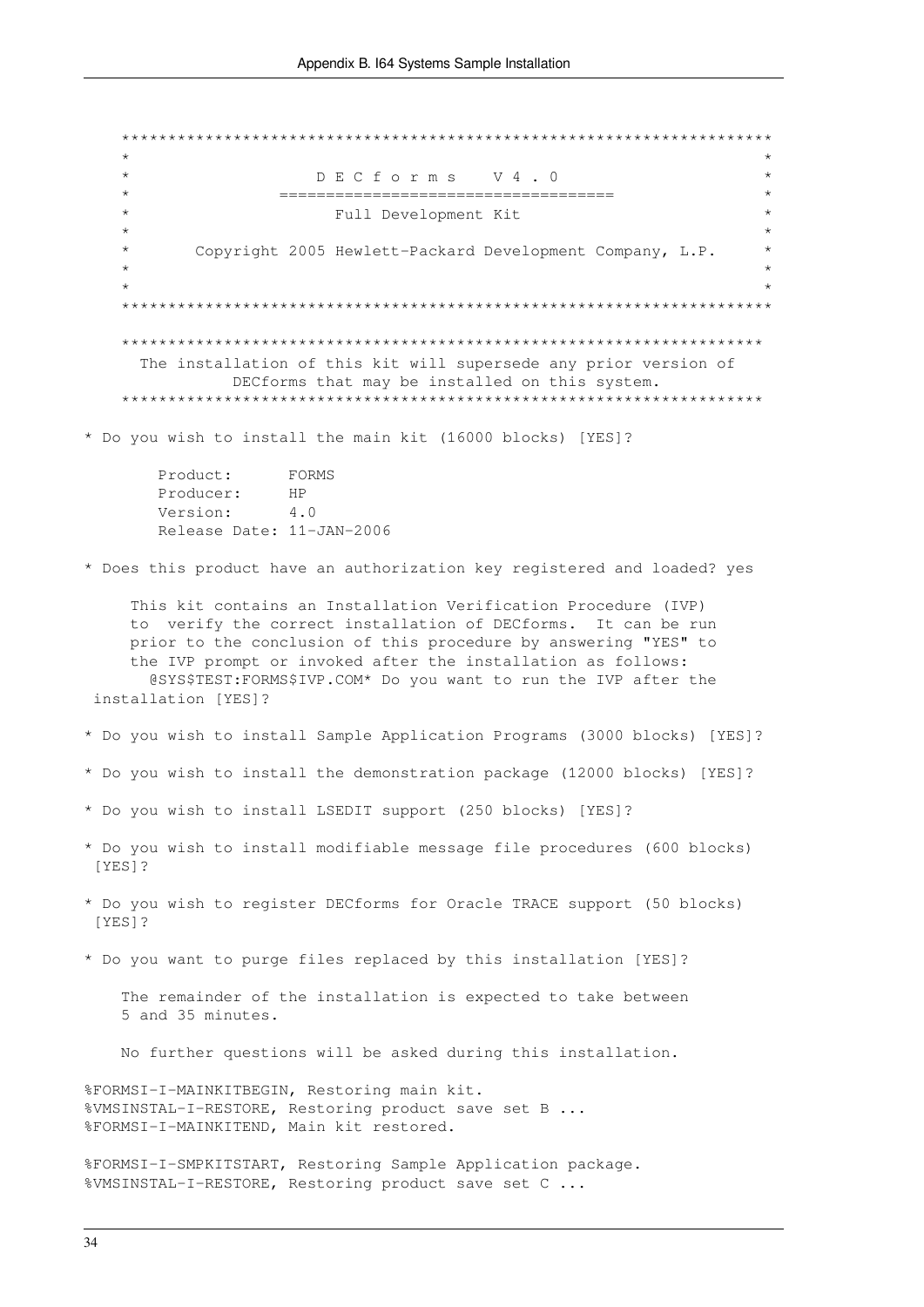%FORMSI-I-SMPKITEND, Sample Application package restored.

%FORMSI-I-DEMKITSTART, Restoring Demonstration Package. %VMSINSTAL-I-RESTORE, Restoring product save set D ... %FORMSI-I-DEMKITEND, Demonstration Package restored.

Oracle TRACE has not been installed. Now storing the FORMS facility definition into sys\$share:epc\$facility.tlb. After installing Oracle TRACE, the facility definition may be placed in the Oracle TRACE administration database Please refer to the Oracle TRACE User's quide for instructions on how to insert binary facility definitions into the Oracle TRACE administration database.

%FORMSI-I-TRACEADDED, DECforms Oracle TRACE definition successfully added  $+$   $\circ$ the Oracle TRACE Registrar. %FORMSI-I-INSMAINSTART, Beginning installation of main kit. %VMSINSTAL-I-SYSDIR, This product creates system disk directory VMI\$ROOT: [SYSTEST.FORMS]. %CREATE-I-EXISTS, VMI\$ROOT: [SYSTEST.FORMS] already exists %FORMSI-I-INSMAINEND, Installation of main kit complete.

%VMSINSTAL-I-SYSDIR, This product creates system disk directory VMI\$ROOT: [SYSHLP.EXAMPLES.FORMS]. %CREATE-I-EXISTS, VMI\$ROOT: [SYSHLP.EXAMPLES.FORMS] already exists %FORMSI-I-INSSMPSTART, Beginning installation of Sample Application. %FORMSI-I-INSSMPEND, Installation of Sample Application complete.

%FORMSI-I-INSDEMSTART, Beginning installation of Demonstration Package. %FORMSI-I-INSDEMEND, Installation of Demonstration Package completed..

%FORMSI-I-INSLSESTART, Beginning installation of LSEDIT support. %TPU-S-SAVEENV, environment written to PULL06\$DKA0: [SYS0.SYSUPD.FORMSI040]LSE\$S1 %FORMSI-I-INSLSEEND, Installation of LSEDIT support completed.

%FORMSI-I-INSDEMSTART, Beginning installation of message support. %VMSINSTAL-I-SYSDIR, This product creates system disk directory VMI\$ROOT: [SYSHLP.EXAMPLES.FORMS.MESSAGES]. %CREATE-I-EXISTS, VMI\$ROOT: [SYSHLP.EXAMPLES.FORMS.MESSAGES] already exists %FORMSI-I-INSDEMEND, Installation of message support completed.

All files installed have names beginning with the product facility code (FORMS\$). The following system areas are updated by this installation:

| [SYSEXE]         |  | - added FORMS\$*.EXE                  |
|------------------|--|---------------------------------------|
| [SYSLIB]         |  | - added FORMS\$*.EXE files            |
|                  |  | - added language definition files     |
| [SYSHLP]         |  | - added Forms component help files    |
| [SYSMSG]         |  | - added message files                 |
| [SYS\$STARTUP]   |  | - added FORMS\$STARTUP.COM            |
| [DECW\$DEFAULTS] |  | - added Forms development environment |
|                  |  |                                       |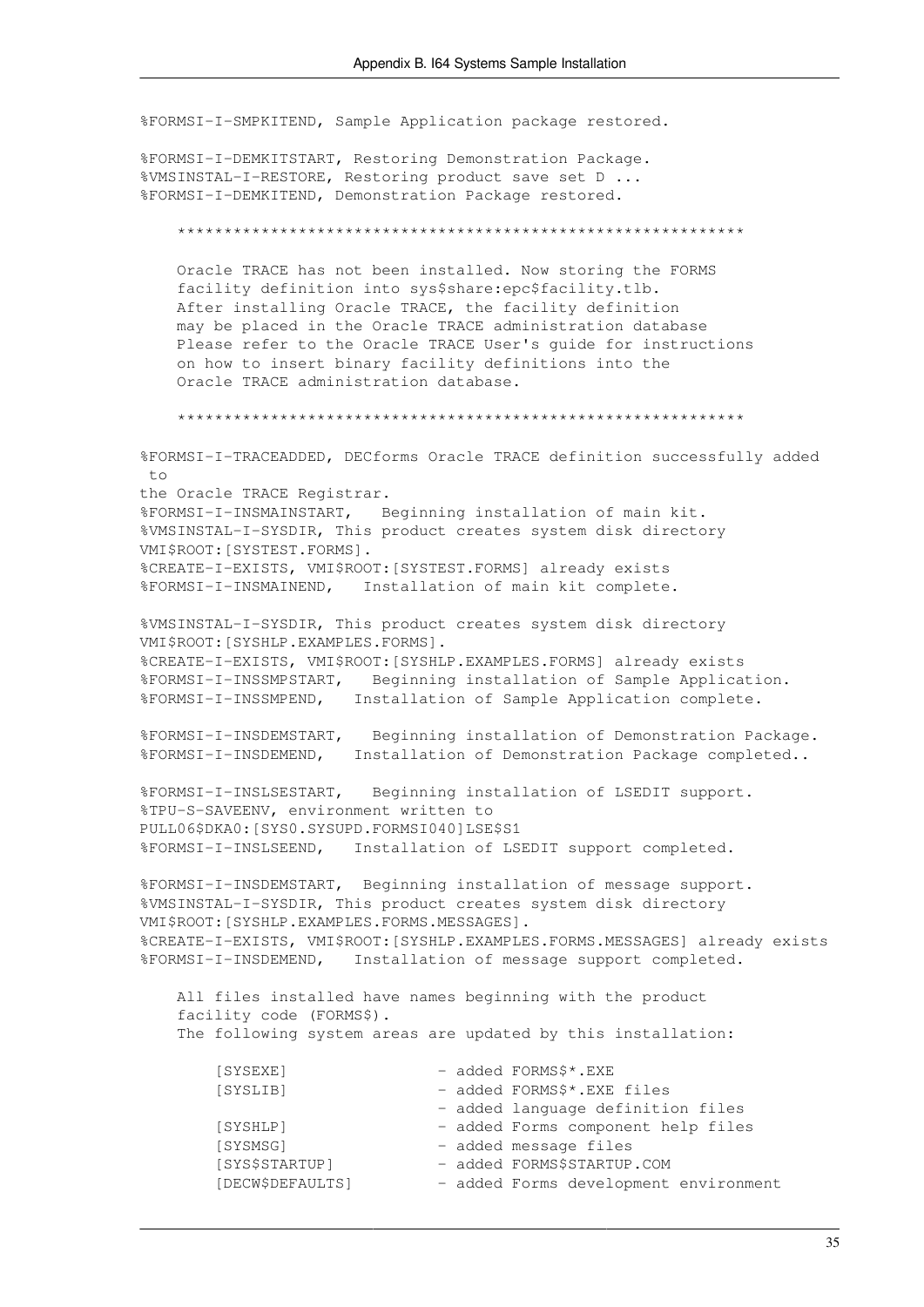initialization files [SYSTEST] - added IVP procedures [SYSTEST.FORMS] - added IVP files [SYSHLP.EXAMPLES.FORMS] - added sample application files [SYSHLP.EXAMPLES.FORMS] - added Demonstration Package [SYSHLP.EXAMPLES.FORMS.MESSAGES] - added modifiable message file procedures These files are modified: for FORMS\$MGR\_OBJECT\_TABLES\*.OBJ [SYSLIB]STARLET.OLB [SYSLIB]IMAGELIB.OLB for FORMS\$MANAGER.EXE [SYSLIB]DCLTABLES.EXE for FORMS\$DCL\_COMMAND\_TABLE.CLD [SYSHLP] HELPLIB.LIB for Forms help [SYSLIB]LSE\$SYSTEM\_ENVIRONMENT.ENV for Forms IFDL environment [SYSLIB]EPC\$FACILITY.TLB for Forms OracleTRACE facility definition. The final part of the installation process will now occur. Upon completion of this installation, please be sure to edit the system startup file in order to run FORMS\$STARTUP.COM Please read the release notes before using DECforms. They contain important information for this release. They are located in SYS\$HELP: FORMSI040. RELEASE\_NOTES. %VMSINSTAL-I-MOVEFILES, Files will now be moved to their target directories... Starting DECforms V4.0 Installation Verification Procedure.  $***$  $***$  $***$  $***$ DECforms V4.0  $***$  $***$  $***$ Installation Verification Procedure  $***$  $***$  $***$  $***$  $***$  $***$ Copyright 2005 Hewlett-Packard Development Company, L.P.  $***$  $***$  $***$  $***$  $+ + +$ DECforms V4.0 Installation Verification Procedure beginning. DECforms V4.0 Installation Verification Procedure completed successfully. The Installation Verification Procedure has completed successfully. Refer to the Installation Guide for further verification procedures Installation of FORMSI V4.0 completed at 13:07 Adding history entry in VMI\$ROOT: [SYSUPD] VMSINSTAL.HISTORY Creating installation data file: VMI\$ROOT: [SYSUPD]FORMSI040.VMI DATA VMSINSTAL procedure done at

 $\ddot{\mathcal{S}}$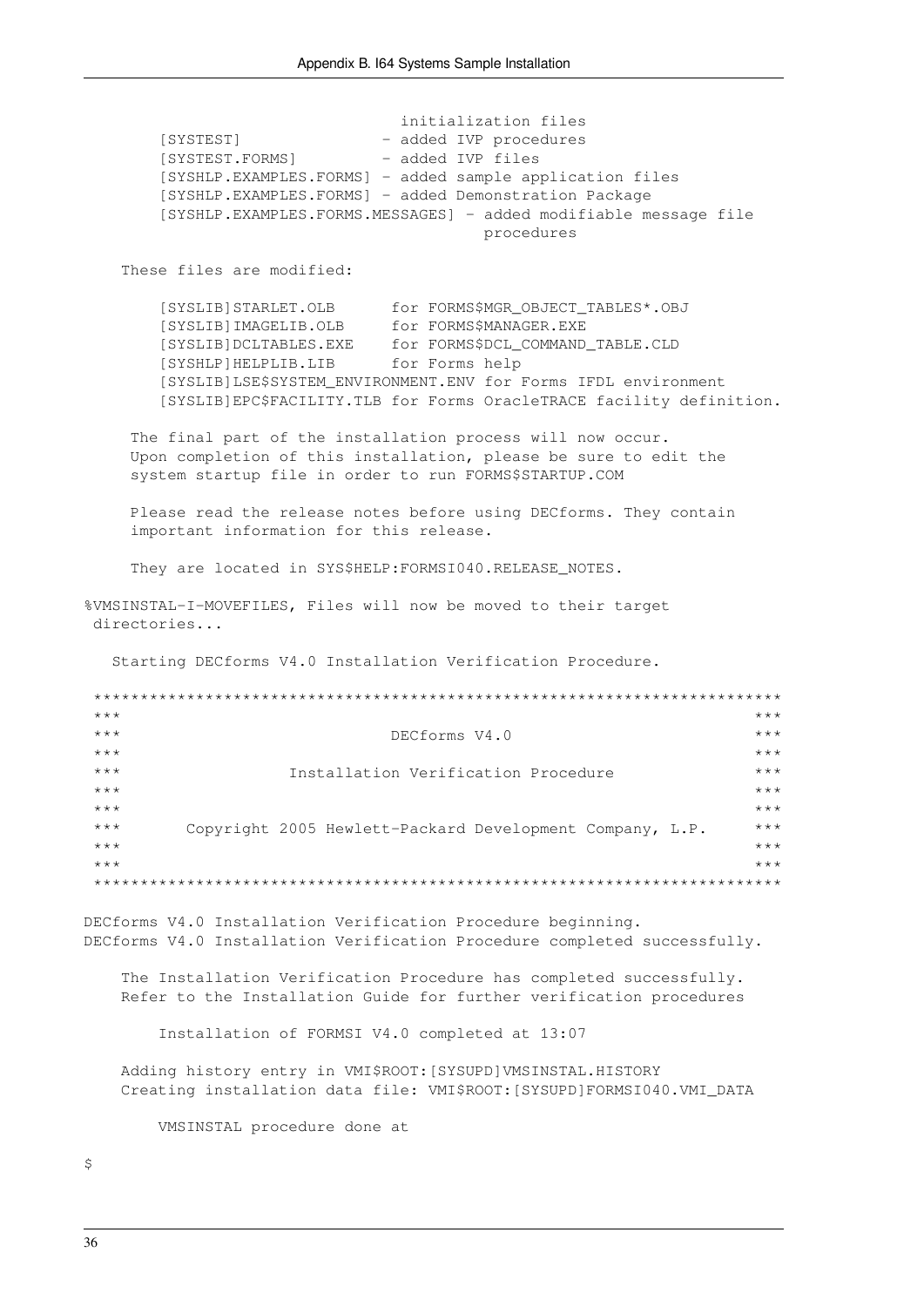## <span id="page-44-0"></span>**B.2. Run-Time Kit for English Variant of DECforms**

<span id="page-44-1"></span>Example B.2 contains a sample installation for the English variant of DECforms run-time kit.

#### **Example B.2. 164 Sample Run-Time Kit Installation**

| \$ @sys\$update: vmsinstal FORMSRTI040                                                                                                                                                                                                          |                    |
|-------------------------------------------------------------------------------------------------------------------------------------------------------------------------------------------------------------------------------------------------|--------------------|
| Software Product Installation Procedure V8.2-1<br>OpenVMS                                                                                                                                                                                       |                    |
| It is 1-DEC-2005 at 14:22.                                                                                                                                                                                                                      |                    |
| Enter a question mark (?) at any time for help.                                                                                                                                                                                                 |                    |
| %VMSINSTAL-W-ACTIVE, The following processes are still active:<br>TCPIP\$FTP_1<br><b>BLD\$UPDATECHK</b>                                                                                                                                         |                    |
| * Do you want to continue anyway [NO]? yes<br>* Are you satisfied with the backup of your system disk [YES]?<br>* Where will the distribution volumes be mounted: MYDISK: [MYDIRECTORY]<br>* Enter installation options you wish to use (none): |                    |
| The following products will be processed:                                                                                                                                                                                                       |                    |
| FORMSRTI V4.0                                                                                                                                                                                                                                   |                    |
| Beginning installation of FORMSRTI V4.0 at 14:22                                                                                                                                                                                                |                    |
| %VMSINSTAL-I-RESTORE, Restoring product save set A<br>%VMSINSTAL-I-RELMOVED, Product's release notes have been moved to SYS\$HELP.                                                                                                              |                    |
|                                                                                                                                                                                                                                                 |                    |
| $^{\star}$<br>HP DECforms V4.0<br>$\star$<br>$^{\star}$                                                                                                                                                                                         | $\star$<br>$\star$ |
| Runtime Kit                                                                                                                                                                                                                                     | $\star$            |
| $\star$<br>$^\star$<br>Copyright 2005 Hewlett-Packard Development Company, L.P                                                                                                                                                                  | $\star$<br>$\star$ |
|                                                                                                                                                                                                                                                 |                    |
| Product:<br>FORMS-RT<br>Producer:<br><b>HP</b><br>Version:<br>4.0<br>Release Date: 11-JAN-2006                                                                                                                                                  |                    |

\* Does this product have an authorization key registered and loaded? yes

This kit contains an Installation Verification Procedure (IVP) to verify the correct installation of DECforms. Because the IVP requires interactive operator input, it must be run using a VT100, VT200, VT300, VT400, or VT500 compatible video terminal. If you are using one of these terminal types, you may run the procedure immediately after installation by answering "YES" to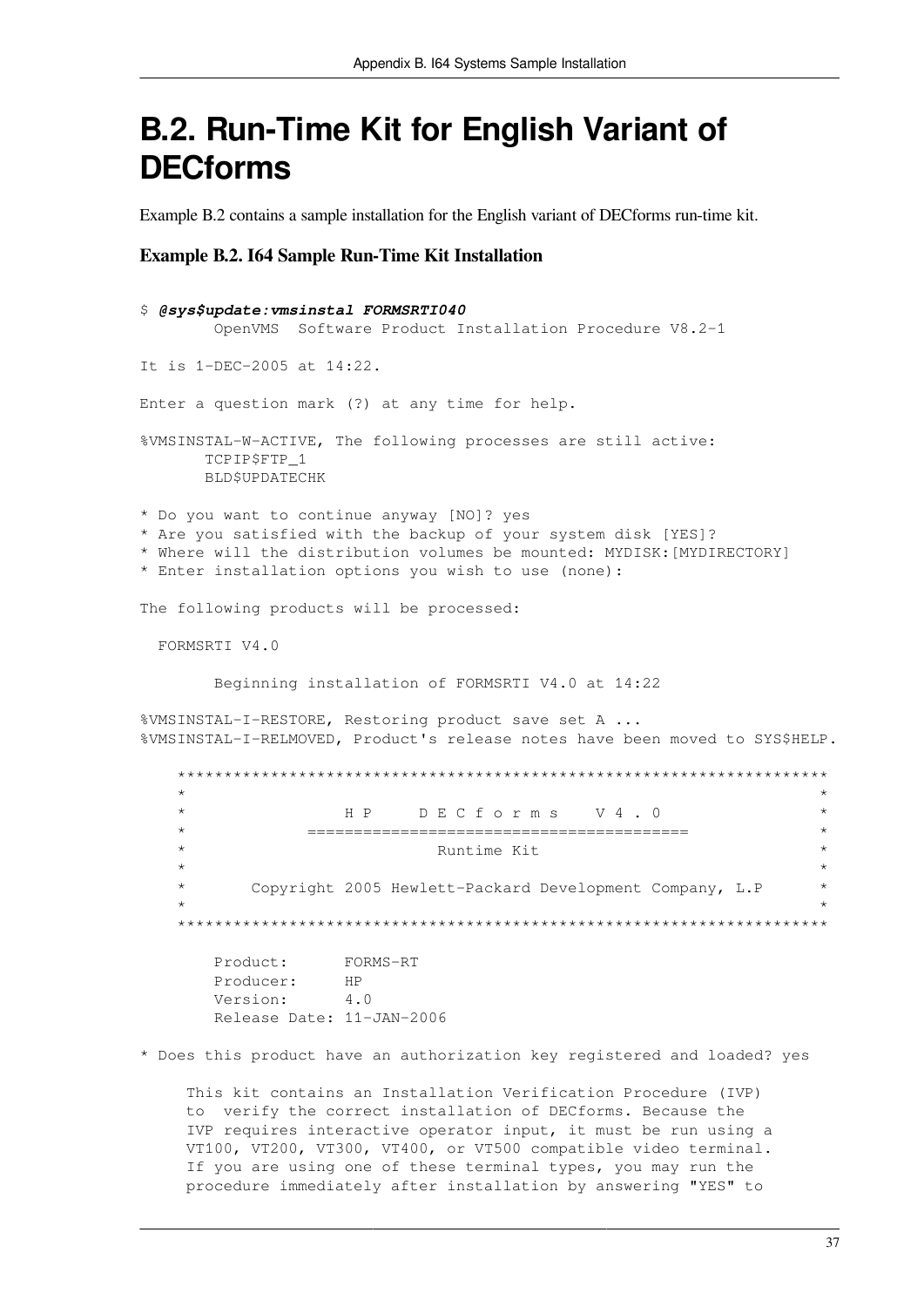the IVP prompt. Or you may choose to invoke it later using the following: @SYS\$TEST:FORMS\$RT IVP.COM

\* Do you want to run the IVP after the installation [YES]?

\* Do you wish to register DECforms for Oracle TRACE support (50 blocks) [YES]?

Oracle TRACE has not been installed. Now storing the FORMS facility definition into sys\$share:epc\$facility.tlb. After installing Oracle TRACE, the facility definition may be placed in the Oracle TRACE administration database Please refer to the Oracle TRACE User's guide for instructions on how to insert binary facility definitions into the Oracle TRACE administration database.

%FORMSRTI-I-TRACEADDED, DECforms Oracle TRACE definition successfully added to.

\* Do you want to purge files replaced by this installation [YES]?

No further questions will be asked during this installation.

%VMSINSTAL-I-SYSDIR, This product creates system disk directory VMI\$ROOT: [SYSTEST.FORMS]. %CREATE-I-EXISTS, VMI\$ROOT: [SYSTEST.FORMS] already exists

The following files are added by this installation:

SYS\$LIBRARY: FORMS\$MANAGER.EXE SYS\$LIBRARY: FORMS\$SDA.EXE SYS\$LIBRARY: FORMS\$MGRXMSHR.EXE SYS\$LIBRARY: FORMS\$MGRDDIFSHR.EXE SYS\$LIBRARY: FORMS\$CIOSHR.EXE SYS\$LIBRARY: FORMS\$PORTABLE API.EXE SYS\$MESSAGE: FORMS\$MSGMGRSHR.EXE SYS\$MESSAGE: FORMS\$MSGMGRSHR\_HEBREW.EXE SYS\$STARTUP: FORMS\$STARTUP.COM SYS\$TEST:FORMS\$RT IVP.COM SYS\$COMMON: [SYSTEST.FORMS]FORMS\$RT IVP.EXE

The following files have been updated:

SYS\$LIBRARY: STARLET. OLB (inserted FORMS\$MGR OBJECT TABLES\*. OBJ) SYS\$LIBRARY: IMAGELIB.OLB (inserted FORMS\$MANAGER.EXE) %VMSINSTAL-I-MOVEFILES, Files will now be moved to their target directories...

Starting Installation Verification Procedure (IVP)

for DECforms V4.0 Run-time Manager

+ DECforms Installation Verification Procedure

If you are reading this panel, it indicates that DECforms has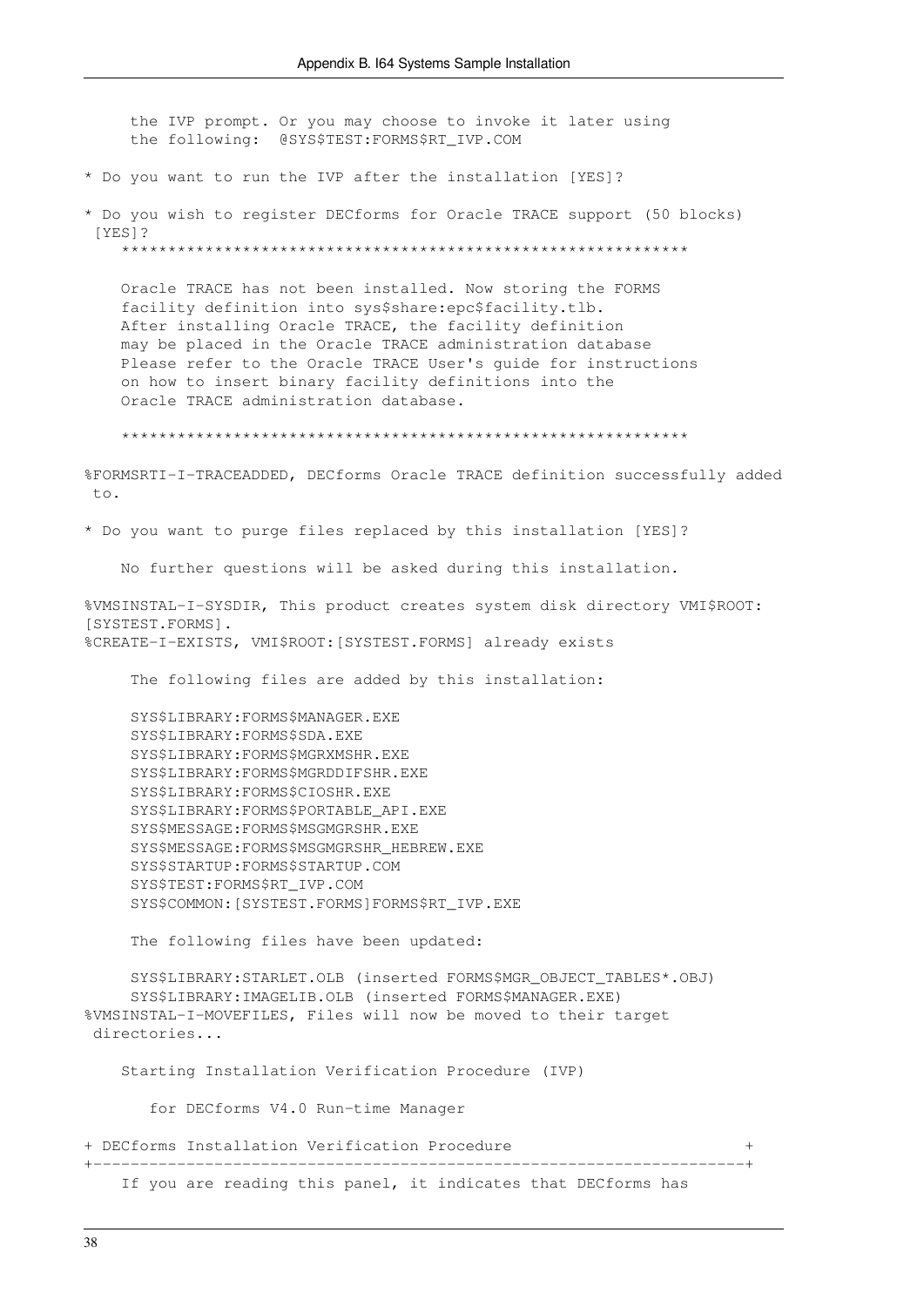```
 successfully Enabled a form.
     Press Ctrl/Z or F10 to complete the Installation Verification
     Procedure. If you do not receive any failure messages, the
    Procedure has successfully disabled this form.
+------------------------------------------------------------------------------
\overline{+} The Installation Verification Procedure has completed successfully.
   Refer to the Installation Guide for further verification procedures
         Installation of FORMSRTI V4.0 completed at 14:23
     Adding history entry in VMI$ROOT:[SYSUPD]VMSINSTAL.HISTORY
     Creating installation data file: VMI$ROOT:[SYSUPD]FORMSRTI040.VMI_DATA
         VMSINSTAL procedure done at 14:23
```

```
\varsigma
```
## **B.3. Full Development Kit for Asian variant of DECforms**

[Example](#page-46-1) B.3 contains a sample installation of the full development kit for Asian variant (HANZI) of DECforms.

### <span id="page-46-1"></span>**Example B.3. I64 Sample Full Development Kit Installation**

```
$ @sys$update:vmsinstal FORMSIAN040
         OpenVMS Software Product Installation Procedure V8.2-1
It is 1-DEC-2005 at 16:59.
Enter a question mark (?) at any time for help.
%VMSINSTAL-W-ACTIVE, The following processes are still active:
       TCPIP$FTP_1
       BLD$UPDATECHK
* Do you want to continue anyway [NO]? yes
* Are you satisfied with the backup of your system disk [YES]?
* Where will the distribution volumes be mounted: MYDISK:[MYDIRECTORY]
* Enter installation options you wish to use (none):
The following products will be processed:
   FORMSIAN V4.0
         Beginning installation of FORMSIAN V4.0 at 16:59
%VMSINSTAL-I-RESTORE, Restoring product save set A ...
```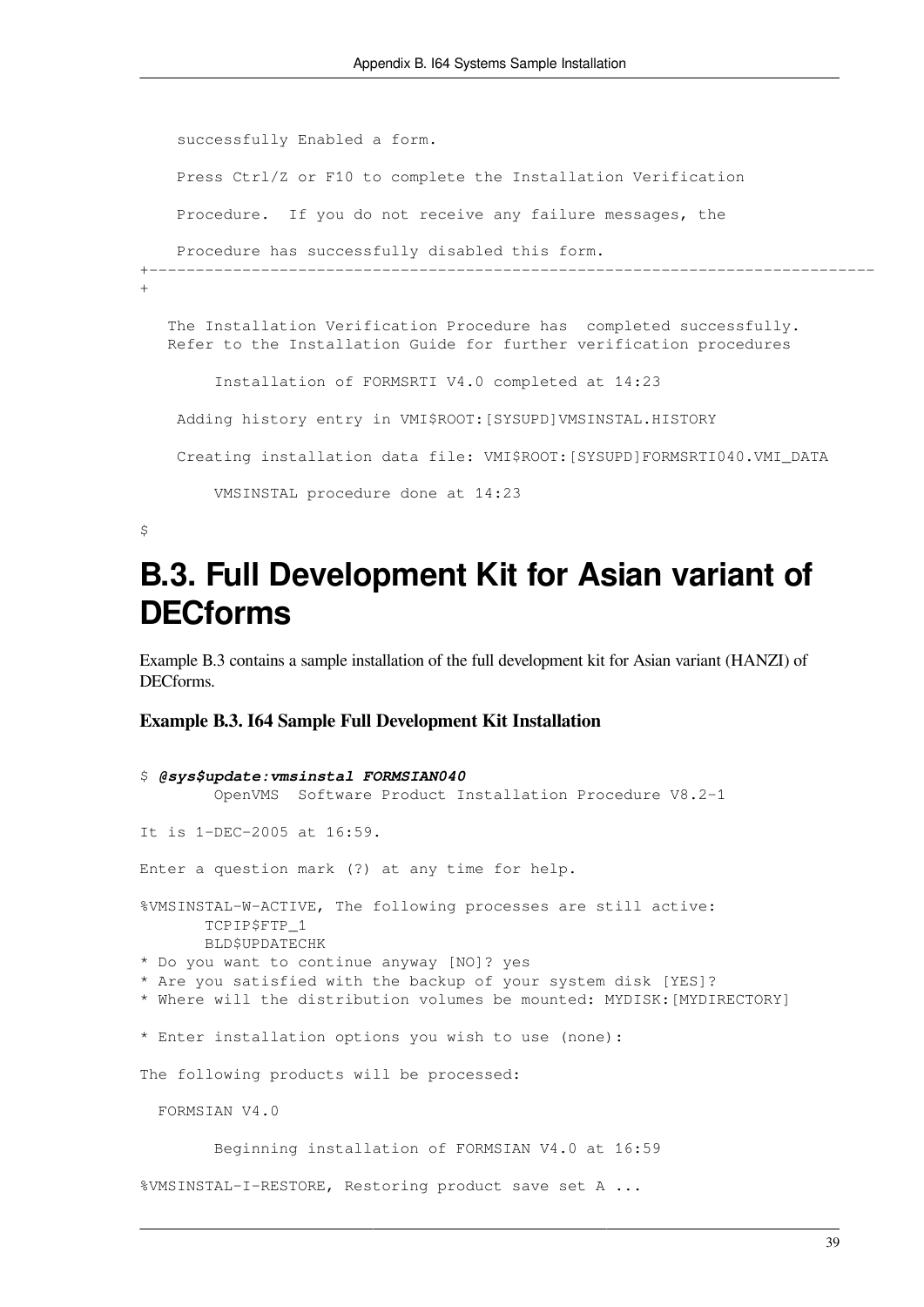%VMSINSTAL-I-RELMOVED, Product's release notes have been moved to SYS\$HELP.  $\star$  $\star$ DECforms V4.0  $\star$  $\star$ Full Development Kit  $\star$ Copyright 2005 Hewlett-Packard Development Company, L.P. The installation of this kit will supersede any prior version of DECforms that may be installed on this system. \* Do you wish to install the main kit (16600 blocks) [YES]? DECforms supports following additional languages. HANZI, HANYU, HANGUL, KANJI You can install ONE of additional language support. However, to run DECforms with additional language support, make sure you have associate license, localized operating systems and terminals. \* Do you wish to install additional language support (5000 blocks) [NO]? yes 1. HANZI Simplified Chinese support 2. HANYU Traditional Chinese support 3. HANGUL Korean support 4. KANJI Japanese support<br>0. NONE skip additional language support \* Which language support do you wish to install ? [0]: 1 %FORMSIAN-I-SLCTLANG, Selected language is HANZI FORMS-UI-HANZI Product:  $HP$ Producer:  $V4.0$ Version: Release Date: 11-JAN-2006 \* Does this product have an authorization key registered and loaded? yes This kit contains an Installation Verification Procedure (IVP) to verify the correct installation of DECforms. It can be run prior to the conclusion of this procedure by answering "YES" to the IVP prompt or invoked after the installation as follows: @SYS\$TEST:FORMS\$IVP.COM \* Do you want to run the IVP after the installation [YES]?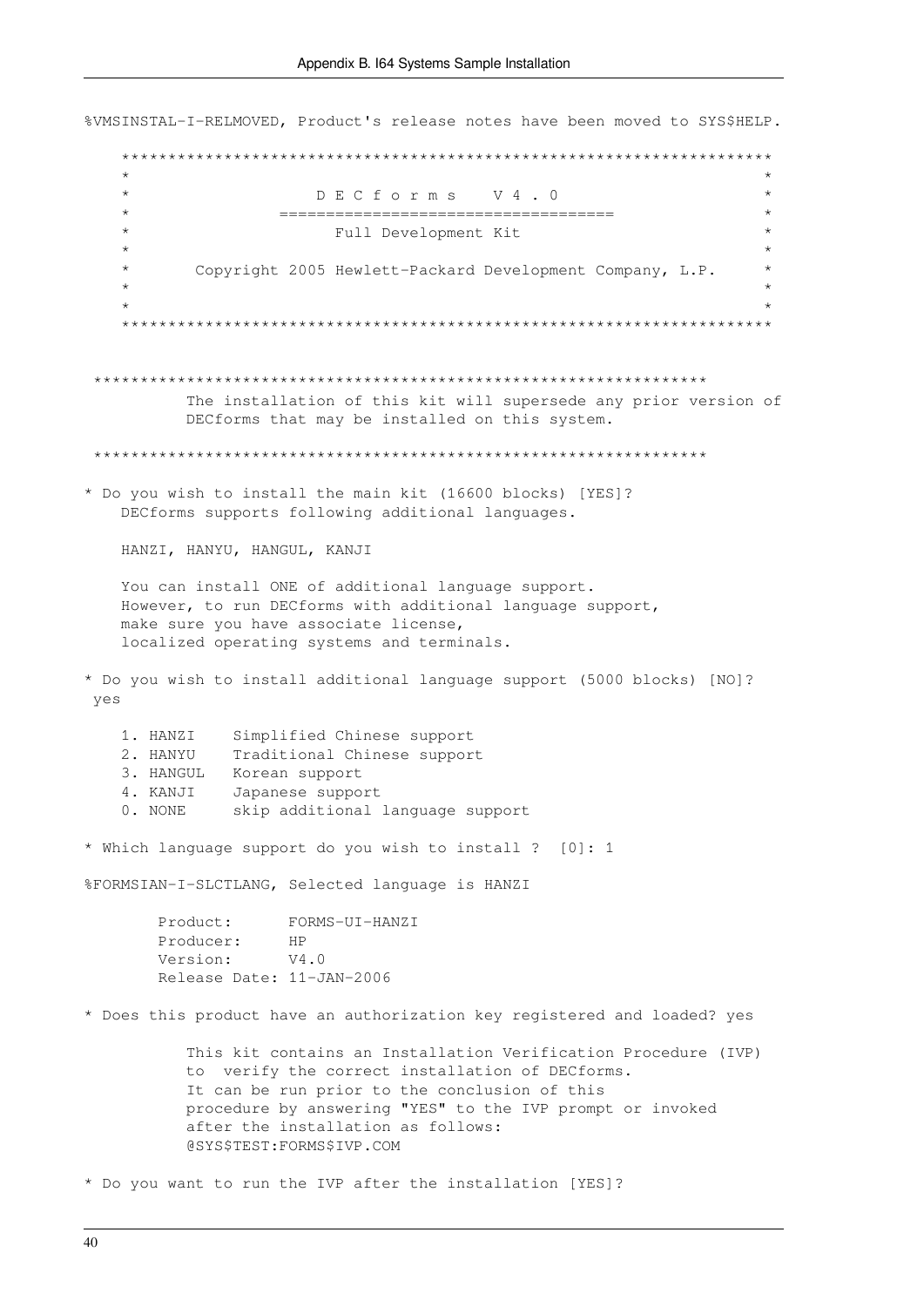- \* Do you wish to install Sample Application Programs (3000 blocks) [YES]?
- \* Do you wish to install the demonstration package (12000 blocks) [YES]?
- \* Do you wish to install LSEDIT support (250 blocks) [YES]?
- \* Do you wish to install modifiable message file procedures (600 blocks) [YES]?
- \* Do you wish to register DECforms for Oracle TRACE support (50 blocks)  $[YES]$ ?
- \* Do you want to purge files replaced by this installation [YES]?

The remainder of the installation is expected to take between 5 and 35 minutes.

No further questions will be asked during this installation.

%FORMSIAN-I-MAINKITBEGIN, restoring main kit. %VMSINSTAL-I-RESTORE, Restoring product save set B ... %FORMSIAN-I-MAINKITEND, main kit restored.

%FORMSIAN-I-LANGKITBEGIN, restoring language kit. %VMSINSTAL-I-RESTORE, Restoring product save set C ... %FORMSIAN-I-LANGKITEND, language kit restored.

%FORMSIAN-I-SMPKITSTART, restoring Sample Application package. %VMSINSTAL-I-RESTORE, Restoring product save set H ... %FORMSIAN-I-SMPKITEND, Sample Application package restored.

%FORMSIAN-I-DEMKITSTART, restoring Demonstration Package. %VMSINSTAL-I-RESTORE, Restoring product save set I ... %FORMSIAN-I-DEMKITEND, Demonstration Package restored.

Oracle TRACE has not been installed. Now storing the FORMS facility definition into sys\$share:epc\$facility.tlb. After installing Oracle TRACE, the facility definition may be placed in the Oracle TRACE administration database Please refer to the Oracle TRACE User's quide for instructions on how to insert binary facility definitions into the Oracle TRACE administration database. 

%FORMSIAN-I-TRACEADDED, DECforms Oracle TRACE definition successfully added to.

%FORMSIAN-I-INSMAINSTART, beginning installation of main kit. %VMSINSTAL-I-SYSDIR, This product creates system disk directory VMI\$ROOT: [SYSTEST.FORMS]. %CREATE-I-EXISTS, VMI\$ROOT: [SYSTEST.FORMS] already exists %FORMSIAN-I-INSMAINEND, installation of main kit complete.

%FORMSIAN-I-INSLANGSTART, beginning installation of language kit. %FORMSIAN-I-HELP DIR MISSING, The directory for language specific HELP file  $\frac{1}{2}$  S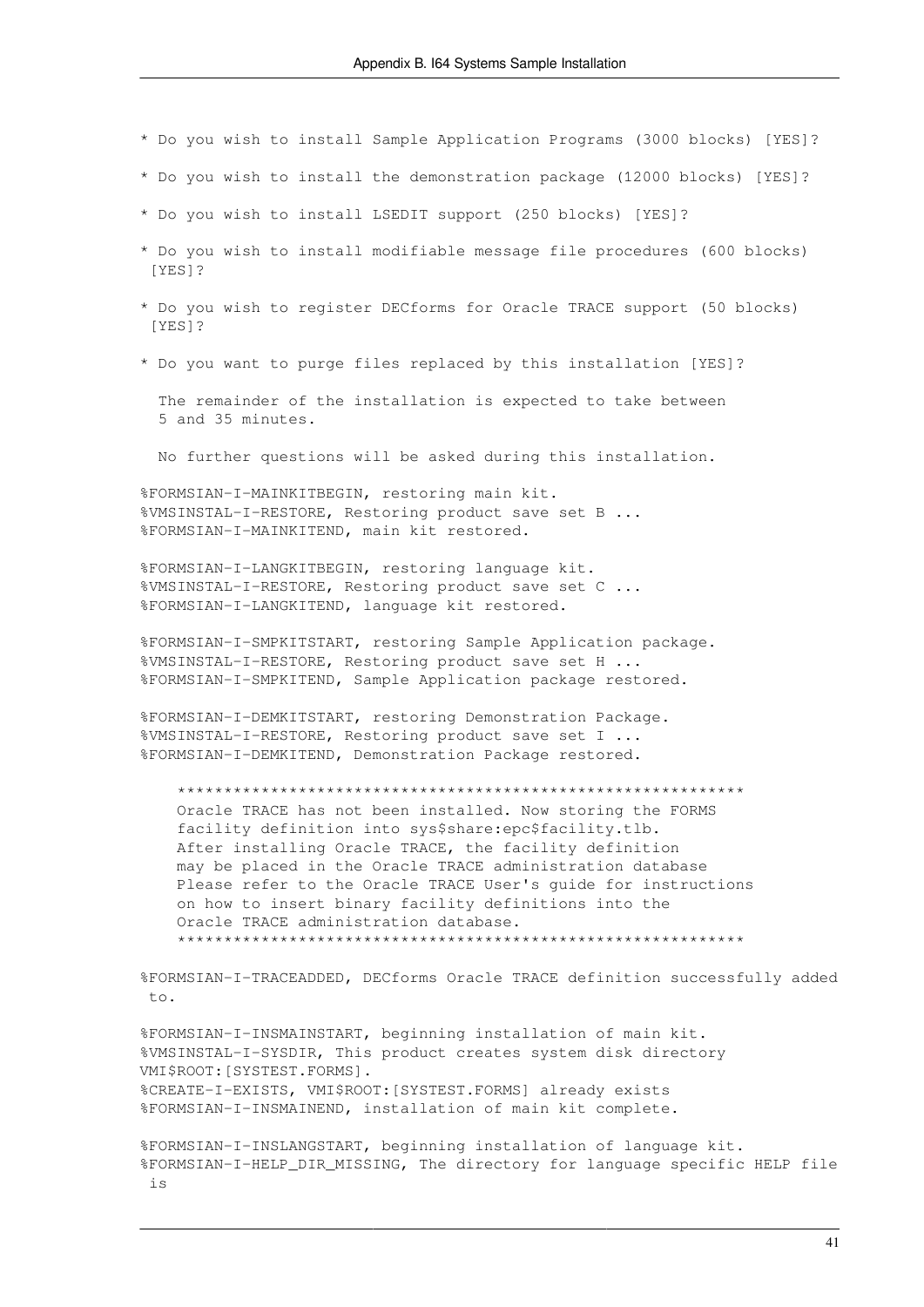-FORMSIAN-I-HELP\_DIR\_MISSING, missing on your system. -FORMSIAN-I-HELP\_DIR\_MISSING, The help files will not be provided. %FORMSIAN-I-CONTINUE, The installation procedure is continuing... This installation defines your selected language as system wide. If you wish to change the language, please edit SYS\$STARTUP:FORMS\$STARTUP.COM, modify the following line to your language and execute the procedure. \$ DEFINE/SYSTEM/EXEC/NOLOG FORMS\$SYS\_LANGUAGE "HANZI" %FORMSIAN-I-INSLANGEND, installation of language kit complete. %VMSINSTAL-I-SYSDIR, This product creates system disk directory VMI\$ROOT:[SYSHLP.EXAMPLES.FORMS.MESSAGES]. %CREATE-I-EXISTS, VMI\$ROOT:[SYSHLP.EXAMPLES.FORMS] already exists %FORMSIAN-I-INSSMPSTART, beginning installation of Sample Application. %FORMSIAN-I-INSSMPEND, installation of Sample Application complete. %FORMSIAN-I-INSDEMSTART, beginning installation of Demonstration Package. %FORMSIAN-I-INSDEMEND, installation of Demonstration Package completed.. %FORMSIAN-I-INSLSESTART, beginning installation of LSEDIT support. %TPU-S-SAVEENV, environment written to PULL06\$DKA0:[SYS0.SYSUPD.FORMSIAN040]LSE1 %FORMSIAN-I-INSLSEEND, installation of LSEDIT support completed. %FORMSIAN-I-INSDEMSTART, beginning installation of message support. %VMSINSTAL-I-SYSDIR, This product creates system disk directory VMI\$ROOT:[SYSHLP.EXAMPLES.FORMS.MESSAGES]. %CREATE-I-EXISTS, VMI\$ROOT:[SYSHLP.EXAMPLES.FORMS.MESSAGES] already exists %FORMSIAN-I-INSDEMEND, installation of message support completed. All files installed have names beginning with the product facility code (FORMS\$). The following system areas are updated by this installation: [SYSEXE] - added FORMS\$\*.EXE [SYSLIB] - added FORMS\$\*.EXE files - added language definition files [SYSHLP] - added Forms component help files [SYSMSG] - added message files [SYS\$STARTUP] - added FORMS\$STARTUP.COM [DECW\$DEFAULTS] - added Forms development environment initialization files [SYSTEST] - added IVP procedures [SYSTEST.FORMS] - added IVP files [SYSHLP.EXAMPLES.FORMS] - added sample application files [SYSHLP.EXAMPLES.FORMS] - added Demonstration Package [SYSHLP.EXAMPLES.FORMS.MESSAGES] - added modifiable message file procedures These files are modified: [SYSLIB]STARLET.OLB for FORMS\$MGR\_OBJECT\_TABLES\*.OBJ [SYSLIB]IMAGELIB.OLB for FORMS\$MANAGER.EXE [SYSLIB]DCLTABLES.EXE for FORMS\$DCL\_COMMAND\_TABLE.CLD [SYSHLP]HELPLIB.LIB for Forms help [SYSLIB]LSE\$SYSTEM\_ENVIRONMENT.ENV for Forms IFDL environment [SYSLIB]EPC\$FACILITY.TLB for Forms OracleTRACE facility definition.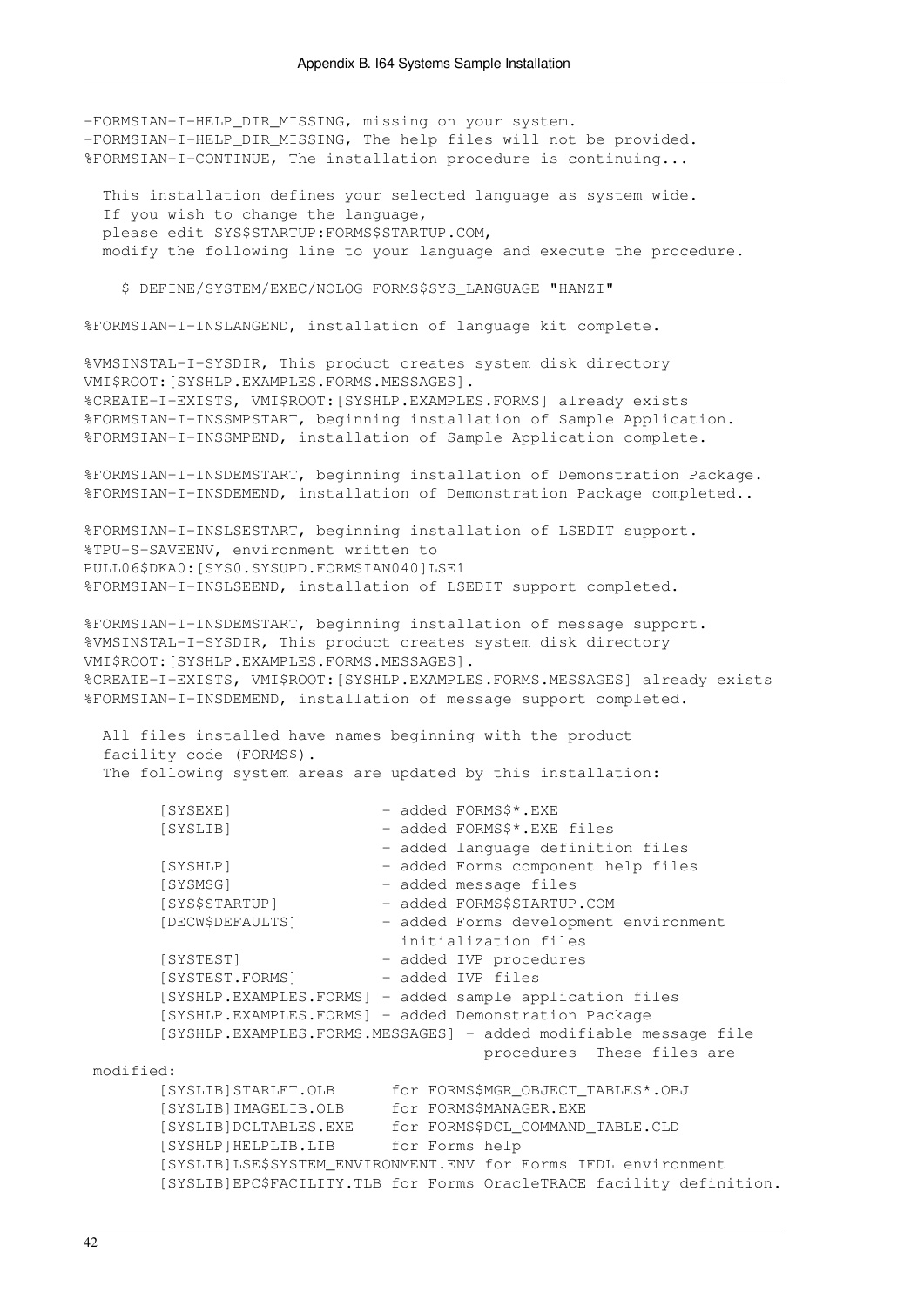The final part of the installation process will now occur. Upon completion of this installation, please be sure to edit the system startup file in order to run FORMS\$STARTUP.COM Please read the release notes before using DECforms. These contain important information for this release. These are in SYS\$HELP: FORMSIAN040. RELEASE NOTES. %VMSINSTAL-I-MOVEFILES, Files will now be moved to their target directories... Starting DECforms V4.0 Installation Verification Procedure.  $\star\star\star$  $***$  $***$ DECforms V4.0  $+ + +$  $+ + +$  $***$ Installation Verification Procedure  $***$  $***$  $***$  $***$  $***$  $***$ Copyright 2005 Hewlett-Packard Development Company, L.P.  $***$  $***$  $***$  $***$  $***$ 

DECforms V4.0 Installation Verification Procedure beginning. DECforms V4.0 Installation Verification Procedure completed successfully.

The Installation Verification Procedure has completed successfully. Refer to the Installation Guide for further verification procedures

Installation of FORMSIAN V4.0 completed at 17:01

Adding history entry in VMI\$ROOT: [SYSUPD]VMSINSTAL.HISTORY

Creating installation data file: VMI\$ROOT: [SYSUPD]FORMSIAN040.VMI DATA

VMSINSTAL procedure done at 17:01

<span id="page-50-0"></span> $\mathsf{S}$ 

## **B.4. Run-Time Kit for Asian Variant of DECforms**

Example B.4 contains a sample installation of the run-time kit for the Asian variant (HANZI) of DECforms.

#### <span id="page-50-1"></span>**Example B.4. 164 Sample Run-Time Kit Installation**

```
$ @sys$update: vmsinstal FORMSRTIAN040
       OpenVMS Software Product Installation Procedure V8.2-1
```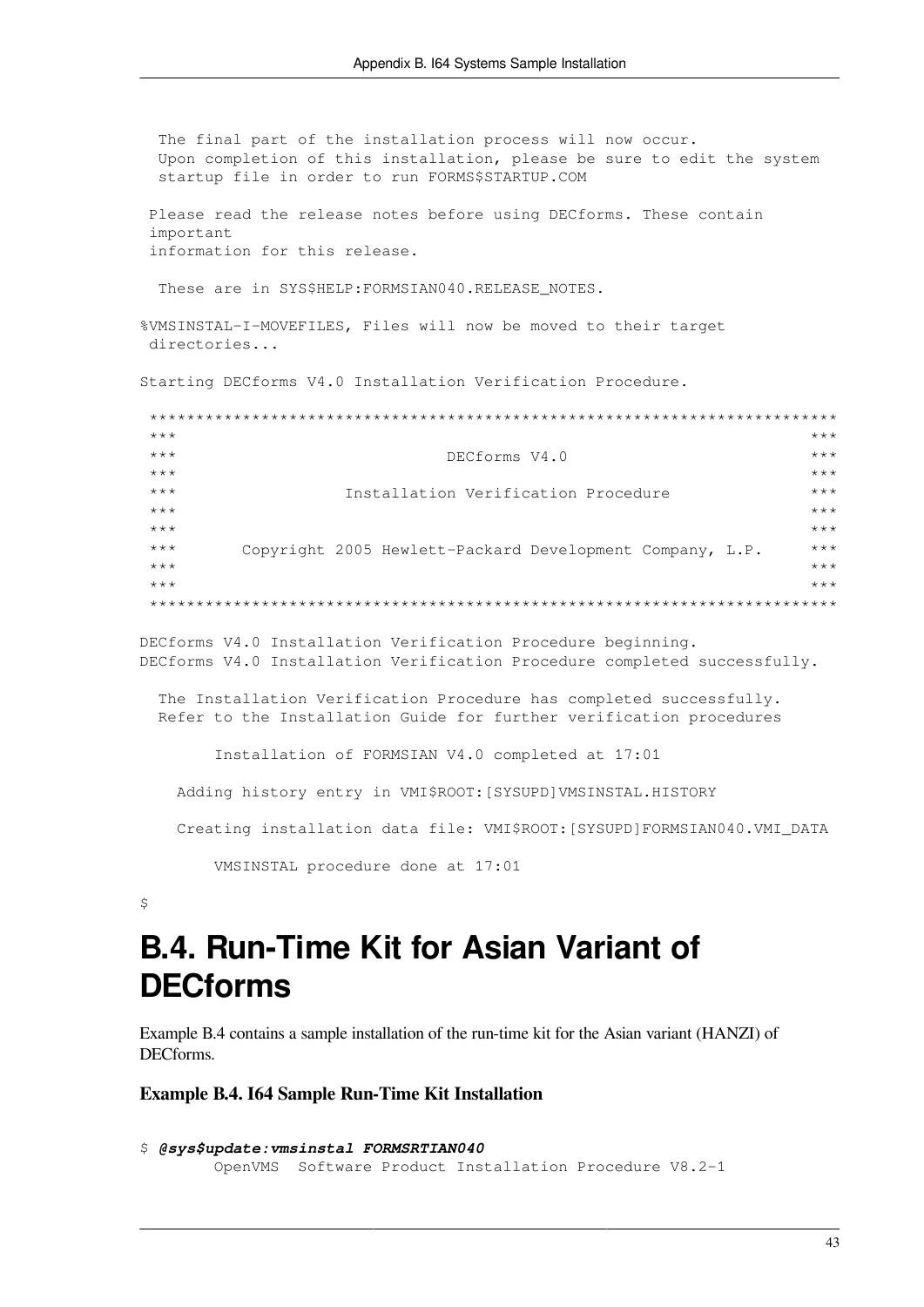It is 6-DEC-2005 at 00:01. Enter a question mark (?) at any time for help. %VMSINSTAL-W-ACTIVE, The following processes are still active: TCPIP\$FTP 1 **BLDSUPDATECHK** BATCH 12 \* Do you want to continue anyway [NO]? yes \* Are you satisfied with the backup of your system disk [YES]? \* Where will the distribution volumes be mounted: MYDISK: [MYDIRECTORY] \* Enter installation options you wish to use (none): The following products will be processed: FORMSRTIAN V4.0 Beginning installation of FORMSRTIAN V4.0 at 00:01 %VMSINSTAL-I-RESTORE, Restoring product save set A ... %VMSINSTAL-I-RELMOVED, Product's release notes have been moved to SYS\$HELP.  $\star$  $\star$ HP DECforms V4.0  $\star$  $\star$ Runtime Kit  $\star$ Copyright 2005 Hewlett-Packard Development Company, L.P. DECforms supports following additional languages. HANZI, HANYU, HANGUL, KANJI You can install ONE of additional language support. However, to run DECforms with additional language support, make sure you have associate license, localized operating systems and terminals. \* Do you wish to install additional language support (200 blocks) [YES]? 1. HANZI Simplified Chinese support Traditional Chinese support 2. HANYU 3. HANGUL Korean support 4. KANJI Japanese support 0. NONE skip additional language support \* Which language support do you wish to install ? [4]: 1 %FORMSRTIAN-I-SLCTLANG, Selected language is HANZI FORMS-RT-UI-HANZI  $Product$ HP Producer: Version:  $V4.0$ Release Date: 11-JAN-2006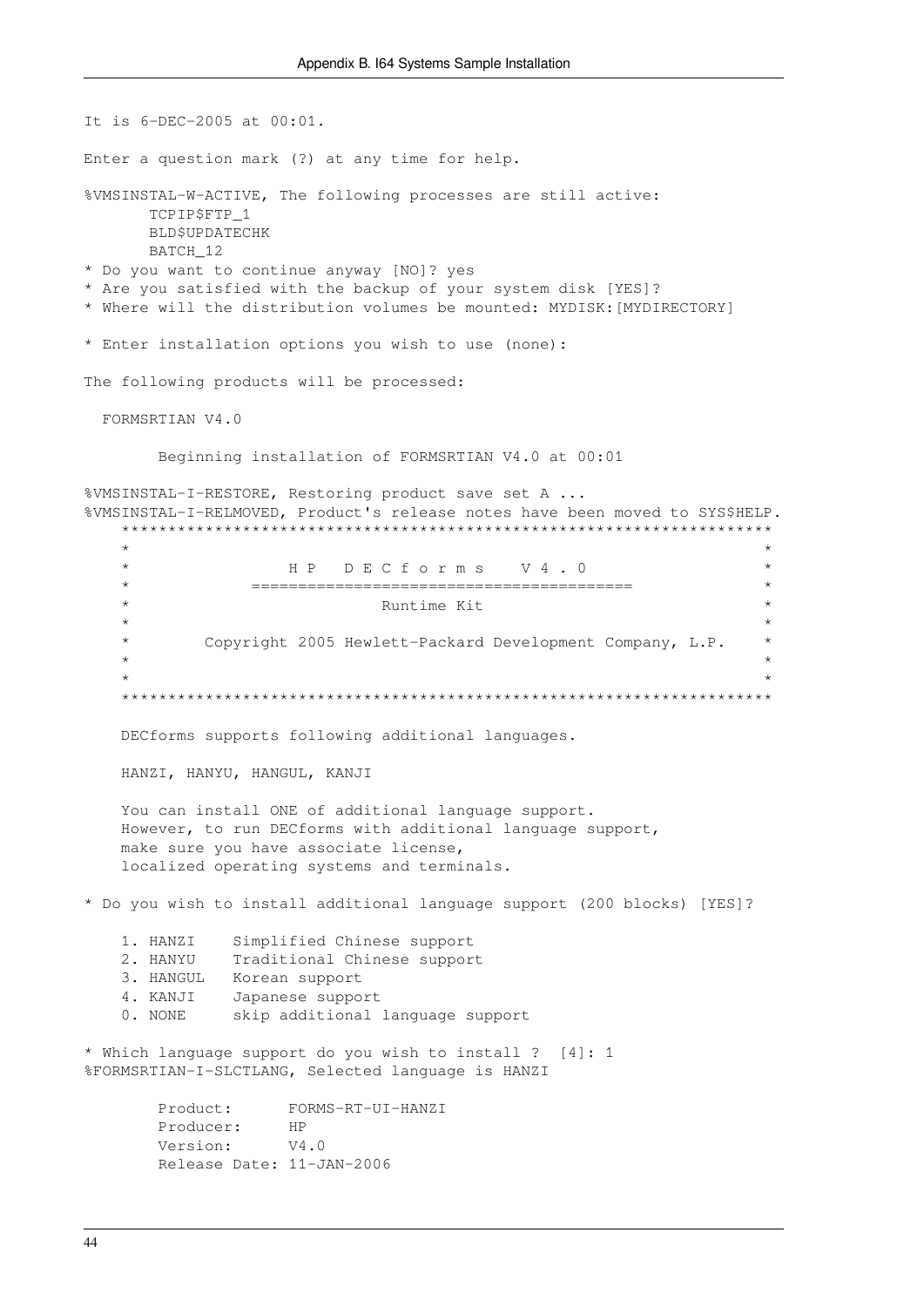\* Does this product have an authorization key registered and loaded? yes This kit contains an Installation Verification Procedure (IVP) to verify the correct installation of DECforms. Because the IVP requires interactive operator input, it must be run using a VT100, VT200, VT300, VT400, or VT500 compatible video terminal. If you are using one of these terminal types, you may run the procedure immediately after installation by answering "YES" to the IVP prompt. Or you may choose to invoke it later using the following: @SYS\$TEST:FORMS\$RT IVP.COM

\* Do you want to run the IVP after the installation [YES]? \* Do you wish to register DECforms for Oracle TRACE support ( blocks)  $[YES]$ 

Oracle TRACE has not been installed. Now storing the FORMS facility definition into sys\$share:epc\$facility.tlb. After installing Oracle TRACE, the facility definition may be placed in the Oracle TRACE administration database Please refer to the Oracle TRACE User's guide for instructions on how to insert binary facility definitions into the Oracle TRACE administration database.

%FORMSRTIAN-I-TRACEADDED, DECforms Oracle TRACE definition successfully added  $+ \circ$ 

the Oracle TRACE registrar.

\* Do you want to purge files replaced by this installation [YES]?

No further questions will be asked during this installation.

This installation defines your selected language as system wide. If you wish to change the language, please edit SYS\$STARTUP: FORMS\$STARTUP.COM, modify the following line to your language and execute the procedure.

\$ DEFINE/SYSTEM/EXEC/NOLOG FORMS\$SYS LANGUAGE "HANZI"

%VMSINSTAL-I-SYSDIR, This product creates system disk directory VMI\$ROOT: [SYSTEST.FORMS]. %CREATE-I-EXISTS, VMI\$ROOT: [SYSTEST.FORMS] already exists

The following files are added by this installation:

SYS\$LIBRARY: FORMS\$MANAGER.EXE + DECforms Installation Verification Procedure

If you are reading this panel, it indicates that DECforms has successfully Enabled a form.

Press Ctrl/Z or F10 to complete the Installation Verification

Procedure. If you do not receive any failure messages, the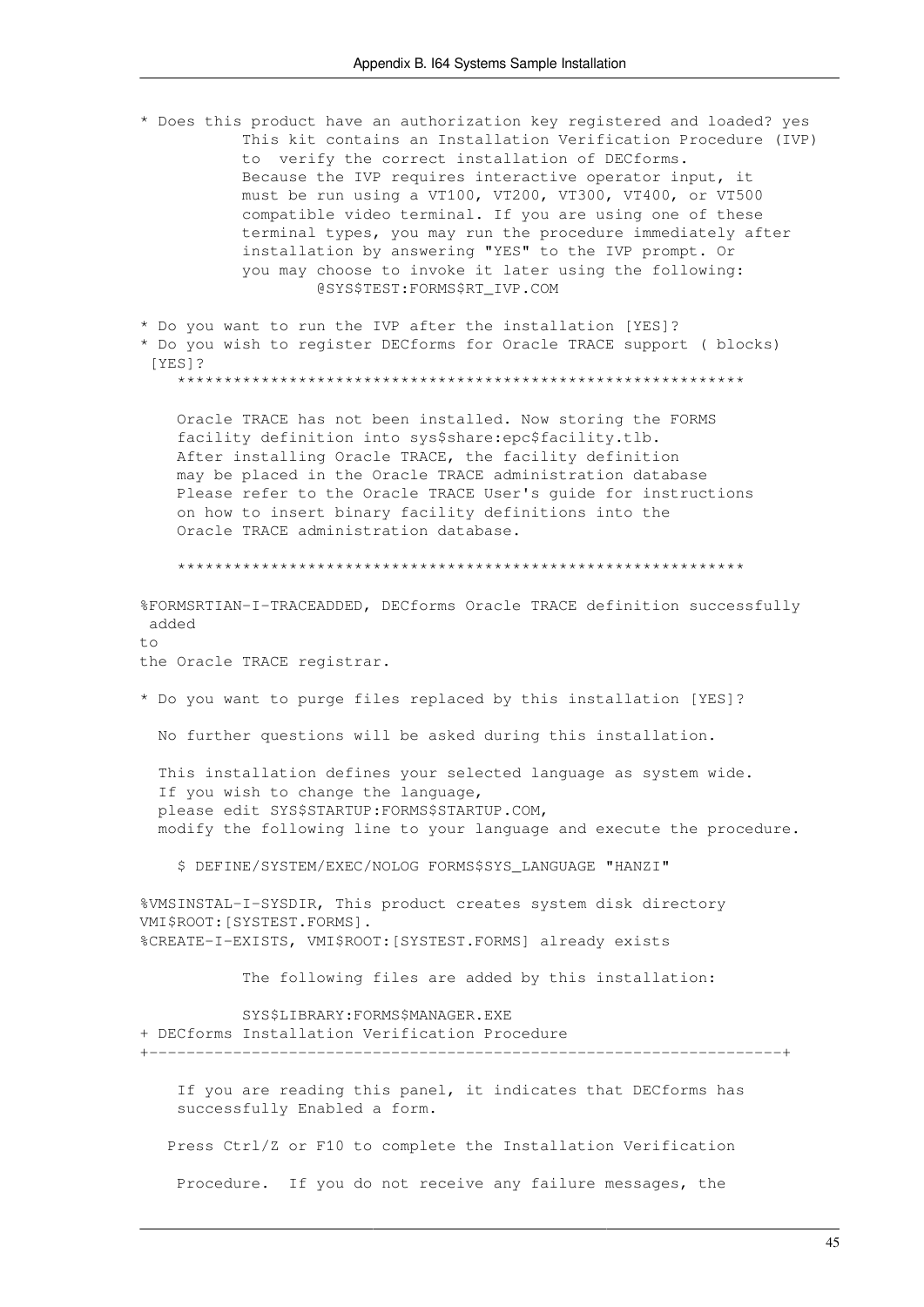Procedure has successfully disabled this form.

 +---------------------------------------------------------------------+ The Installation Verification Procedure has completed successfully. Refer to the Installation Guide for further verification procedures Installation of FORMSRTIAN V4.0 completed at 00:02 Adding history entry in VMI\$ROOT:[SYSUPD]VMSINSTAL.HISTORY

 Creating installation data file: VMI\$ROOT: [SYSUPD]FORMSRTIAN040.VMI\_DATA

VMSINSTAL procedure done at 00:03

 $\mathsf{S}$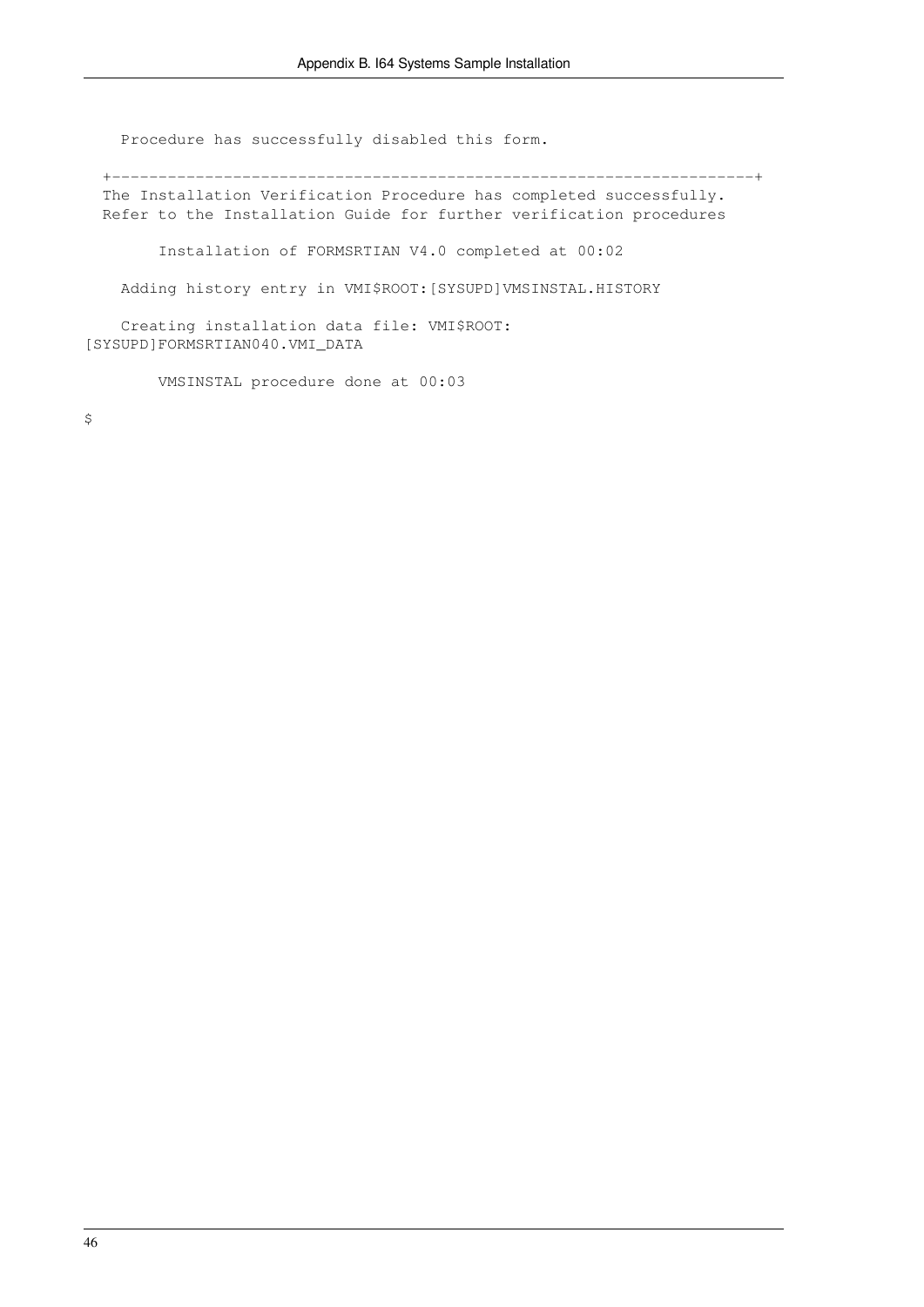# <span id="page-54-0"></span>**Appendix C. Files and Logical Names Installed on Your System**

The DECforms installation procedure installs a number of files on your system and defines some logical names. [Section](#page-54-1) C.1 lists the files installed or modified by the DECforms full development kit. [Section](#page-57-0) C.2 lists the files installed or modified by the DECforms run-time kit. [Section](#page-58-0) C.3 describes the logical names the installation procedure defines.

## <span id="page-54-1"></span>**C.1. Files Added and Modified by the Full Development Kit**

The following list contains the names of all files installed on your system when you install the DECforms full development kit:

• Directory SYS\$COMMON:[SYSTEST]

FORMS\$IVP.COM FORMS\$RT\_IVP.COM

• Directory SYS\$COMMON:[SYSTEST.FORMS]

FORMS\$RT\_IVP.EXE

• Directory SYS\$SYSROOT:[SYSEXE]

FORMS\$DISPATCH.EXE FORMS\$TEXTEDIT.EXE

• Directory SYS\$SYSROOT:[SYSHLP]

FORMS\$FDE\_HELP.HLB FORMS\$HELPLIB.HLB FORMS\$PEDVTHELP.HLB FORMSAnnn.RELEASE\_NOTES (for Alpha kit) FORMSInnn.RELEASE\_NOTES (for I64 kit)

• Directory SYS\$SYSROOT:[SYSHLP.EXAMPLES.FORMS]

FORMS\$CHECKING.EXE FORMS\$CHECKING\_ADA.ADA FORMS\$CHECKING\_BASIC.BAS FORMS\$CHECKING\_BASIC\_COMMON.BAS FORMS\$CHECKING\_C.C FORMS\$CHECKING\_COBOL.COB FORMS\$CHECKING\_DATA.DAT FORMS\$CHECKING\_FORM.FORM FORMS\$CHECKING\_FORM.IFDL FORMS\$CHECKING\_FORTRAN.FOR FORMS\$CHECKING\_PASCAL.PAS FORMS\$CHECKING\_PLI.PLI FORMS\$DEMO.COM FORMS\$DEMO\_CALCULATOR\_FORM.EXE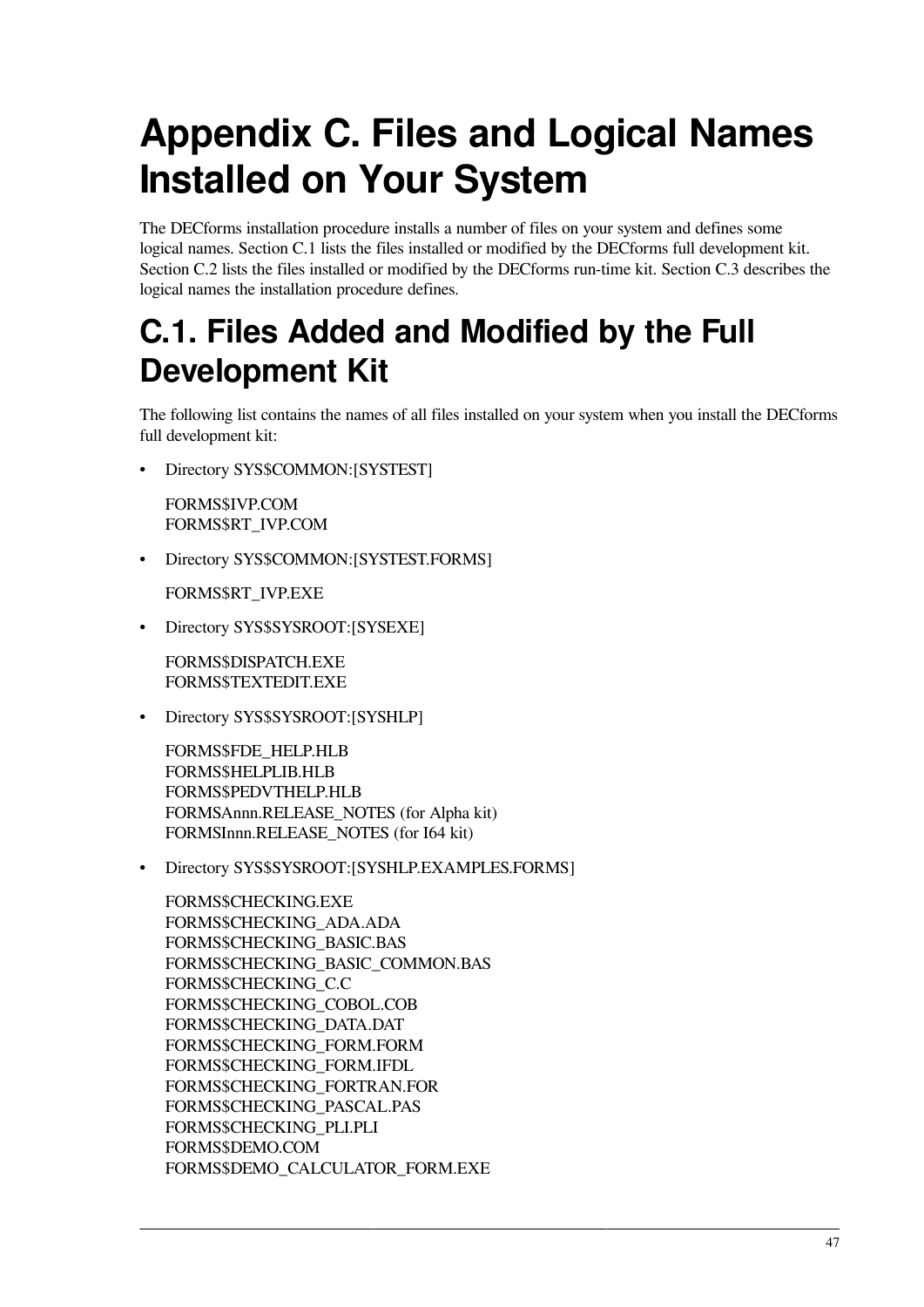FORMS\$DEMO\_CALCULATOR\_FORM.IFDL FORMS\$DEMO\_CALLS.COB FORMS\$DEMO\_CALLS.EXE FORMS\$DEMO\_CALLS.FORM FORMS\$DEMO\_CALLS.IFDL FORMS\$DEMO\_COMMAND\_RECALL\_FORM.EXE FORMS\$DEMO\_COMMAND\_RECALL\_FORM.IFDL FORMS\$DEMO\_COPYCAT\_FORM.EXE FORMS\$DEMO\_COPYCAT\_FORM.IFDL FORMS\$DEMO\_ENABLE.BAS FORMS\$DEMO\_ENABLE.EXE FORMS\$DEMO\_GLOBE\_FORM.EXE FORMS\$DEMO\_GLOBE\_FORM.IFDL FORMS\$DEMO\_GUIDE.PS FORMS\$DEMO\_GUIDE.TXT FORMS\$DEMO\_MRF\_C.C FORMS\$DEMO\_MRF.EXE FORMS\$DEMO\_MRF\_FOR.FOR FORMS\$DEMO\_MRF\_FORM.IFDL FORMS\$DEMO\_ORDER\_ENTRY\_FORM.EXE FORMS\$DEMO\_ORDER\_ENTRY\_FORM.IFDL FORMS\$DEMO\_PHONE.EXE FORMS\$DEMO\_PHONE.IFDL FORMS\$DEMO\_PHONE.PAS FORMS\$DEMO\_PHONE\_FILE.DAT FORMS\$DEMO\_RULE\_FORM.EXE FORMS\$DEMO\_RULE\_FORM.IFDL FORMS\$DEMO\_SHOW\_TEXTLIB.COB FORMS\$DEMO\_SHOW\_TEXTLIB.EXE FORMS\$DEMO\_SHOW\_TEXTLIB.FORM FORMS\$DEMO\_SHOW\_TEXTLIB.IFDL FORMS\$DEMO\_TEXTLIB.COB FORMS\$DEMO\_TIMER.EXE FORMS\$DEMO\_TIMER\_AST.COB FORMS\$DEMO\_TIMER\_AST\_ROUTINE.COB FORMS\$DEMO\_TIMER\_CHECK\_STATUS.COB FORMS\$DEMO\_TIMER\_COMP\_ROUTINE.COB FORMS\$DEMO\_TIMER\_FORM.IFDL FORMS\$DEMO\_TIMER\_SET\_TIMER.COB FORMS\$DEMO\_TM.C FORMS\$DEMO\_TM.EXE FORMS\$DEMO\_TM\_FORM.IFDL FORMS\$DEMO\_TRACK\_AND\_FIELD.C FORMS\$DEMO\_TRACK\_AND\_FIELD.EXE FORMS\$DEMO\_TRACK\_AND\_FIELD.IFDL FORMS\$SAMPLE\_FORM.FORM FORMS\$SAMPLE\_FORM.IFDL FORMS\$SAMPLE\_PROGRAM.EXE FORMS\$SAMPLE\_PROGRAM\_API.EXE FORMS\$SAMPLE\_PROGRAM\_API.FOR FORMS\$SAMPLE\_PROGRAM\_C.EXE FORMS\$SAMPLE\_PROGRAM\_C.C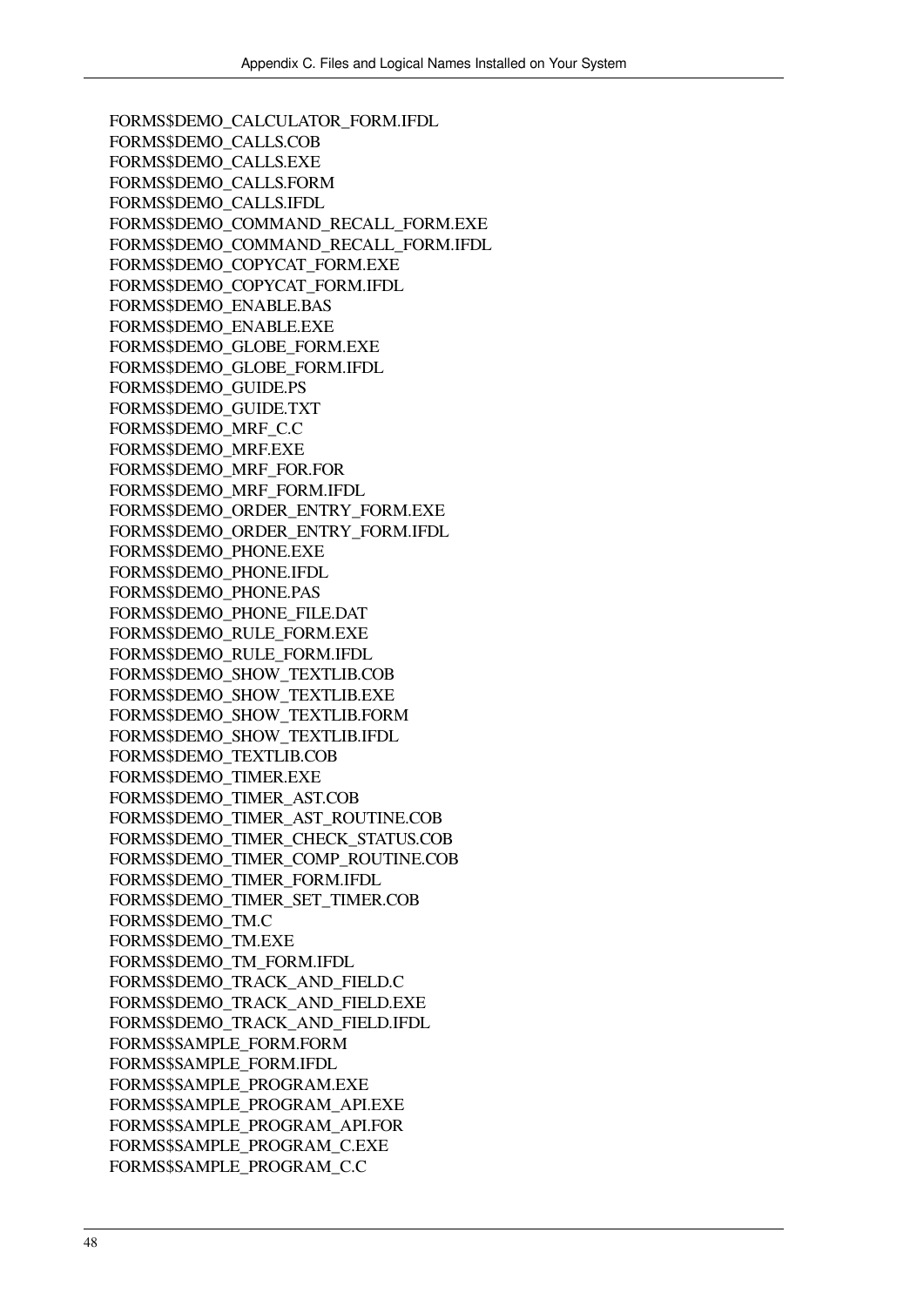FORMS\$SAMPLE\_PROGRAM\_FORTRAN.EXE FORMS\$SAMPLE\_PROGRAM\_FORTRAN.FOR FORMS\_CHECKING\_COMMON.F FORMS\_CHECKING\_GETSYSINFO.F

• Directory SYS\$SYSROOT:[SYSHLP.EXAMPLES.FORMS.MESSAGES]

DECFORMS\_MESSAGES.TXT FORMS\$MSG\_BUILD.COM FORMS\$MSG\_RUN\_TIME.MSG

• Directory SYS\$SYSROOT:[SYSLIB]

FORMSDEF.H FORMS\$ADA\_DEFINITIONS.ADA FORMS\$BAS\_DEFINITIONS.BAS FORMS\$BLISS\_DEFINITIONS.R32 FORMS\$CIOSHR.EXE FORMS\$CNVSHR.EXE FORMS\$COB\_DEFINITIONS.LIB FORMS\$C\_DEFINITIONS.H FORMS\$FDESHR.EXE FORMS\$FDE\_EDIT.TPU FORMS\$FDE\_SUBPROC.COM FORMS\$FOR\_DEFINITIONS.FOR FORMS\$FSESHR.EXE FORMS\$FSTSHR.EXE FORMS\$MANAGER.EXE FORMS\$MGRDDIFSHR.EXE FORMS\$MGRWEBSHR.EXE FORMS\$MGRXMSHR.EXE FORMS\$PAS\_DEFINITIONS.PAS FORMS\$PEDSHR.EXE FORMS\$PEDVTEXEC.EXE FORMS\$PLI\_DEFINTIONS.PLI FORMS\$PORTABLE\_API.EXE FORMS\$TRNSHR.EXE FORMS\$UTLBCKSHR.EXE FORMS\$UTLEXOSHR.EXE FORMS\$UTLEXTSHR.EXE FORMS\$UTLTSTSHR.EXE FORMS\_DEF.F FORMS\_DEF.H FORMSDEF.F FORMSDEF.H

• Directory SYS\$SYSROOT:[SYSMSG]

FORMS\$MSGMGRSHR.EXE FORMS\$MSGMGRSHR\_HEBREW.EXE FORMS\$MSGPRDSHR.EXE

• Directory SYS\$SYSROOT:[SYS\$STARTUP]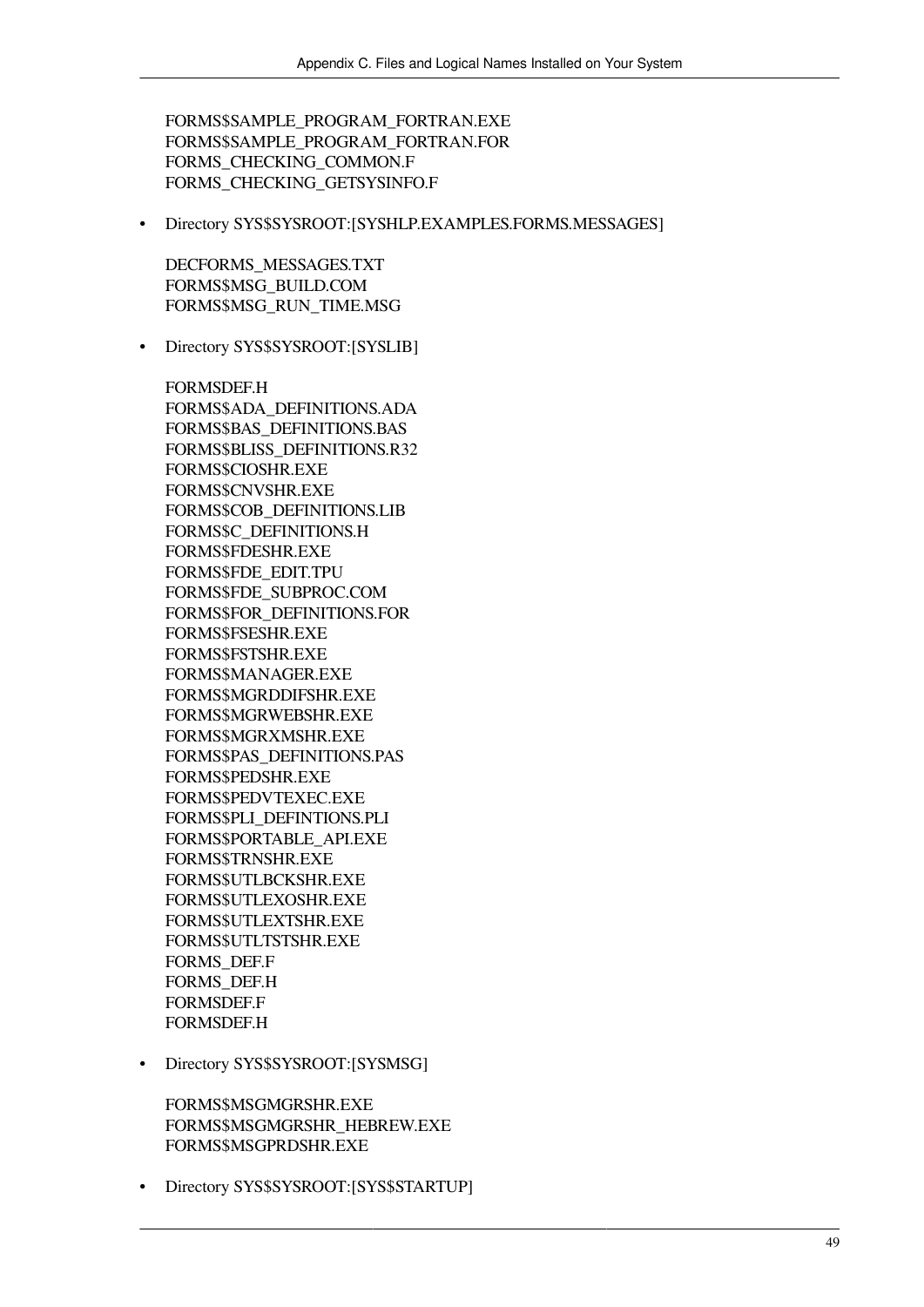### FORMS\$STARTUP.COM

The following list contains the names of and changes to all files modified by the DECforms installation procedure when you install the full development kit:

- SYS\$LIBRARY:DCLTABLES.EXE—FORMS DCL command is added.
- SYS\$LIBRARY:STARLET.OLB--- DECforms object tables are added.
- SYS\$LIBRARY:IMAGELIB.OLB—FORMS\$MANAGER.EXE is added.
- SYS\$LIBRARY:LSE\$SYSTEM\_ENVIRONMENT.ENV--- DECformsLSE support (optional) is added.
- SYS\$HELP:HELPLIB.HLB--- DECforms Help is added.
- EPC\$DATABASE.DIR:EPC\$ADMIN\_DB.RDB--- DECforms is registered inthe Oracle TRACE database.

## <span id="page-57-0"></span>**C.2. Files Added and Modified by the Run-Time Kit**

The following list contains the names of all files installed on your system when you install the DECforms run-time kit:

• Directory SYS\$COMMON:[SYSTEST]

FORMS\$RT\_IVP.COM

• Directory SYS\$COMMON:[SYSTEST.FORMS]

FORMS\$RT\_IVP.EXE

• Directory SYS\$SYSROOT:[SYSLIB]

FORMS\$CIOSHR.EXE FORMS\$MANAGER.EXE FORMS\$MGRXMSHR.EXE FORMS\$MGRDDIFSHR.EXE FORMS\$MGRWEBSHR.EXE FORMS\$PORTABLE\_API.EXE

• Directory SYS\$SYSROOT:[SYSMSG]

FORMS\$MSGMGRSHR.EXE FORMS\$MSGMGRSHR\_HEBREW.EXE

• Directory SYS\$SYSROOT:[SYS\$STARTUP]

FORMS\$STARTUP.COM

• Directory SYS\$SYSROOT:[SYSHLP]

FORMSAnnn.RELEASE\_NOTES —for Alpha kit